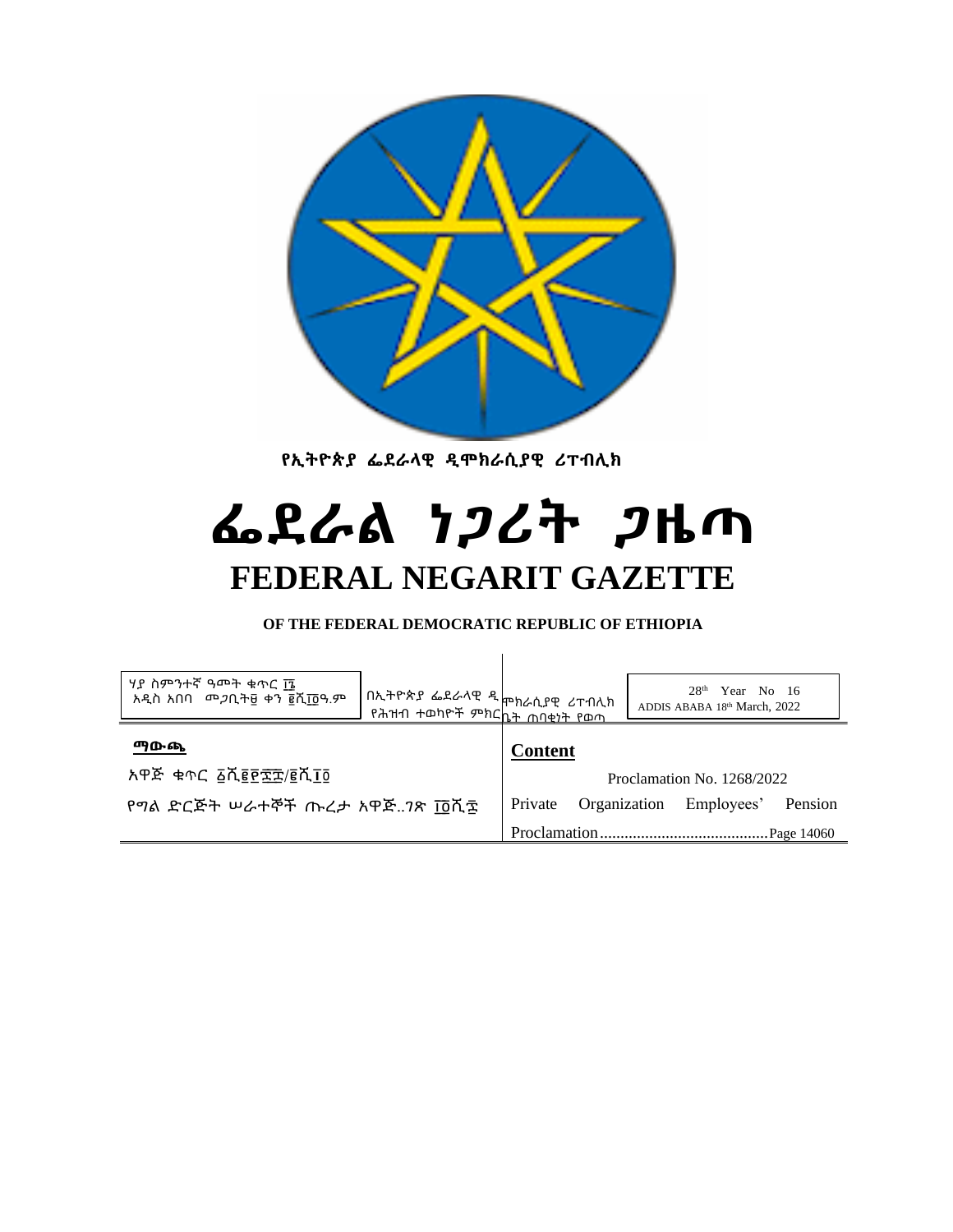## **አዋጅ ቁጥር ፩ሺ፪፻፷ ፰/፪ሺ፲፬ የግል ድርጅት ሠራተኞች ጡረታ አዋጅ**

የማኅበራዊ ዋስትናን ሥርዓት በማስፋፋት ደረጃ በደረጃ ለዜጎች እንዲዳረስ ማድረግ ከሀገሪቷ ማሕበራዊ ፖሊሲ አንዱ አካል በመሆኑ፤

የግል ድርጅት ሠራተኞች ጡረታ ዐቅድን እና ፈንድን በማሻሻልና በማጠናከር ዘላቂነትና አስተማማኝነቱን ማረጋገጥ በማስፈለጉ፤

በሀገሪቱ እየታየ ካለው ፈጣን ኢኮኖሚያዊና ማኅበራዊ ዕድገት ጋር የተጣጣመና ዜጎችን ተጠቃሚ ለማድረግ የሚያስችል የአሠራር ሥርዓት መዘርጋትና አሠራሩን ማዘመን ስለሚገባ፤

የሥርዓቱ መስፋፋትና ተጠናክሮ መቀጠል ለማኅበራዊ ፍትሕ፣ ለኢንዱስትሪ ሰላም፣ ለድህነት ቅነሳና ለልማት ጉልህ አስተዋጽፆ ስለሚኖረው፤

በኢትዮጵያ ፌደራላዊ ዲሞክራሲያዊ ሪፐብሊክ ሕገ መንግሥት አንቀጽ ፶፭(፩) መሠረት የሚከተለው ታውጇል፡፡

### **PROCLAMATION NO 1268/2022 PRIVATE ORGANIZATION EMPLOYEES**'

#### **PENSION PROCLAMATION**

**WHEREAS**, it is part of the country's social policy to expand the social security system and reach citizens step by step;

**WHEREAS**, it is found necessary by strengthening and improving private organization employees' pension scheme and pension fund to ensure the reliability and sustainability;

**WHEREAS**, in line with the country rapid economic and social development, the system needs to adapt and update to benefit citizens;

**WHEREAS**, the expansion and consolidation of the system will significantly contribute to social justice, industrial peace, poverty reduction and development;

**NOW, THEREFORE**, in accordance with Article 55(1) of the Constitution of the Federal Democratic Republic of Ethiopia, it is hereby proclaimed as follows.

> ነጋሪት ጋዜጣ ፖ.ሳ.ቁ 80001 Negarit G. P.O.Box 80001

የአንዱ ዋጋ Unit Price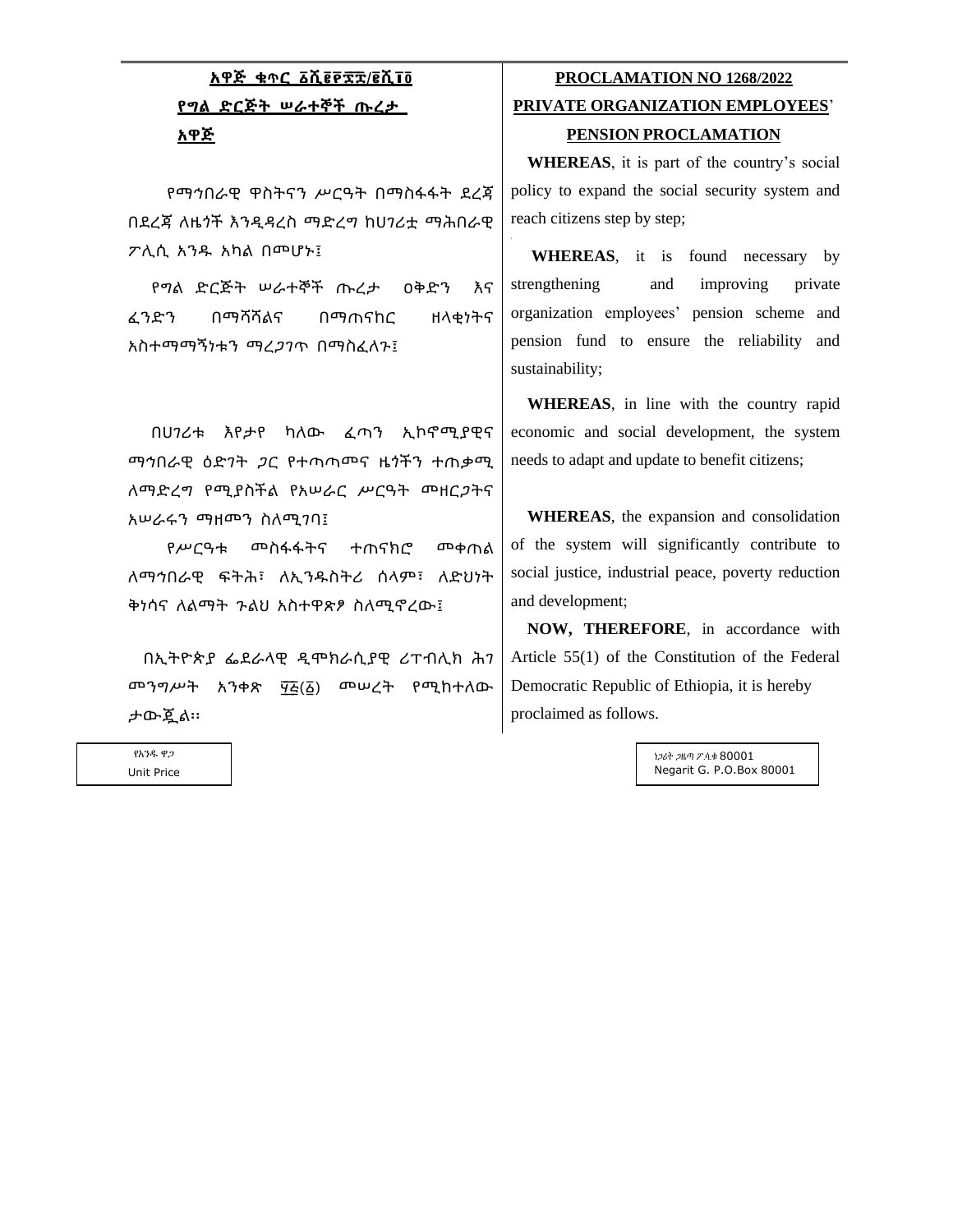### **ክፍል አንድ**

#### **ጠቅላላ**

#### **፩. አጭር ርዕስ**

ይህ አዋጅ "የግል ድርጅት ሠራተኞች ጡረታ አዋጅ ቁጥር ፩ሺ፪፻፷ ፰/፪ሺ፲፬" ተብሎ ሊጠቀስ ይችላል፡፡

#### **፪. ትርጓሜ**

የቃሉ አገባብ የተለየ ትርጓሜ የሚያሰጠው ካልሆነ በስተቀር በዚህ አዋጅ ውስጥ፡-

- ፩/ **"የግል ድርጅት ሠራተኛ**" ማለት በግል ድርጅት ውስጥ ከአርባ አምስት ቀናት ላላነሠ ጊዜ ደመወዝ እየተከፈለው ለተወሠነ ወይም ላልተወሠነ ጊዜ ወይም የተወሠነ ስራ ለመስራት የተቀጠረ ሠራተኛ ሲሆን የስራ መሪን ይጨምራል፤
- ፪/ **"የግል ድርጅት"** ማለት ለንግድ፣ ለኢንዱስትሪ፣ ለእርሻ፣ ለኮንስትራክሽን፣ ለማህበራዊ አገልግሎት ወይም ለሌላ ሕጋዊ ዓላማ የተቋቋመ ሠራተኛ ቀጥሮ ደመወዝ እየከፈለ የሚያሠራ የግል ተቋም ወይም ሰው ሲሆን የበጎ አድራጎት ድርጅቶችን እና ማህበራትን ይጨምራል፤
- ፫/ "**መንግሥት**" ማለት በኢትዮጵያ ፌደራላዊ ዲሞክራሲያዊ ሪፐብሊክ የፌዴራል መንግሥትን እና የክልል መንግሥታትን ያጠቃልላል፤
- ፬/ "**ክልል**" ማለት በኢትዮጵያ ፌደራላዊ ዲሞክራሲያዊ ሪፐብሊክ ሕገ መንግሥት አንቀጽ ማ፯ (፩) የተመለከተው ማንኛውም ክልል ሲሆን በዚሁ አንቀጽ ንዑስ አንቀጽ (፪) መሠረት የተቋቋሙትን እና የሚቋቋሙትን ሌሎች ክልሎች እንዲሁም የአዲስ አበባና የድሬዳዋ ከተሞች አስተዳደሮችን ይጨምራል፤

# **PART ONE**

### **GENERAL**

### **1. Short Title**

This Proclamation may be cited as "Private Organization Employees' Pension Proclamation No. 1268/2022".

#### **2. Definition**

In this Proclamation, unless the context otherwise requires**:**

- 1./ "**Private organization employee**" means a salaried person employed in a private organization for not less than forty five days for definite or indefinite period of time or piece of work including managerial employees;
- 2/ "**Private Organization**" means an organization established to engage in commerce, industry , agriculture, construction, social service or in any other lawful activity and which has salaried employees and includes charities and associations;
- 3/ "**Government"** means the Federal Government and includes the Regional States of the Federal Democratic Republic of Ethiopia;
- 4/ "**Region**" means any Region referred to in Article 47 (1) of the Constitution of the Federal Democratic Republic of Ethiopia, which includes other Regions established or will be established in accordance with Sub-Article (2) of this Article, as well as the Administrations of Addis Ababa and Dire Dawa;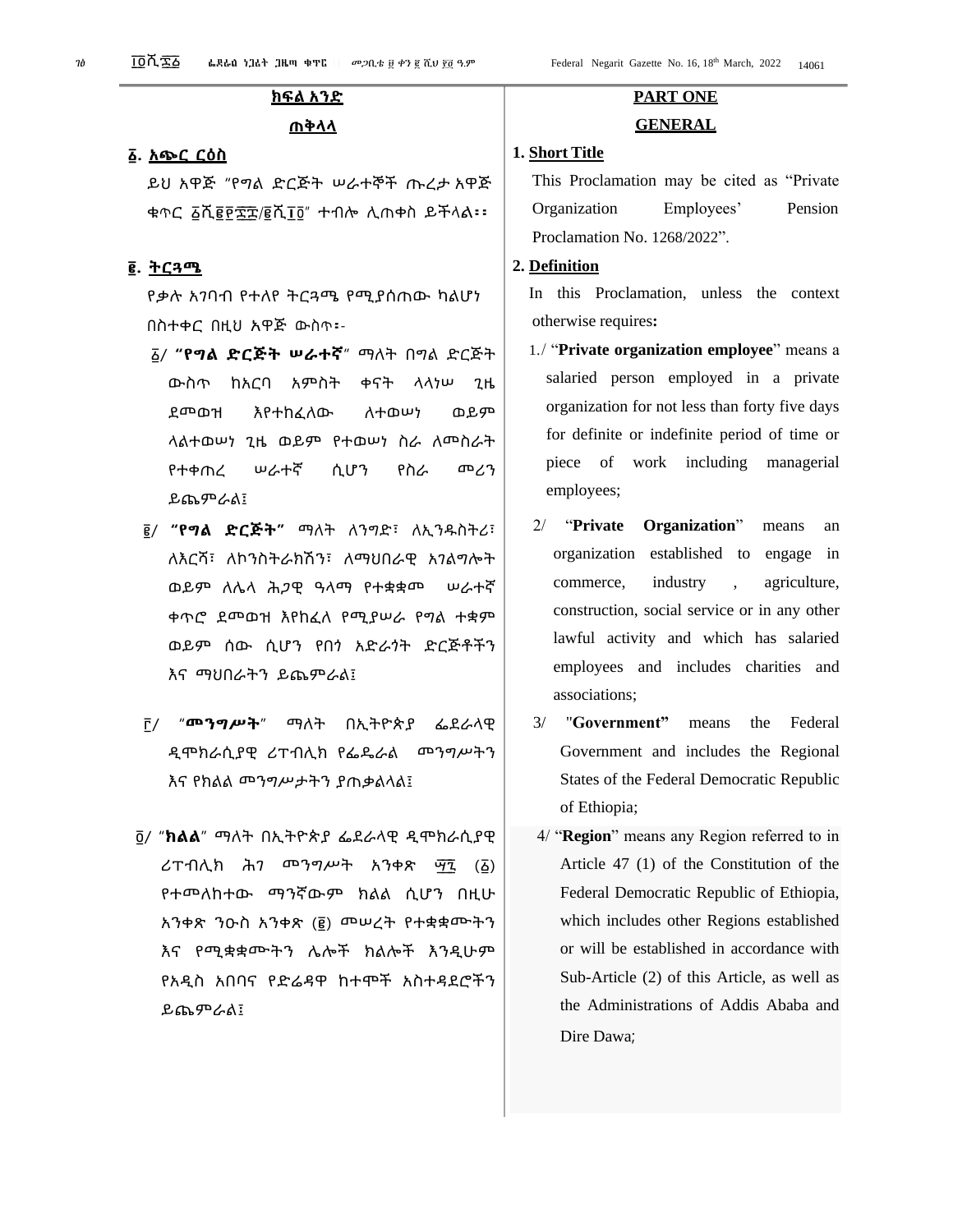- ፭/ **"የግል ድርጅት አገልግሎት"** ማለት በግል ድርጅት ሠራተኞች የሚፈጸም አገልግሎት ነው፤
- ፮/ "**አበል**" ማለት የአገልግሎት ጡረታ አበል፣ የጤና ጉድለት ጡረታ አበል፣ የጉዳት ጡረታ አበል ወይም የተተኪዎች ጡረታ አበል ሲሆን የዳረጎት አበልን ይጨምራል፤
- ፯/ "**ደመወዝ**" ማለት ለሥራ ግብርና ለማንኛውም ሌላ ጉዳይ ተቀናሽ የሚሆነው ሂሣብ ሳይነሣለት አንድ የግል ድርጅት ሠራተኛ በመደበኛ የሥራ ሰዓት ለሚሰጠው አገልግሎት የሚከፈለው ሙሉ የወር ደመወዝ ነው፤
- ፰/ "**ባለመብት**" ማለት በዚህ አዋጅ ድንጋጌዎች መሠረት አበል የሚያገኝ ወይም አበል ለማግኘት የሚያስፈልጉትን ሁኔታዎች የሚያሟላ የግል ድርጅት ሠራተኛ ወይም ተተኪ ነው፤
- ፱/ "**ተተኪ"** ማለት በዚህ አዋጅ አንቀጽ ፴ ፱ ንዑስ አንቀፅ (፫) የተዘረዘሩት ናቸው፤
- ፲/ **"የግል ድርጅት ሠራተኞች ጡረታ ዐቅድ"** ማለት በዚህ አዋጅ ለሚሸፈኑ የግል ድርጅት ሠራተኞች የጡረታ አበል ክፍያና አገልግሎት ለመስጠት የተቋቋመ ሥርዓት ነው፤
- ፲ ፩/ **"የጡረታ ፈንድ"** ማለት በዚህ አዋጅ መሠረት ለሚሰበሰብ የጡረታ መዋጮና ለሚፈጸም የጡረታ አበል ክፍያ ተግባር የተቋቋመ የግል ድርጅት ሠራተኞች የጡረታ ፈንድ ነው፤
- ፲ ፪/ "**አስተዳደር**" ማለት ይህን አዋጅ እንዲያስፈጽም በሚኒስትሮች ምክር ቤት ደንብ የሚቋቋም የግል ድርጅት ሠራተኞች ማኅበራዊ ዋስትና ፈንድ አስተዳደር ነው፤
- ፲ ፫/ "**ሰው**" ማለት የተፈጥሮ ሰው ወይም በሕግ የሰውነት መብት የተሰጠው አካል ነው፤

5/"**Private Organization Service**" means service rendered by employees of private organizations;

- 6/ "**Benefit"** means retirement pension, invalidity pension, incapacity pension or survivors' pension and includes gratuity pension;
- 7/ "**Salary**" means monthly salary received by the employees of private organization, for services rendered during regular working hours without the deduction of any amounts in respect of income tax and any other matter;
- 8/ "**Beneficiary**" means an employee of private organization or his survivor who receives benefits or fulfills the conditions for receiving benefits in accordance with this Proclamation;
- 9/ "**Survivors**" means persons mentioned under Article 39(3) of this Proclamation;
- 10**/** "**Private Organization Employees' Pension Scheme**" means a system established to pay benefit and provide service to employees covered by this Proclamation;
- 11/ "**Pension fund**" means a fund established for the purpose of collecting pension contributions and effecting benefit payments pursuant to this Proclamation;
- 12**/** "**Administration**" means Private Organization Employees Social Security Fund Administration to be established by the Council of Ministers Regulation;
- 13/ "**Person**" mean any natural or juridical person;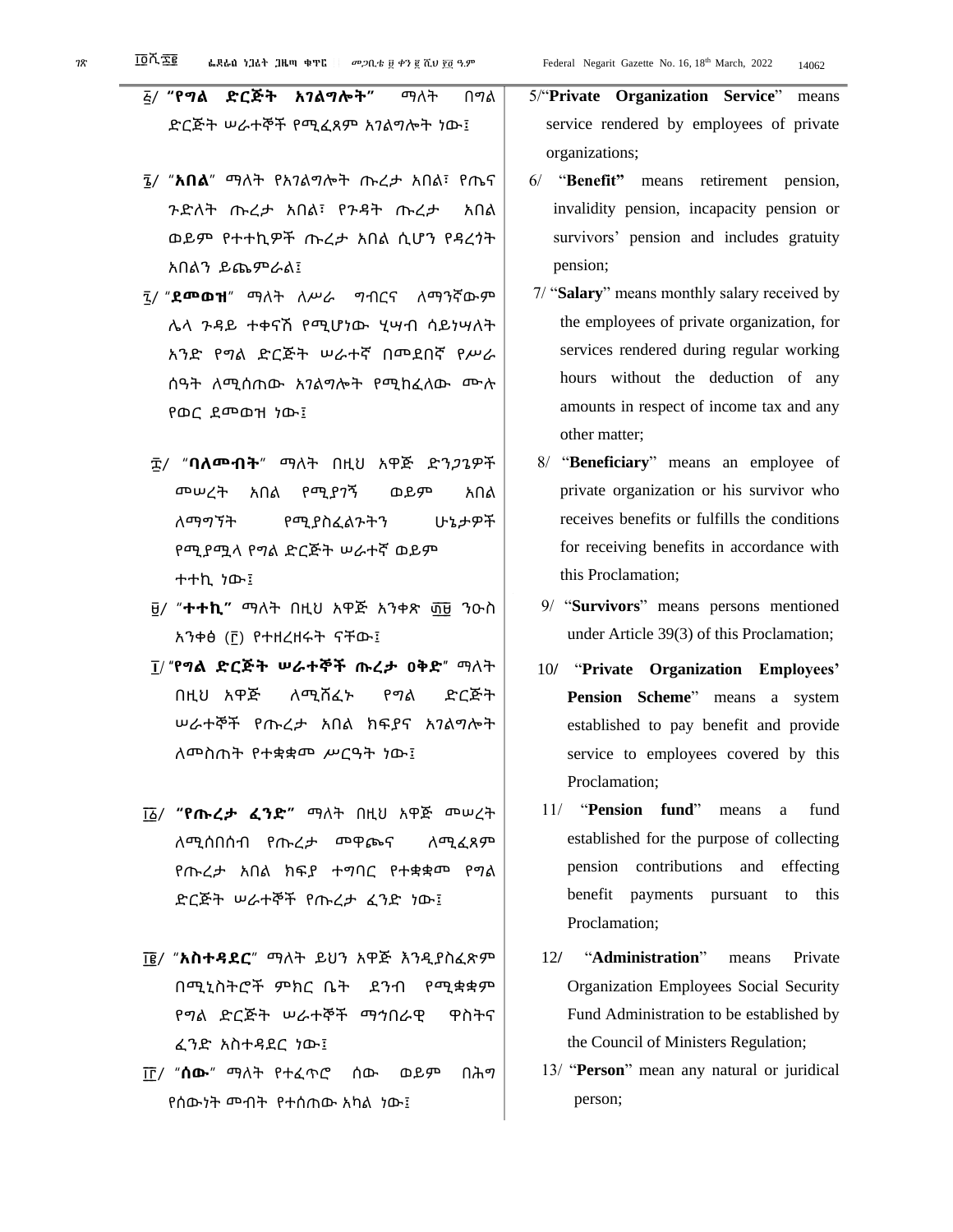#### ፫. **የተፈጻሚነት ወሰን**

- ፩/ የኢትዮጵያ ተወላጅ የሆኑ የውጭ ዜጎችን የጡረታ ጥቅም የሚመለከተው የአዋጅ ቁጥር ፪፻፸/፲፱፻፺፬ ድንጋጌ እና ሀገሪቷ ተዋዋይ ወገን የሆነችባቸው ዓለም አቀፍ ስምምነቶች እንደተጠበቁ ሆነው ይህ አዋጅ በዜግነት ኢትዮጵያዊ በሆኑ የግል ድርጅት ሠራተኞች ላይ ተፈጻሚ ይሆናል፡፡
- ፪/ ይህ አዋጅ ከመጽናቱ በፊት በፕሮቪደንት ፈንድ ወይም በሌላ ስያሜ በሚጠራ ዐቅድ ተጠቃሚ የነበሩ ሠራተኞች በአጠቃላይ በግል ድርጅት ሠራተኞች ጡረታ ዐቅድ የሚሸፈኑ ይሆናል፡፡ ዝርዝር አፈጻጸሙ አስተዳደሩ በሚያወጣው መመሪያ ይወሠናል፡፡
- ፫/ የዚህ አንቀጽ ንዑስ-አንቀጽ (፩) ድንጋጌ ቢኖርም የሃይማኖት ድርጅት እና የፖለቲካ ድርጅት ሠራተኞች እና መደበኛ ባልሆነው የሥራ ዘርፍ የተሰማሩ ሰዎች በፈቃደኝነት ላይ ተመሥርቶ በዚህ አዋጅ መሠረት የጡረታ ሽፋን እንዲያገኙ ይደረጋል፡፡
- ፬/ የዚህ አንቀጽ ንዑስ አንቀጽ (፩) ድንጋጌ ቢኖርም ይህ አዋጅ፡-
	- ሀ) በቤት ሠራተኞች፤
	- ለ) መንግሥታዊ የዓለም አቀፍ ድርጅቶችና የውጭ መንግሥታት ዲፕሎማቲክ ሚሲዮኖች ሠራተኞች፤
	- ሐ) በስማቸው ድርጅት ከፍተው የሚያሠሩ የስራ መሪዎች ወይም ሠራተኞች ወይም የግል ድርጅት ባለቤቶች፤ ላይ ተፈጻሚ አይሆንም፡፡

14/ any expression in the masculine gender includes the feminine.

#### **3. Scope of Application**

- 1/Without prejudice to the appropriate provisions of the Proclamation No. 270/2002 that provide pension coverage to foreign nationals of Ethiopian origin and international agreements to which the country is a party, this Proclamation shall be applicable to employees of private organizations who are Ethiopian nationals.
- 2**/** All employees, who have provident fund or any other scheme called by any other name before the coming into force of this Proclamation, shall be covered by this scheme. The administration may issue the details by the Directive.
- 3/ Notwithstanding Sub-Article 1 of this Article, employees of religious organizations and political organizations and persons engaged in the informal sector shall, upon their consent, be covered by this Proclamation.
- 4/ notwithstanding the provision of Sub-Article (1) of this Article, this Proclamation shall not be applicable to:
	- a) Domestic workers;
	- b) Employees of governmental international organizations and foreign diplomatic missions; and
	- c) Sole owner's managers or employee or Sole owner's.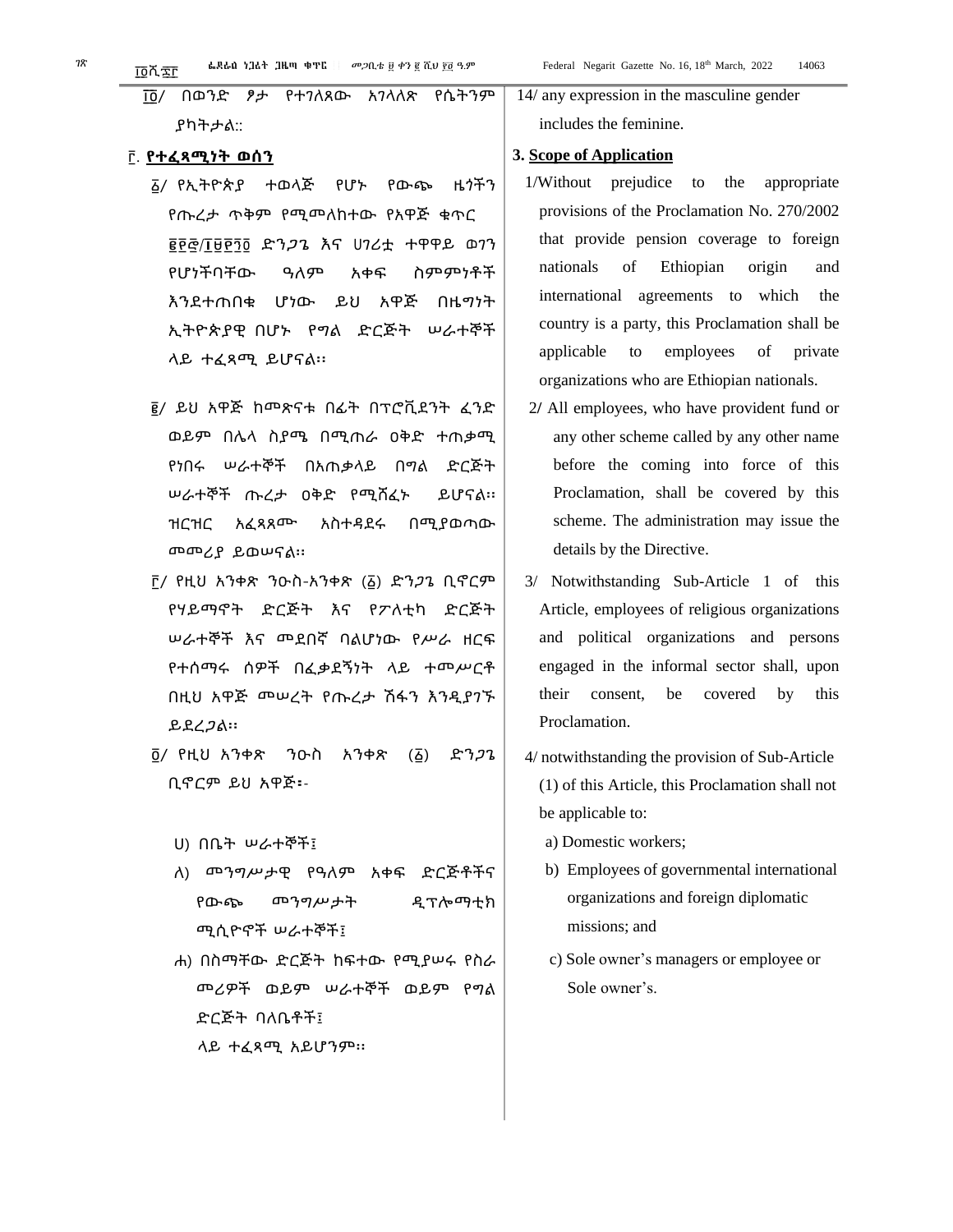#### **ስለማኅበራዊ ዋስትና ምዝገባና መለያ ቁጥር**

#### **፬. ምዝገባ**

- ፩/ ማንኛውም የግል ድርጅት የተቋቋመበትን ሕግ፣ የግል ድርጅት ሠራተኛው ለመጀመሪያ ጊዜ ሲቀጠር የሞላውን የግል፣ የአገልግሎትና የቤተሠብ ሁኔታ መግለጫ ቅጽ ፣ የተሠጠውን የቅጥር ደብዳቤ እና ሌሎች በአስተዳደሩ የሚወሠኑ መረጃዎችን ለምዝገባ ለአስተዳደሩ ማቅረብ አለበት፤
- ፪/ በዚህ አንቀጽ ንዑስ አንቀጽ (፩) መሠረት አዲስ የተቋቋመ የግል ድርጅት ወይም አዲስ የተቀጠረ የግል ድርጅት ሠራተኛ የምዝገባ ማስረጃ የሚቀርበው ድርጅቱ በተቋቋመ ወይም ሠራተኛው በተቀጠረ በ፷ ቀናት ውስጥ ነው፡፡

#### **፭.የማኅበራዊ ዋስትና መለያ ቁጥር**

- ፩/ ማንኛውም የግል ድርጅት ወይም የግል ድርጅት ሠራተኛ የምዝገባ ማስረጃ ተሟልቶ ሲቀርብ የማኅበራዊ ዋስትና መለያ ቁጥር ይሰጠዋል፡፡ሆኖም አግባብ ባለው የመንግሥት አካል የተሠጠ የግብር ከፋይ መለያ ቁጥር ወይም ብሔራዊ መለያ ቁጥር ካለው እንደአግባቡ ይኸው ቁጥር የማኅበራዊ ዋስትና መለያ ቁጥር ጭምር ሆኖ እንዲያገለግል ሊደረግ ይችላል፤
- ፪/ ማንኛውም የግል ድርጅት ሠራተኛ የማኅበራዊ ዋስትና ሽፋን ባለው የግል ድርጅት ሲቀጠር የማኅበራዊ ዋስትና የምዝገባ መለያ ቁጥሩን ለተቀጠረበት የግል ድርጅት የማሳወቅ ግዴታ አለበት፡፡

#### **ክፍል ሁለት PART TWO**

### **SOCIAL SECURITY REGISTRATION AND IDENTIFICATION NUMBER**

#### **4. Registration**

- 1/ Any private organization shall, for the purpose of registration, submit to the Administration copies of its establishment law, personal, service and family data registration form of its employee taken at the time of first employment, letter of employment issued to the employee and other particulars determined by the Administration;
- 2/ The time limit for submission of data in accordance with Sub-Article (1) of this Article shall, in the case of new private organizations established or new employees of private organizations employed, within 60 days from the date of or employment.

### **5. Social Security Registration Identification Number**

- 1/ Any private organization or an employee shall, upon submission of complete data for registration, be assigned with social security identification number; provided, however, that the tax identification number or national identification number given by authorized government body if any, shall also be taken as social security identification number as the case may be;
- 2/Any employee, when employed by another private organization covered by social security scheme shall notify his identification number to such office or organization.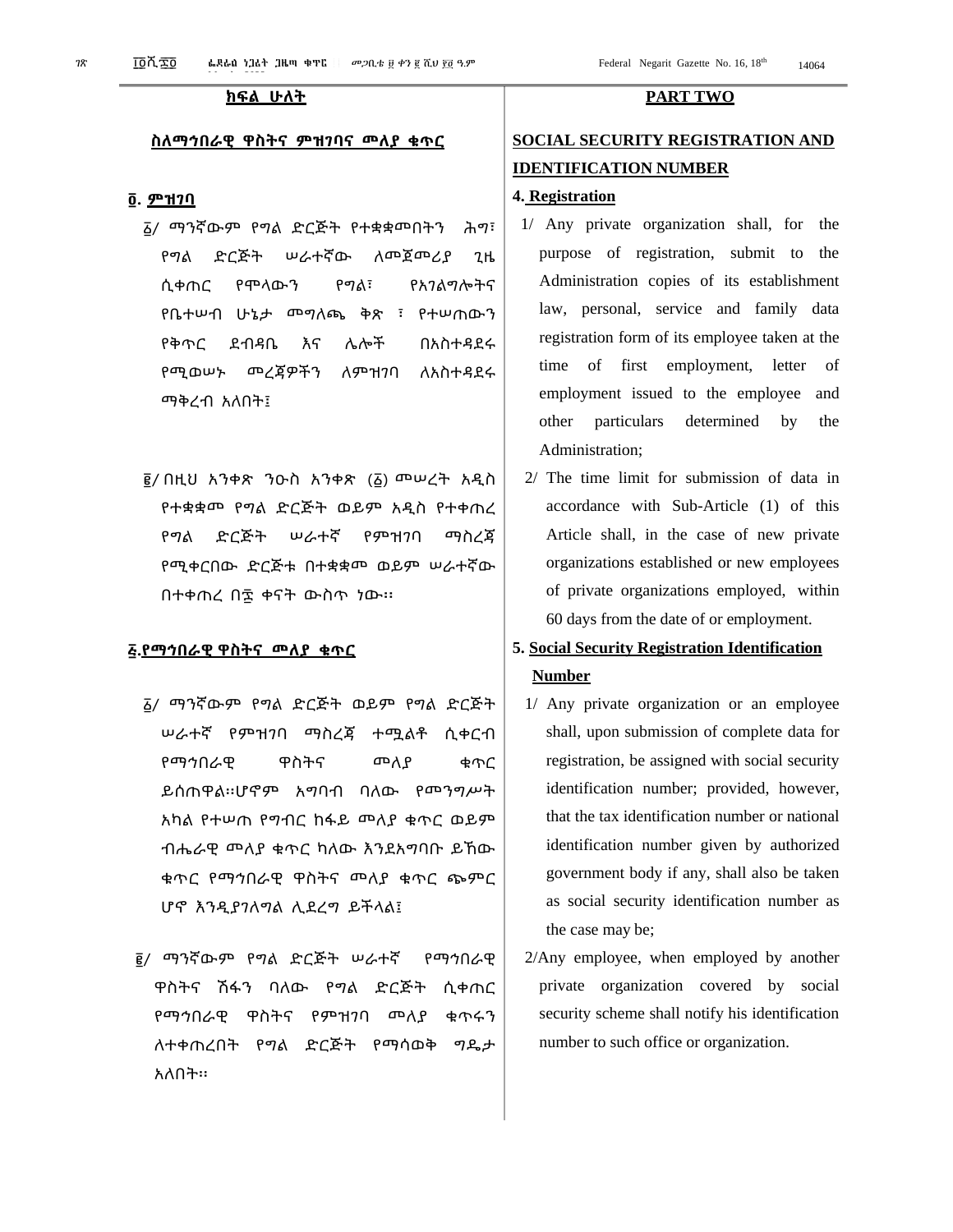#### **፮. የምዝገባ መረጃ ለውጥን ስለማሳወቅ**

- ፩/ ማንኛውም የግል ድርጅት የራሱንና የግል ድርጅት ሠራተኛውን የምዝገባ መረጃ የሚመለከት ለውጥ ሲያጋጥም ለውጡ ከተከሰተበት ቀን ጀምሮ በ፷ ቀናት ውስጥ የተከሰተውን ለውጥ ከደጋፊ ማስረጃ ጋር አያይዞ ለአስተዳደሩ በማቅረብ ማሳወቅ አለበት፡፡
- ፪/ እያንዳንዱ የግል ድርጅት ሠራተኛ የተተኪ ሁኔታን የሚመለከት የመረጃ ለውጥ ሲያጋጥመው ከደጋፊ ማስረጃ ጋር ለሚሰራበት የግል ድርጅት በማቅረብ ማሳወቅ አለበት፡፡
- ፫/ አበል በመቀበል ላይ የሚገኝ ባለመብት የተተኪ ሁኔታን የሚመለከት መረጃው ለውጥ ሲያጋጥመው ለውጡ ከተከሰተበት ቀን ጀምሮ በ፷ቀናት ውስጥ ከደጋፊ ማስረጃ ጋር ለአስተዳደሩ በማቅረብ ማሳወቅ አለበት፡፡
- ፬/ ማንኛውም የግል ድርጅት፣የግል ድርጅት ሠራተኛ ወይም ባለመብት የሚመለከት የምዝገባ መረጃ ለውጥ ማሳወቂያ ሲቀርብ የማህበራዊ ዋስትና የምዝገባ መለያ ቁጥሩ መጠቀስ አለበት፡፡
- ፭/ የማኅበራዊ ዋስትና የምዝገባ መለያ ቁጥር የተሰጠው የግል ድርጅት ሲፈርስ፣ ሲከፋፈል ወይም ከሌላ ጋር ሲቀላቀል፡-
	- ሀ) ስለመፍረሱ፣የፈረሰዉ ድርጅት ሥራ አስኪያጅ የነበረው ወይም አጣሪው፤
	- ለ) ስለመከፋፈሉ ወይም ስለመቀላቀሉ፣ሠራተኞቹን የተረከበው የግል ድርጅት፤ ውሳኔ ከተሰጠበት ጊዜ ጀምሮ ባሉት ፷ ቀናት ውስጥ ይህንኑ ለአስተዳደሩ በጽሑፍ ማሳወቅ አለበት፡፡

#### **6. Notification of Changes in Entries of**

#### **Registration**

- 1/ Any private organization shall, when change of entry of its organization or employee occurs, notify such change to the Administration, with supporting evidence, within 60 days of the occurrence of such change.
- 2/ Every employee shall notify, with supporting evidence, to the private organization that he is working for, any change regarding his survivor's status.
- 3/ Any beneficiary who is receiving benefit shall notify, with supporting evidence, to the Administration any change of survivors status in the entries of social security registration within 60 days of the occurrence of such change.
- 4/ any notification of change in the entry of social security registration relating to a private organization, employee or beneficiary shall indicate the corresponding social security identification number.
- 5/ Where a private organization to which a social security registration identification number is assigned has been dissolved, divided or amalgamated.
	- a) The former Director or the liquidator, in the case of dissolution;
	- b) The private organization to which employees have been transferred, in the case of division or amalgamation; Shall notify same to the administration, with supporting document, within 60 days from the date of the decision to such effect: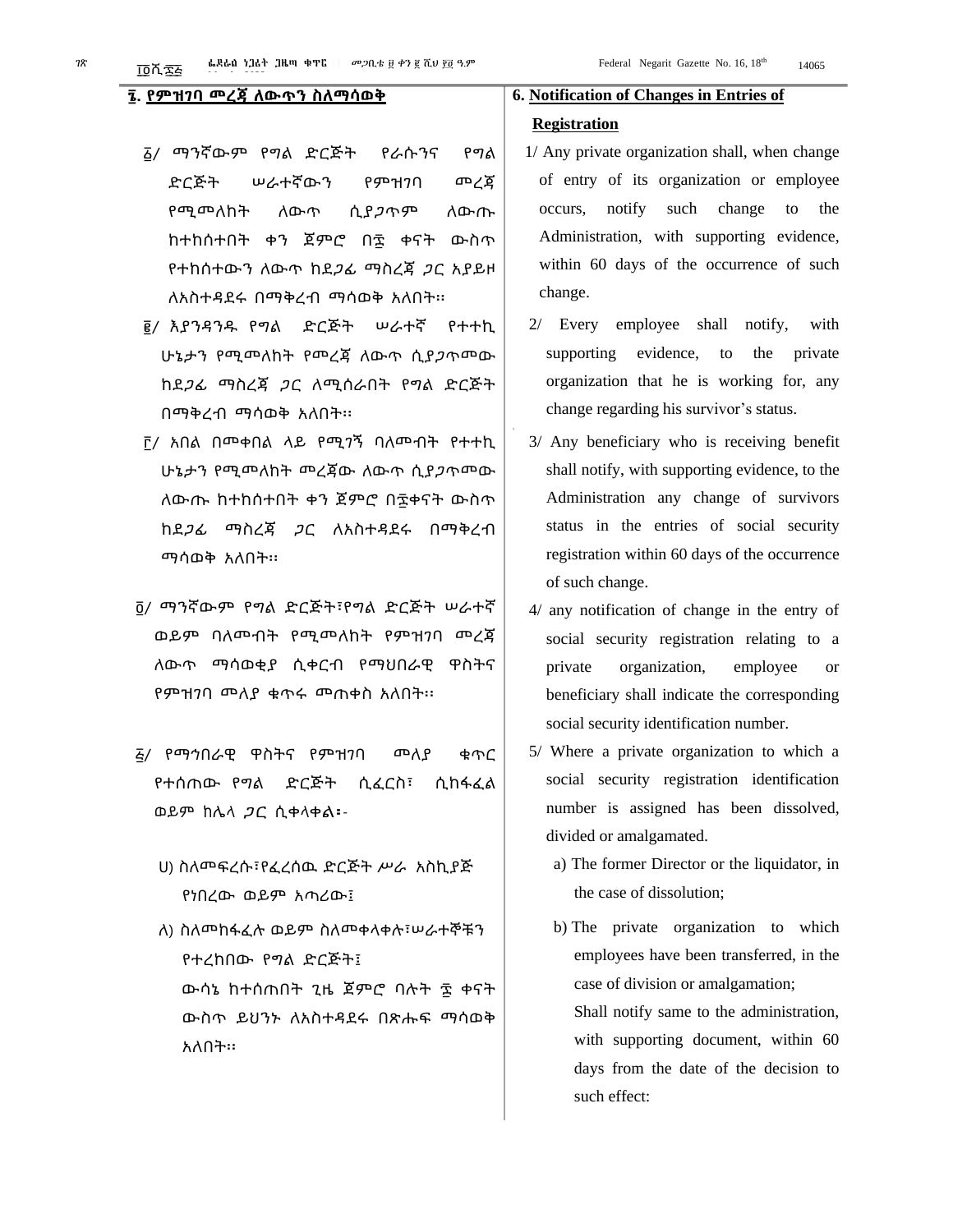#### **፯. ማስረጃን አለማቅረብ የሚያስከትለው ውጤት**

- ፩/ በዚህ ክፍል በተመለከተው መሠረት የሠራተኛ ማስረጃ አደራጅቶ የማይዝና በወቅቱ ለአስተዳደሩ የማያስተላልፍ የግል ድርጅት የሚመለከተዉ ኃላፊ በዚህ አዋጅ አንቀጽ ፷ ፩ መሠረት ይቀጣል፡፡
- ፪/ በዚህ ክፍል በተመለከተው መሠረት የለውጥ ማስረጃን በወቅቱ ለማያቀርብ የግል ድርጅት ሠራተኛ ወይም ባለመብት ለተተኪው አበል የሚወሰነው ተተኪው አስቀድሞ በአስተዳደሩ ተደራጅቶ በተያዘው መረጃ ተመዝግቦ የሚታወቅ ሲሆን ነው፡፡

#### **ክፍል ሦስት**

#### **ስለጡረታ ዐቅድ፣ፈንድና መዋጮዎች**

#### **፰. ስለ ጡረታ ዐቅድ መቋቋም**

የግል ድርጅት ሠራተኞች ጡረታ ዐቅድ በዚህ አዋጅ ተቋቁሟል፡፡

**፱. ስለ ጡረታ ፈንድ መቋቋም** የግል ድርጅት ሠራተኞች ጡረታ ፈንድ በዚህ አዋጅ ተቋቁሟል፡፡

### **፲. የግል ድርጅት ሠራተኞች አገልግሎት ጡረታ ፈንድ መዋጮዎች**

ለግል ድርጅት ሠራተኞች አገልግሎት ጡረታ ፈንድ በሠራተኛው ደመወዝ ላይ ተመስርቶ የሚደረገው መዋጮ እንደሚከተለው ይሆናል፡-

፩/ በግል ድርጅቱ ፲፩ በመቶ፤ ፪/ በግል ድርጅት ሠራተኛው ፯ በመቶ፡፡

### **7. Consequences of Failure to Submit Data for Registration**

- 1/ The concerned officer of a private organization, who fails to organize, keep and timely submit data to the Administration for registration as provided under this Part shall be punishable in accordance with Article 61 of this Proclamation.
- 2/ Where an employee or beneficiary fails to submit timely data relating to changes in survivors status entries of registration as provided under this Part, his survivors' entitlements to benefits shall be based on the survivor registration data that have already been organized and kept by the Administration.

#### **PART THREE**

### **PENSION SCHEME, FUND AND CONTRIBUTIONS**

#### **8. Establishment of Pension Scheme**

Private Organization Employees' Pension Scheme is here by established.

#### **9. Establishment of Pension Fund**

Private Organization Employees' Pension Fund is here by established.

### **10. Contribution to the Private Organization Employees' Service Pension Fund**

The contributions payable to the Private Organizations employees' service Pension Fund shall, based on the salary of the employee of the private organization, be:

1/ by the employer, 11%;

2/ by the employee, 7%.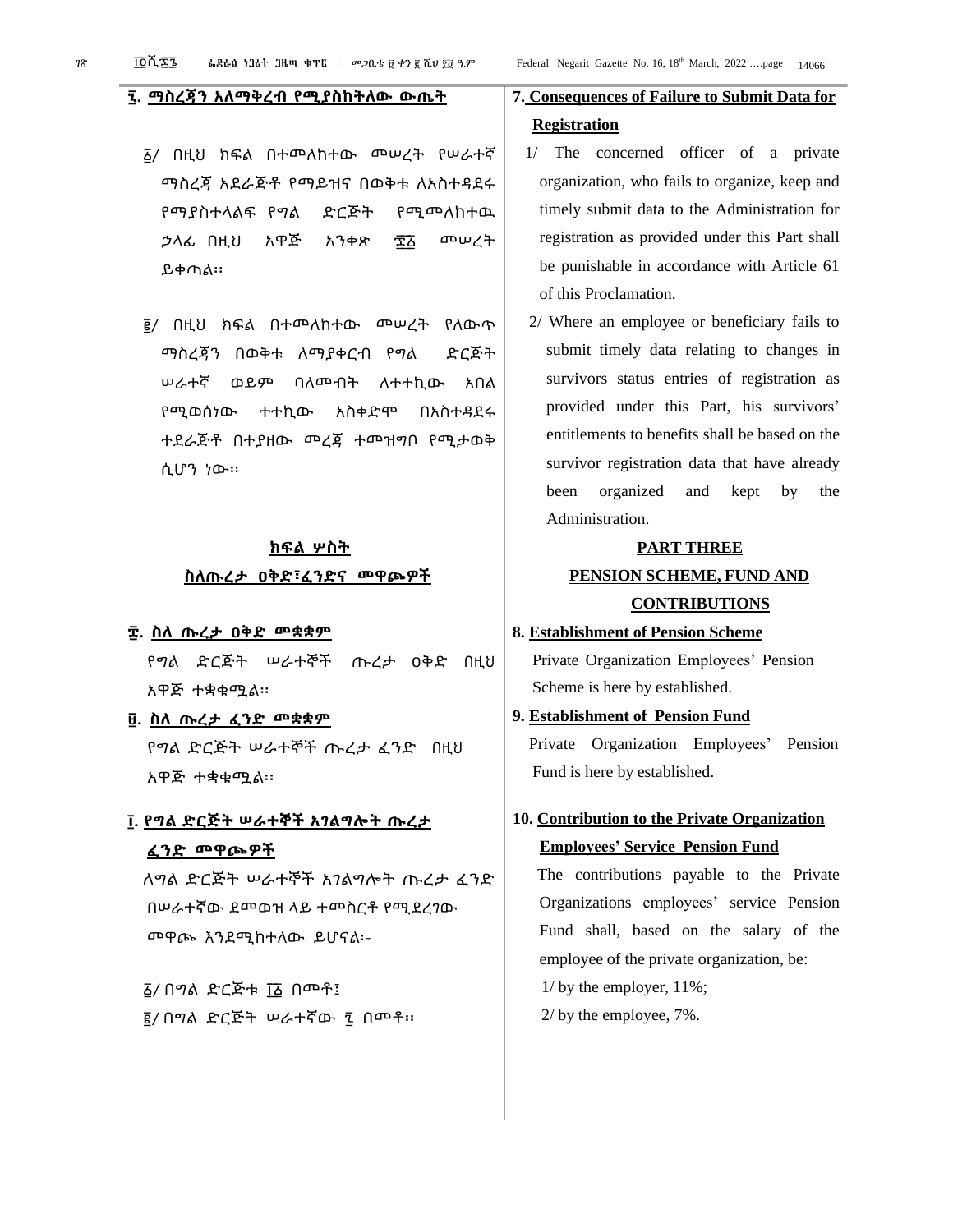#### **፲ ፩. ስለጡረታ መዋጮ ገቢ አሰባሠብ**

የግል ድርጅት ሠራተኞች ጡረታ ፈንድ መዋጮ፣ ወለድና ቅጣት የሚሠበሠበው በፌደራል ደረጃ በገቢዎች ሚኒስቴር፣ በክልሎች በገቢዎች ቢሮ ወይም ግብር እና ታክስ እንዲሠበስብ በሕግ ተቋቁሞ በሌላ ስያሜ በሚጠራ ተቋም ይሆናል፡፡ዝርዝር አፈጻጸሙ አስተዳደሩ በሚያወጣው መመሪያ ይወሠናል፡፡

#### **፲ ፪. የጡረታ መዋጮ ክፍያ**

- ፩/ እያንዳንዱ የግል ድርጅት የሠራተኞቹን የጡረታ መዋጮ ከደመወዛቸው ቀንሶና የራሱን መዋጮ ጨምሮ ለጡረታ ፈንዱ በየወሩ የመክፈል ግዴታ አለበት፡፡
- ፪/ በዚህ አንቀጽ ንዑስ-አንቀጽ (፩) የተገለጸው የጡረታ መዋጮ ለሠራተኞች የወር ደመወዝ ከሚከፈልበት ወር መጨረሻ ቀን አንስቶ በ ፴ ቀናት ውስጥ ለጡረታ ፈንዱ ገቢ መደረግ አለበት፡፡
- ፫/ ከሠራተኞቹ ደመወዝ ሊቀነስ የሚገባውን መዋጮ ሳይቀንስ የቀረ የግል ድርጅት ክፍያውን ራሱ ለመፈጸም ኃላፊ ይሆናል፡፡
- ፬/ በዚህ አንቀጽ ንዑስ-አንቀጽ (፩) መሠረት ተገቢውን የጡረታ መዋጮ የወሩ ደመወዝ ከሚከፈልበት ወር ቀጥሎ፣ የደመወዝ ጭማሪ ሲሆን የደመወዝ ጭማሪው ከተወሠነበት ወር ቀጥሎ ባለው ፴ ቀን ውስጥ፣ ገቢ ያላደረገ የግል ድርጅት ገቢ ባልተደረገው የጡረታ መዋጮ ላይ ደመወዝ ከሚከፈልበት ወይም የደመወዝ ጭማሪው ከተወሠነበት ወር ቀጥሎ ካለው ወር የመጀመሪያ ቀን ጀምሮ በባንክ ማስቀመጫ ወለድ መጠን መሠረት የሚታሠብ ወለድ እና በየወሩ ፭ በመቶ ቅጣት ይከፍላል፡፡ሆኖም ቅጣቱ ድርጅቱ ከሚፈለግበት ውዝፍ የጡረታ መዋጮ አጠቃላይ

#### **11. Pension Contribution Collection**

The private organization employees' pension fund contribution, interest and penalty shall be collected by the Federal Ministry of Revenue, by the Regions Revenue Authority or an Authority legally established for the collection of revenue and tax and called by any other name. The detail is issued by the Directive of the Administration.

#### **12. Payment of Pension Contributions**

- 1/Every private organization shall deduct contributions of its employees from their salaries and pay the amount, together with its own contributions to the Pension Fund monthly.
- 2**/** The contributions referred to in Sub-Article (1) of this Article shall be paid to the Pension Fund within 30 days from the last day of the month in which payment of salary shall be effected.
- 3/ Where the private organization fails to deduct contributions of its employees from their salaries, it shall be liable for payment of same.
- 4/ If the private organization fails to pay pension contribution collected pursuant to Sub-Article (1) of this Article within 30 days the salary shall be effected or if it is a salary increment after the decision of the increment, it shall be liable to pay interest with the bank deposit interest rate including monthly 5% penalty for the unpaid pension contribution calculated from the first day of the month following the last day of the month in which payment of salary will be effected or the salary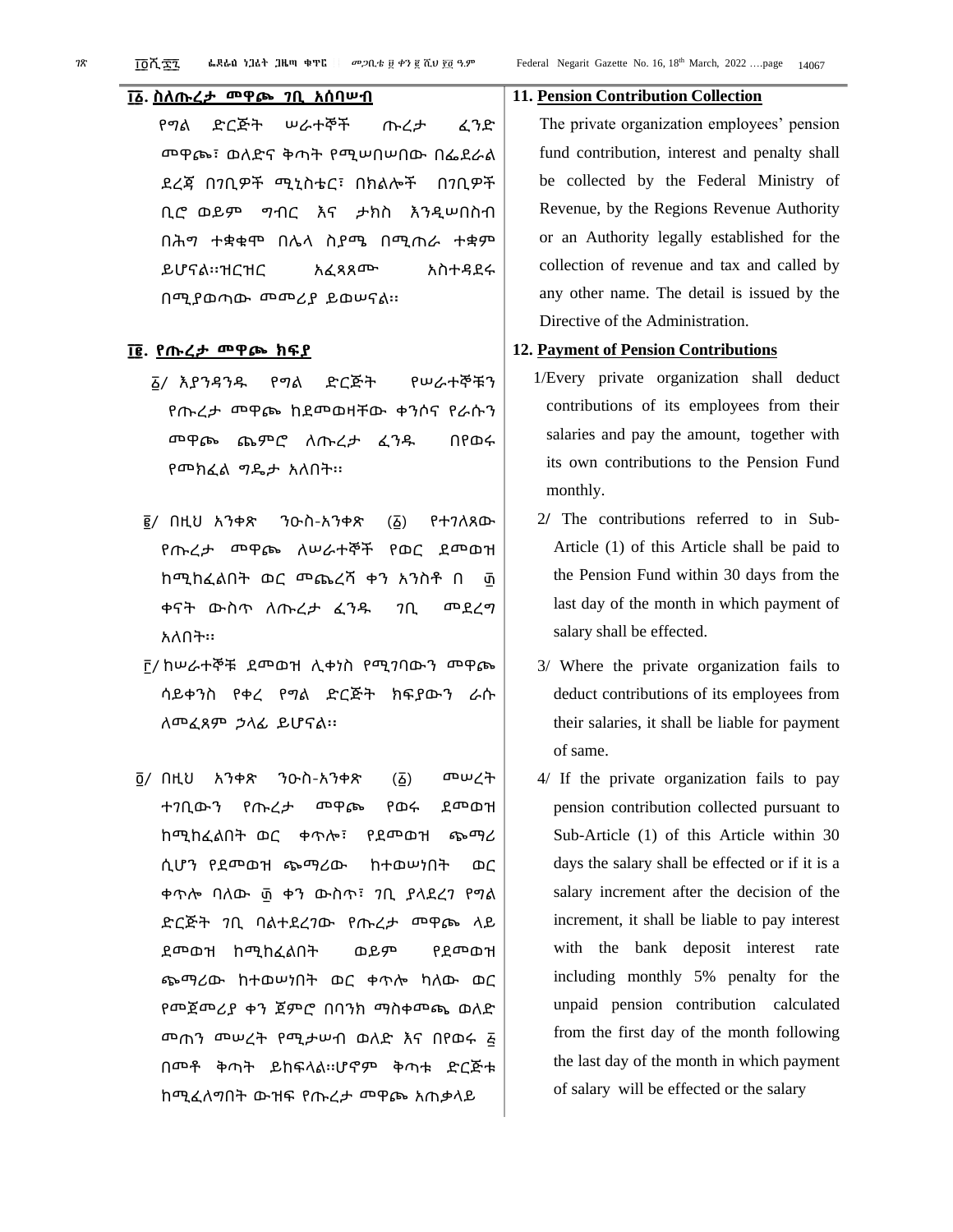#### ዕዳ ሊበልጥ አይችልም፡፡

- ፭/ የዚህ አንቀጽ ንዑስ-አንቀጽ (፬) ድንጋጌ ይህ አዋጅ ፀንቶ በስራ ላይ ከመዋሉ አስቀድሞ ላልተከፈለ ውዝፍ የጡረታ መዋጮ የተከፈለው ቅጣት እንደተጠበቀ ሆኖ ከሐምሌ ፩ ቀን ፪ሺ፯ ዓ.ም ጀምሮ ባልተከፈለ ውዝፍ የጡረታ መዋጮ ላይ የቅጣት ገደቡ ተፈፃሚ ይሆናል፡፡
- ፮/ ከግል ድርጅቶችና ከግል ድርጅት ሠራተኞች የሚሠበሠው የጡረታ መዋጮ፣ ወለድና ቅጣት በዚህ አዋጅ አንቀጽ ፲፩ ላይ ሥልጣን የተሠጣቸው ተቋማት በኩል በዚህ አንቀጽ ንዑስ አንቀጽ (፪) በተጠቀሰው ጊዜ ውስጥ ተሰብስቦ በቀጣዩ ወር የመጀመሪያዎቹ ፲ የስራ ቀናት ለጡረታ ፈንዱ ገቢ ይደረጋል፡፡
- ፯/ በዚህ አዋጅ አንቀጽ ፲፩ ላይ ሥልጣን የተሠጣቸው ተቋማት የማይደርሱበትን የጡረታ መዋጮ ክፍያ አስፈላጊ ሆኖ ሲገኝ አስተዳደሩ ራሱ ሊሠበስብ ወይም ለሌሎች አካላት ውክልና በመስጠት መዋጮው እንዲሠበሠብ ማድረግ ይችላል፡፡
- ፰/ አስተዳደሩ በዚህ አንቀጽ መሠረት የሚሠበሠበው የጡረታ መዋጮ በትክክልና በወቅቱ ለጡረታ ፈንዱ ገቢ ስለመደረጉ የመከታተልና የመቆጣጠር፣ የጡረታ መዋጮ በሚሠበስበው አካል እና በግል ድርጅቶች በመገኘት ወይም ማስረጃ በማስቀረብ ምርመራ(ኦዲት) በማድረግ የማጣራት እንዲሁም በተገቢው ጊዜ ገቢ በማያደርጉት ላይ ሕጋዊ እርምጃ የመውሰድ ስልጣን ይኖረዋል፡፡

increment is decided. However the total penalty shall not be greater than the total debt of the pension contribution.

- 5/ Without prejudice the penalty already paid for the arrears,the provisions of Sub-Article (4) of this Article shall apply to the arrears arising from July 8, 2015, subject to the penalties for unpaid arrears prior to the enactment of this Proclamation.
- 6. Contributions of private organizations and employees of private organization, interest and penalty shall be collected within the time specified under Sub-Article (2) of this Article by the bodies mentioned under Article 11 of this Proclamation and shall be paid to the Pension Fund within the first 10 working days of the following month.
- 7/ If necessary, the pension contribution that cannot be reached by bodies mentioned under Article 11 of this proclamation, may collect by the Administration itself or by any other body delegated by the Administration.
- 8/ Pursuant to this Article, the Administration for the proper computation of contributions to be collected and timely paid to the pension fund, shall have the power to supervise, control and make an Audit private organizations and authorized bodies to collect pension contribution, in their office or by asking to provide relevant documents of the pension contribution collected and, to take a legal action if they fail to pay with in the given time.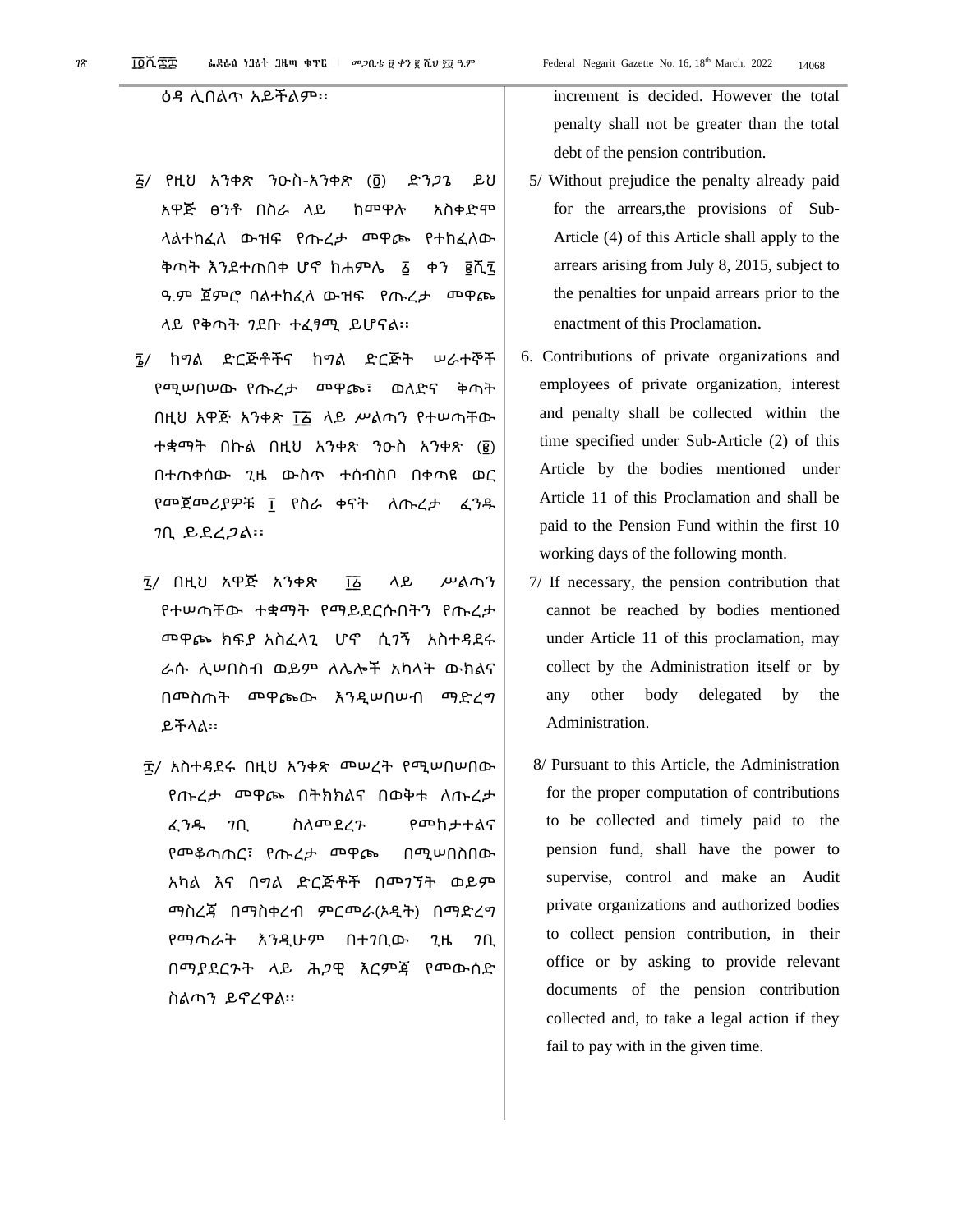- ፱/አስተዳደሩ በዚህ አዋጅ አንቀጽ ፲ ፩ ላይ ሥልጣን የተሠጣቸው ተቋማት ወይም የጡረታ መዋጮ ገቢ እንዲሠበስብ ውክልና የተሠጠው አካል ተገቢውን የጡረታ መዋጮ ለጡረታ ፈንዱ ገቢ
	- ሳያደርግ ከሶስት ወር በላይ የቆየን የግል ድርጅት ዕዳ በባንክ ወይም በፋይናንስ ተቋም ካለው ሂሳብ ላይ ተቀንሶ ገቢ እንዲሆን የማስደረግ ሥልጣን አለው፡፡
- ፲/ ማንኛውም ባንክ ወይም የፋይናንስ ተቋም በአስተዳደሩ ወይም በዚህ አዋጅ አንቀጽ ፲፩ ላይ ሥልጣን የተሠጣቸው ተቋማት ወይም የጡረታ መዋጮ እንዲሠበስብ ውክልና በተሠጠው አካል ሲጠየቅ ከግል ድርጅቱ የሚፈለገውን የጡረታ መዋጮ ወለድና ቅጣት ዕዳ ያለምንም ቅድመ ሁኔታ ከግል ድርጅቱ ሂሳብ ላይ ቀንሶ ለጡረታ መዋጮ ገቢ መሠብሠቢያ በተከፈተው የባንክ ሂሳብ ገቢ የማድረግ ግዴታ አለበት፡፡
- ፲ ፩/ በዚህ አንቀጽ ንዑስ-አንቀጽ (፱) መሠረት ባንኩ ወይም የፋይናንስ ተቋሙ ከድርጅቱ የባንክ ሂሳብ ወይም በፋይናንስ ተቋም የተከፈተ ሂሳብ ላይ የጡረታ መዋጮ ገንዘብ ቀንሶ ለጡረታ ፈንዱ ገቢ እንዲያደርግ በአስተዳደሩ፣ በዚህ አዋጅ አንቀጽ ፲፩ ላይ ስልጣን በተሠጣቸው ተቋማት ወይም ውክልና በተሠጠው አካል በጽሁፍ ከተገለጸለት በኋላ ከድርጅቱ የባንክ ወይም በፋይናንስ ተቋም ከተከፈተ ሂሳብ ላይ ገንዘብ ወጪ ሆኖ ቢገኝ ወጪ በተደረገው ገንዘብ መጠን ልክ ወይም እንደ አግባቡ በቀረው ዕዳ መጠን ባንኩ ወይም የፋይናስ ተቋሙ ኃላፊ ይሆናል፡፡
- ፲ ፪/ በግል ድርጅት ሠራተኞች ጡረታ ዐቅድ ለተሸፈኑ ሠራተኞች ደመወዝ የሚከፍል አሠሪ ገንዘቡ የሚገኝበትን የባንክ ቅርንጫፍና የሂሣብ ቁጥሩን ለአስተዳደሩ በጽሁፍ የማሳወቅ፣የባንኩ አድራሻና የሂሣብ ቁጥሩ ሲለወጥም ለውጡ ከተከሰተበት ቀን
- 9/ Where a private organization fails to pay contributions for a period of more than three months, the Administration,
- authorized bodies under Article 11 of this Proclamation or the delegated body has the power to cause the deduction of the debt from its bank or financial institution account.
- 10/ Any bank or financial institution shall, when requested by the Administration, authorized bodies under Article 11 of this Proclamation or the delegated body, have the obligation to deduct, without any precondition, the debt of contributions, penalty and interest from the account of the private organization and deposit to the pension contribution collection bank account.
- 11/ According to Sub-Article (9) of this Article, after written instruction of the Adminstration, authorized bodies under Article 11 of this Proclamation or the delegated body, the bank or financial institution permit to withdraw any amount of money from the account of such private organization, before the settlement of the debt, the bank or financial institution as the case may be is responsible to the extent the amount withdrawn or the remaining debt.
- 12/ A private organization which pays salary to employees covered by pension scheme shall have an obligation to notify in a written form, to the Administration the branch of the bank and the account number in which it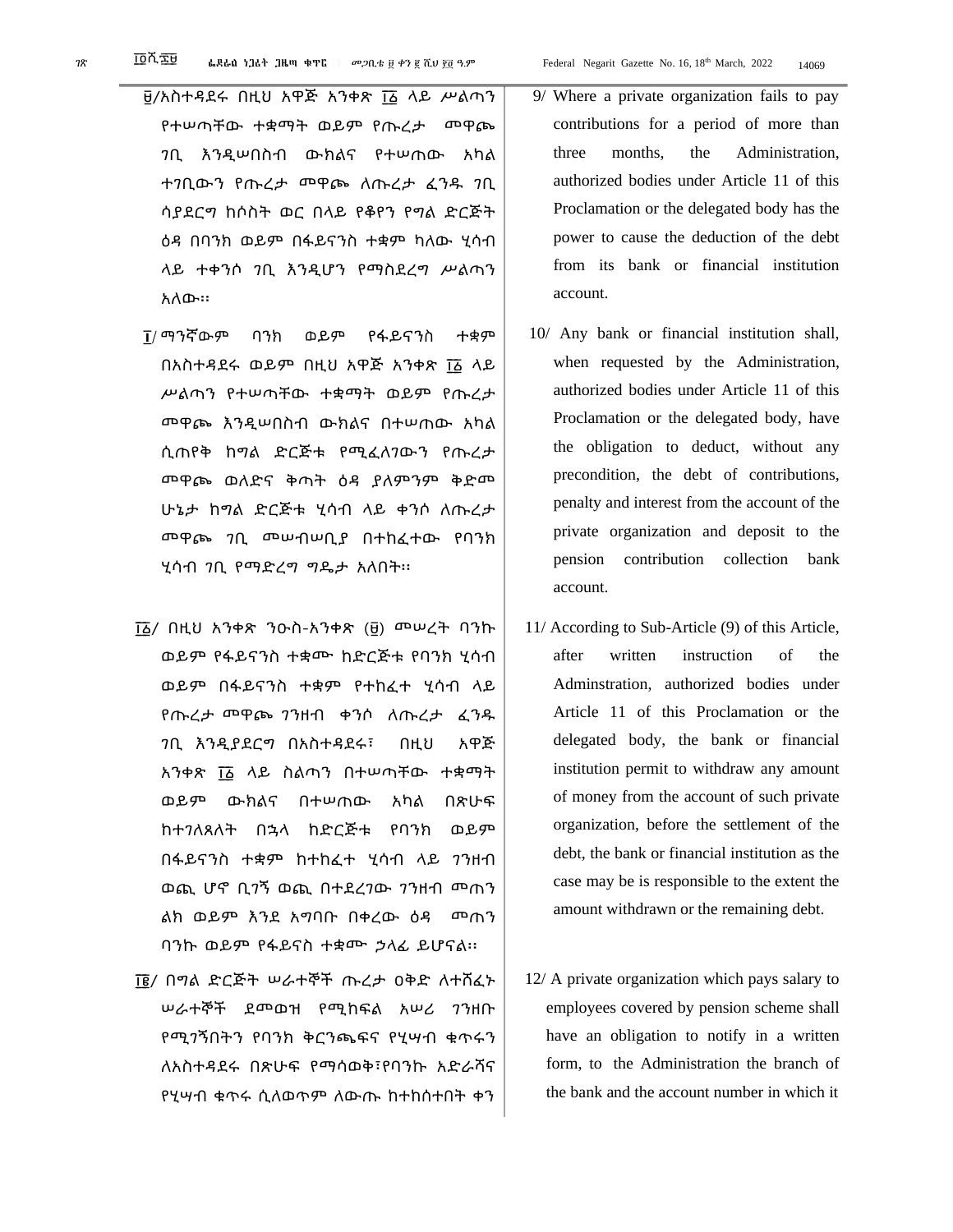አንስቶ በ፲፭ ቀናት ውስጥ ለአስተዳደሩ በጽሁፍ የመግለጽ ግዴታ አለበት፡፡

- ፲ ፫/ በዚህ አንቀጽ መሠረት ሊሠበሠብ ያልቻለን ውዝፍ የጡረታ መዋጮ፣ ወለድና ቅጣት የጡረታ መዋጮ የመክፈል ግዴታቸውን ያልተወጡ የግል ድርጅቶችን ሃብት የሚያዝበትን እና የጡረታ መዋጮ ገቢ አሠባሠብ የሚከናወንበትን ሥርዓት አስመልክቶ አስተዳደሩ መመሪያ ያወጣል፡፡ አስተዳደሩ በዚህ አዋጅ አንቀጽ ፲፩ ላይ ስልጣን የተሠጣቸው ተቋማት ወይም የጡረታ መዋጮ ገቢ እንዲሠበስቡ ውክልና የተሠጣቸው አካላት ይህንኑ መመሪያ በመከተል የጡረታ መዋጮ ዕዳ ወለድና ቅጣት እንዲሠበስቡ ስልጣን ተሠጥቷቸዋል፡፡
- ፲ ፬/ ከጡረታ መዋጮ ገንዘብ ላይ ቀንሶ ለአገልግሎት ክፍያ፣ ለገንዘብ ማስተላለፊያ፣ ለዕዳ ወይም ለማንኛውም አገልግሎት መጠቀም የተከለከለ ነው፡፡
- ፲ ፭/ የጡረታ መዋጮ ክፍያ ከቅጥር የሚመነጭ የሠራተኛው የማኅበራዊ ዋስትና ክፍያ በመሆኑ ከሕግ፣ ከውል ወይም ከፍርድ ከሚመነጭ ወይም ከሌላ ማናቸውም ዕዳ ክፍያ ቅድሚያ ይኖረዋል፡፡
- ፲ ፮/ ማንኛውም የግል ድርጅት የሚፈለግበትን የጡረታ መዋጮ ሙሉ በሙሉ ለጡረታ ፈንዱ ገቢ ስለማድረጉ የጡረታ መዋጮ ገቢ <u>እንዲሠበስቡ በዚህ አዋጅ አንቀጽ ፲፩</u> ላይ ሥልጣን በተሠጣቸው አካላት ማረጋገጫ ክሊራንስ ካልተሠጠው በስተቀር ከሚመለከተው የመንግሥት አካል የተሠጠው ማንኛውም ዓይነት ፈቃድ አይታደስለትም፡፡

has deposited money, and any change of address of the bank and bank account within 15 days of the occurrence of such change.

- 13/ For pension contribution that unable to collect pursuant to this Article the Administration may issue the Directive of seizing the property of private organization that failed to discharge its obligation to pay pension contribution. The Administration, authorized bodies under Article 11 of this Proclamation or the delegated body shall have the power to collect the pension contribution, penalty and interest in line with the Directive issued by the Administration.
- 14/ It is prohibited to deduct from pension contributions for payment of service charges, money transfer charges or debt or for any other purpose.
- 15/ Since pension contribution Payment emanates from employment agreement and it is the social security payment for the employees, the payment of pension contributions shall have priority emanate from the law, agreement, or court decision or over any payment of debt.
- 16/ Any private organization unless provide clearance for the full payment of pension contribution from the authorized body to collect pension contribution under Article 11 of this Proclamation, any license given by the authorized government body shall not be renewed.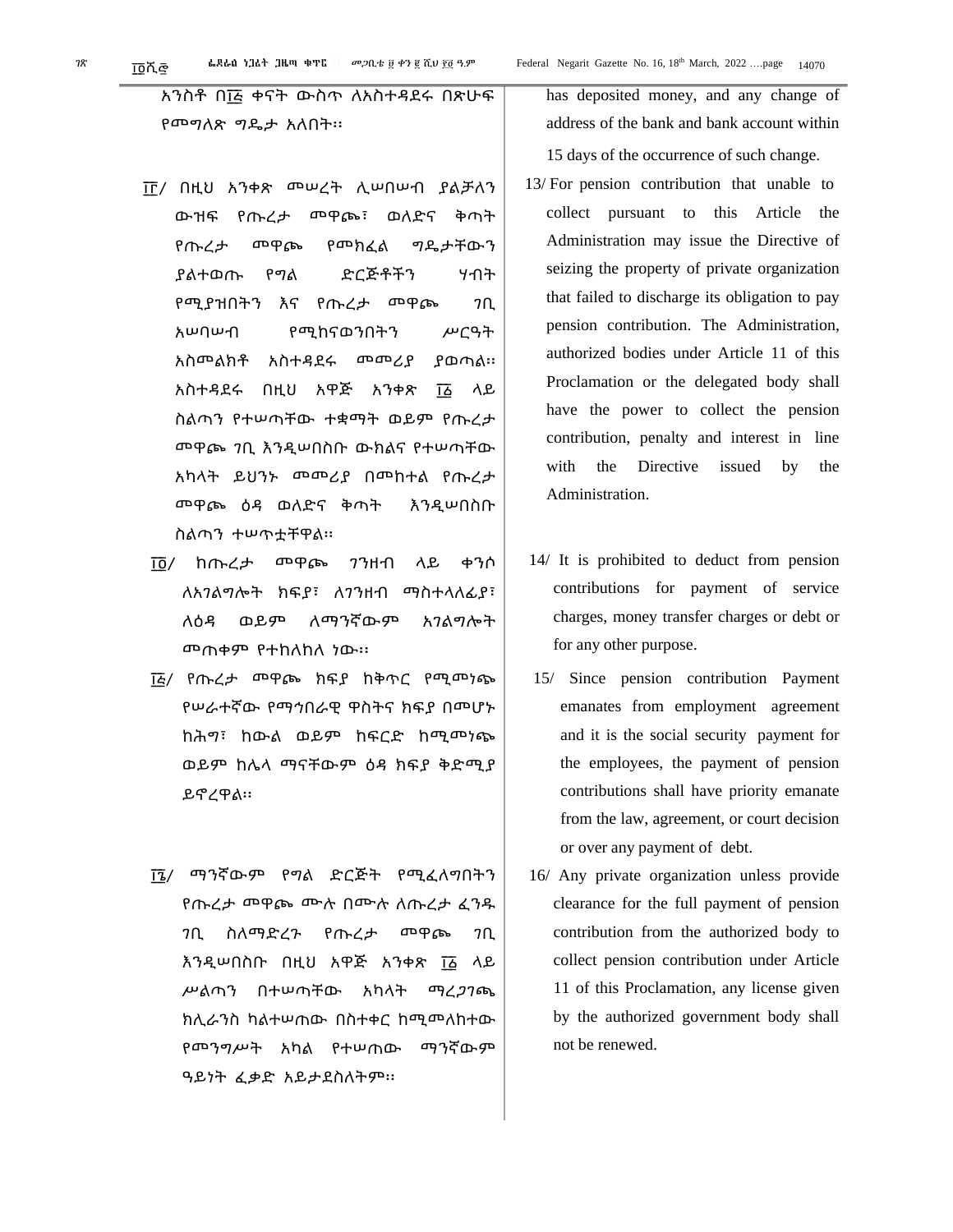፲፯/ በዚህ አዋጅ አንቀጽ ፮ ንዑስ-አንቀጽ (፭) መሠረት የፈረሠ፣ የተከፋፈለ ወይም የተቀላቀለ የግል ድርጅት ስራ አስኪያጅ ድርጅቱ ለሚፈለግበት ውዝፍ የጡረታ መዋጮ ዕዳ ኃላፊ ይሆናል፡፡

#### ፲ ፫ **የጡረታ ፈንድ አስተዳደር**

በዚህ አዋጅ አንቀጽ ፱ የተቋቋመውን የጡረታ ፈንድ የሚያስተዳድረው አስተዳደሩ ይሆናል፡፡

#### ፲ ፬. **የጡረታ ፈንድ አጠቃቀም**

- ፩/ የጡረታ ፈንዱ ጥቅም ላይ የሚውለው፡-
	- ሀ) በዚህ አዋጅ የተመለከቱትን የጡረታ አበል ክፍያዎች ለመፈጸም፤
	- ለ) በአስተዳደሩ ሥራ አመራር ቦርዱ ለሚወሠኑ አትራፊና አስተማማኝ ኢንቨስትመንቶችን ስራ ላይ ለማዋል፤ እና
	- ሐ) ለአስተዳደሩ አስተዳደራዊ ወጪዎች፤ ብቻ ይሆናል፤
- ፪/ የጡረታ ፈንዱ በማናቸውም የዕዳ ክፍያ ምክንያት ሊከበር ወይም ሊያዝ አይችልም፡፡

#### ፲ ፭. **የአክችዋሪ ግምገማ**

- ፩/ አክችዋሪ ግምገማ ማለት የጡረታ ዐቅድ ስታስቲካዊ መረጃዎች፣ የኢንቨስትመንት አፈፃፀምን፣ የኢኮኖሚ እና ሥነ-ህዝባዊ ግምታዊ መረጃዎችን በማጠናቀርና በመተንተን የጡረታ ፈንዱ ያለበት ደረጃ የሚለይበት፣ ስጋቶች እና የወደፊት ሁኔታ ትንበያ የሚከናወንበት የግምገማ ዘዴ ነው፡፡
- ፪/ የጡረታ ዐቅዱ በየአምስት ዓመቱ በሂሣብ ስሌት ባለሙያዎች እንዲገመገም ይደረጋል፡፡

17/ The General Manager of a private organization which has been dissolved, divided or amalgamated, pursuant to Sub-Article (5) of Article 6 of this Proclamation ,is liable` for the unpaid arrears pension contribution.

#### **13. Administration of Pension Fund**

The Pension Fund established under Article 9 of this Proclamation shall be administered by the Administration.

#### **14. Utilization of Pension Fund**

- 1/ The Pension Fund shall be utilized only for:
	- a) Effecting benefit payments stipulated in this Proclamation;
	- b) For running cost of profitable and reliable investments specified by the Administration's management board; and
	- c) The administrative expenses of the administration.
- 2/ The Pension Fund may not be attached or secured in respect of any debt.

#### **15. Actuarial Analysis and Evaluation**

- 1/ "Actuarial Valuation" is a method of compiling and analyzing the pension scheme's statistical data, investment performance, economic and demographic estimates, and identifying the pension fund status, risk and future projections.
	- 2/ The Pension Scheme shall be evaluated by actuaries every five years.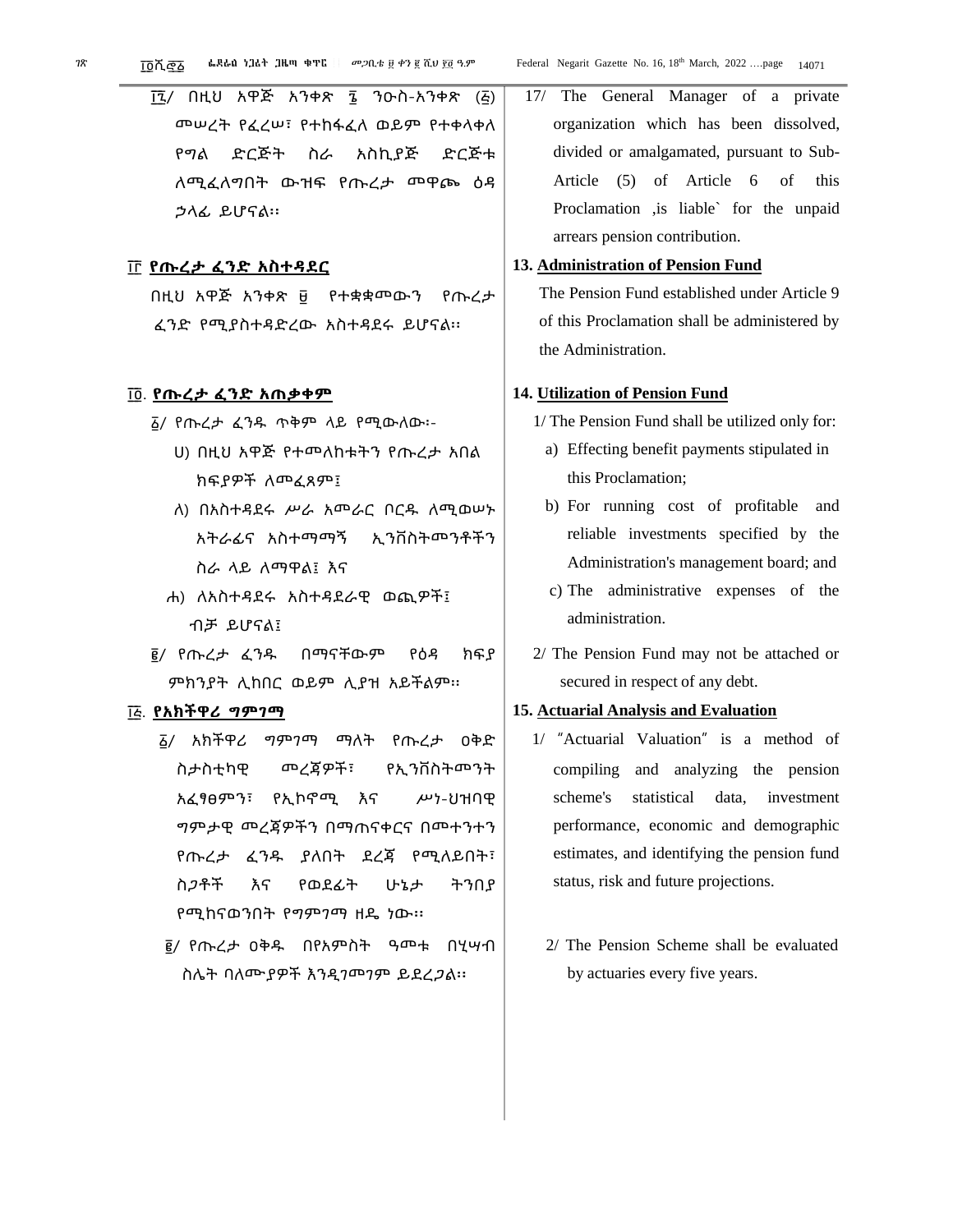#### **ክፍል አራት**

#### **ስለአገልግሎት ዘመንና የጡረታ መውጫ**

#### **ዕድሜ**

#### ፲ ፮. **የአገልግሎት ዘመን መቆጠር ስለሚጀምርበት ጊዜ**

- ፩/ የግል ድርጅት ሠራተኛው የአገልግሎት ዘመን መቆጠር የሚጀምረው በሠራተኛነት ተቀጥሮ በጡረታ ዐቅድ ከተሸፈነበት ቀን ጀምሮ ነው፡፡
- ፪/ የግል ድርጅት ሠራተኛው በመንግሥት ሠራተኞች ጡረታ ዐቅድ በሚሸፈን የመንግሥት መስሪያ ቤት የፈጸመው አገልግሎት በዐቅዱ መዋጮ መክፈል ከጀመረበት ጊዜ አንስቶ ይያዝለታል፡፡
- ፫/ በዚህ አንቀጽ ንዑስ-አንቀጽ (፪) ለተጠቀሠው አገልግሎት አያያዝ የመንግሥት ሠራተኞች ጡረታ ዐቅድን የሚያስተዳድረው አካል የሠራተኛውን የግል ማስረጃ በአንድ ወር ጊዜ ውስጥ የግል ድርጅት ሠራተኞች ጡረታ ዐቅድን ለሚያስተዳድረው አካል ማስተላለፍ አለበት፡፡
- ፬/ በዚህ አንቀጽ ንዑስ-አንቀጽ (፪) የተደነገገው እንደተጠበቀ ሆኖ በመንግሥት መሥሪያ ቤት ለተፈጸመ አገልግሎት አያያዝ ከመንግሥት ሠራተኞች ጡረታ ፈንድ ወደ ግል ድርጅቶች ሠራተኞች ጡረታ ፈንድ እንዲሁም በግል ድርጅት ለተፈጸመ አገልግሎት አያያዝ ከግል ድርጅት ሠራተኞች ጡረታ ፈንድ ወደ መንግሥት ሠራተኞች ጡረታ ፈንድ የሚደረገውን የጡረታ መዋጮ ገንዘብ ትልልፍ በተመለከተ ብሔራዊ ባንክ በሚያወጣው መመሪያ ይወሠናል፡፡

#### **፲ ፯. የአገልግሎት ዘመን አቆጣጠር**

፩/ የአገልግሎት ዘመን የሚቆጠረው በሙሉ ዓመታት፣ በወራትና በቀናት ታስቦ ነው፡፡

#### **PART FOUR**

### **PERIOD OF SERVICE AND RETIREMENT AGE**

#### **16. Commencement of Period of Service**

- 1/ The period of service of employee shall begin with the date of his employment covered by pension scheme.
- 2/ The service that an employee of a private organization rendered to public offices covered by the pension scheme shall be counted starting from the date of pension contribution payment.
- 3/ For the purpose of service counting pursuant to Sub-Article (2) of this Article, the organ which administers the Public Servants Pension Scheme shall transfer, within one month, the personal records of the employee to Private Organizations Employees' Pension Scheme.
- 4/ Subject to the provisions of Sub-Article (2) of this Article, the issue of transfer of pension contributions from the Public Servants Pension Fund to the Private Sector Employees 'Pension Fund and the transfer of funds from the Private Sector Employees' Pension Fund to the Public Servants Pension Fund shall be determined based on the Directives issued by the National Bank.

#### **17. Calculation of Period of Service**

1/ Period of service shall be calculated in complete years, months and days.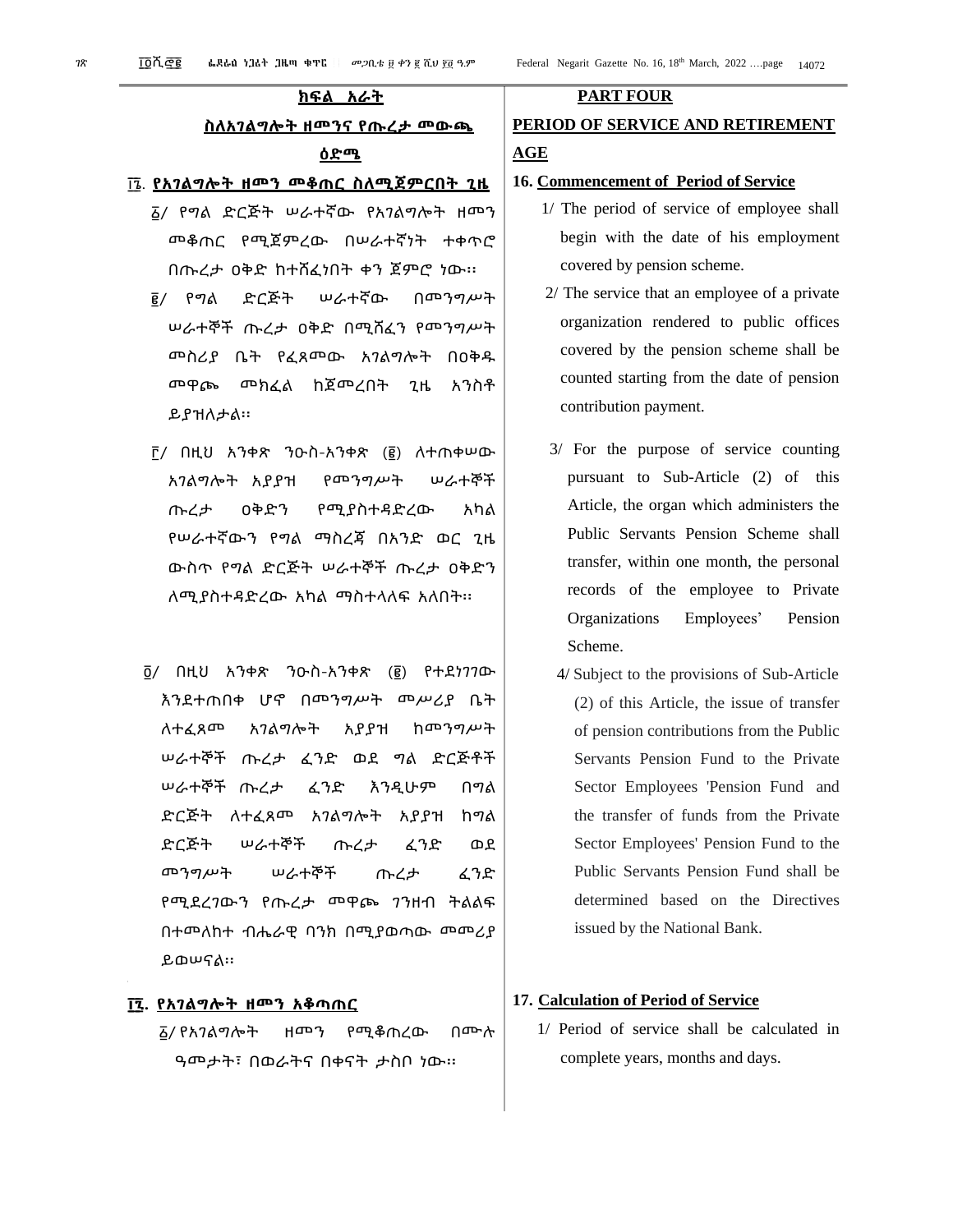- ፪/ በዚህ አዋጅ አንቀጽ ፲ ፮ የተደነገገው እንደተጠበቀ ሆኖ የግል ድርጅቶች ሠራተኞች የጡረታ ዐቅድ ሽፋን ባላቸው የግል ድርጅቶች የተፈጸመ የአገልግሎት ዘመን በሙሉ ተደምሮ ይታሰባል፡፡
- ፫/ ለማንኛውም የግል ድርጅት ሠራተኛ የሚከተለው አገልግሎቱ ይታሰብለታል፡-
	- ሀ) የደመወዝ ክፍያ ሳይቋረጥ በማናቸውም ምክንያት አገልግሎቱ ተቋርጦ የቆየበት ጊዜ፤
	- ለ) በየወሩ ደመወዝ እየተከፈለው ሙሉ ጊዜውን በማናቸውም የመንግሥት አካል በሕዝብ ወይም በሠራተኛ ማኅበር በተመራጭነት አገልግሎት የሰጠበት ጊዜ፤
	- ሐ) በዚህ አዋጅ አንቀጽ ፫ በንዑስ አንቀጽ (፬)(ለ) የተደነገገዉ ቢኖርም በመንግሥት ውሳኔ በዓለም አቀፍ ድርጅት በማገልገል ያሳለፈው ጊዜ፡፡
- ፬/ ኢትዮጵያ ተዋዋይ ወገን የሆነችበት ማናቸውም ዓለም አቀፍ ስምምነት እንደተጠበቀ ሆኖ በሕጋዊ ፈቃድ የኢትዮጵያ ዜጋ የሆነ የግል ድርጅት ሠራተኛ የኢትዮጵያን ዜግነት ከማግኘቱ በፊት በግል ድርጅት ሠራተኞች የጡረታ ዐቅድ በተሸፈነ የግል ድርጅት የሰጠው የአገልግሎት ዘመን አይታሰብለትም፡፡
	- ፭/ በዚህ አንቀጽ ንዑስ-አንቀጽ (፫) (ለ) እና (ሐ) የተመለከተው ጊዜ በአገልግሎት ዘመንነት ሊታሰብ የሚችለው የግል ድርጅት ሠራተኛው መከፈል ያለበትን የጡረታ መዋጮ የአሰሪውን ድርሻ ጨምሮ ራሱ የከፈለ ወይም እንዲከፈልለት ያደረገ እንደሆነ ብቻ ነው፡፡
- 2/ Without prejudice to the provisions of Article 16 of this Proclamation, the period of service of an employee shall include all services rendered in a private organization covered by the Pension Scheme.
- 3/ for any employee the following shall be counted as period of service:
	- a) Period of service which was interrupted without interruption of payment of salary;
	- b) Period of service spent in any public body by the public or labour union elected member;
	- c) Notwithstanding the provision of Sub-Article (4) (b) of Article 3 of this Proclamation, period of service spent, upon a government decision, in an international organization.
- 4/ without prejudice to any international agreement to which Ethiopia is a party, the service rendered by naturalized Ethiopian in any private organization covered by the private organizations employees' pension Scheme before his naturalization shall not be counted.
	- 5/ Period of service referred to under Sub-Article (3) (b) and (c) of this Article shall be counted for a period of service only where the employee pays the contributions by himself including that of the employer or causes the employer to effect payments of same.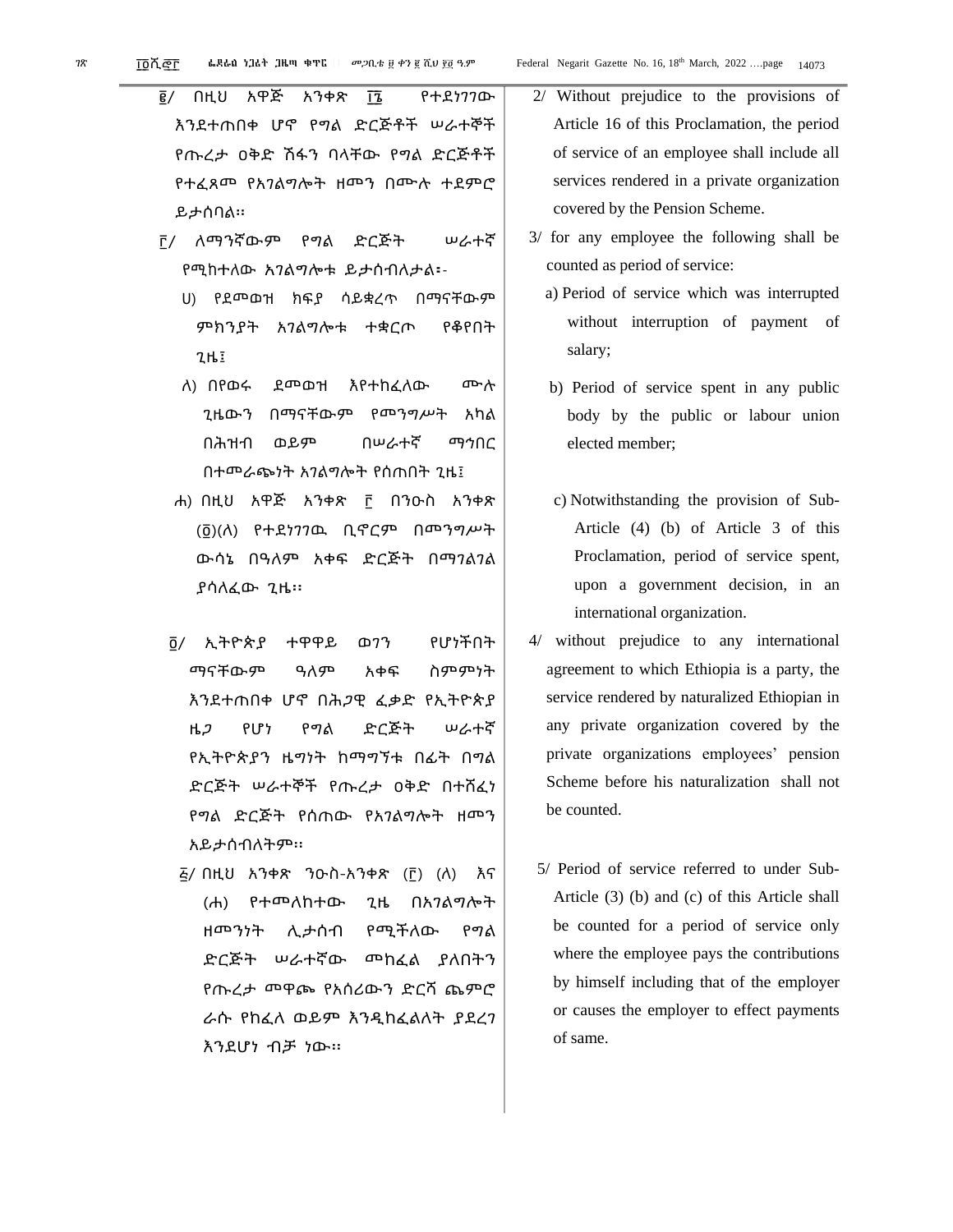- ፮/ በዚህ አዋጅ ወይም በመንግሥት ሠራተኞች ጡረታ አዋጅ መሠረት የአገልግሎት ወይም የጤና ጉድለት ዳረጎት ተከፍሎት የስራ ውሉ የተቋረጠ ሠራተኛ እንደገና በግል ድርጅት ሠራተኞች የጡረታ ዐቅድ በተሸፈነ የግል ድርጅት የተቀጠረ ከሆነና የወሰደውን ዳረጎት መልሶ ንቢ ካደረን በዚህ አዋጅ አንቀጽ ፲፮ የተደነገገው እንደተጠበቀ ሆኖ የቀድሞው አገልግሎቱ ይታሰብለታል፡፡
- ፯/ በዚህ አዋጅ ወይም በመንግሥት ሠራተኞች ጡረታ አዋጅ መሠረት የጡረታ መዋጮ ተመላሽ ተደርጎለት የነበረ ሰው እንደገና በግል ድርጅት ሠራተኞች የጡረታ ዐቅድ በተሸፈነ የግል ድርጅት ውስጥ ከተቀጠረ እና መጦሪያ ዕድሜ ላይ ከመድረሱ አስቀድሞ የወሰደውን መዋጮ ከባንክ የማስቀመጫ ወለድ ጭምር ተመላሽ ካደረን የዚህ አዋጅ አንቀጽ ፲፮ ድን*ጋ*ጌ እንደተጠበቀ ሆኖ የቀድሞው አገልግሎቱ ይታሰብለታል፡፡
- ፰/ የሚኒስትሮች ምክር ቤት አስተዳደሩ በሚያቀርብለት ጥናት መሠረት በከባድ ወይም ለጤንነትና ለሕይወት አስጊ በሆኑ የሥራ መስኮች የተፈጸመ አገልግሎት እስከ አጠፌታ እንዲቆጠር ሊወስን ይችላል፡፡

#### ፲ ፰. **የጡረታ መውጫ ዕድሜ**

፩/ የጡረታ መውጫ ዕድሜ የግል ድርጅት ሠራተኛው ለመጀመሪያ ጊዜ ሲቀጠር በቅድሚያ የመዘገበውን የልደት ዘመን መሠረት በማድረግ ፷ ዓመት ይሆናል፡፡

- 6/ Where an employee who has received retirement or invalidity gratuity pursuant to this Proclamation or public servant pension proclamation is re-employed as an employee of a private organization covered by the Private Organizations Employees' Pension Scheme, his former service shall, without prejudice to Article 16 of this Proclamation, be counted along with the new service; provided that the gratuity is paid back.
- 7/ A person to whom reimbursement of pension contribution has been made before the coming in to force of this Proclamation or the public servant pension Proclamation, if employed as an employee of private organization covered by the Private Organizations Employees' Pension Scheme, before retirement age his former service shall, without prejudice to Article 16 of this Proclamation, be counted along with the new service; provided, however, that the reimbursed contribution is paid back with interest calculated at bank deposit interest rate.
- 8/ On the basis of studies submitted to it by the Administration, the Council of Ministers may decide that period of service spent on hazardous jobs or on jobs involving risk to health and life be counted up to twice the actual period of service.

#### **18. Retirement Age**

1/ The retirement age of an employee shall be 60 years based on the date of birth registered when he was employed for the first time.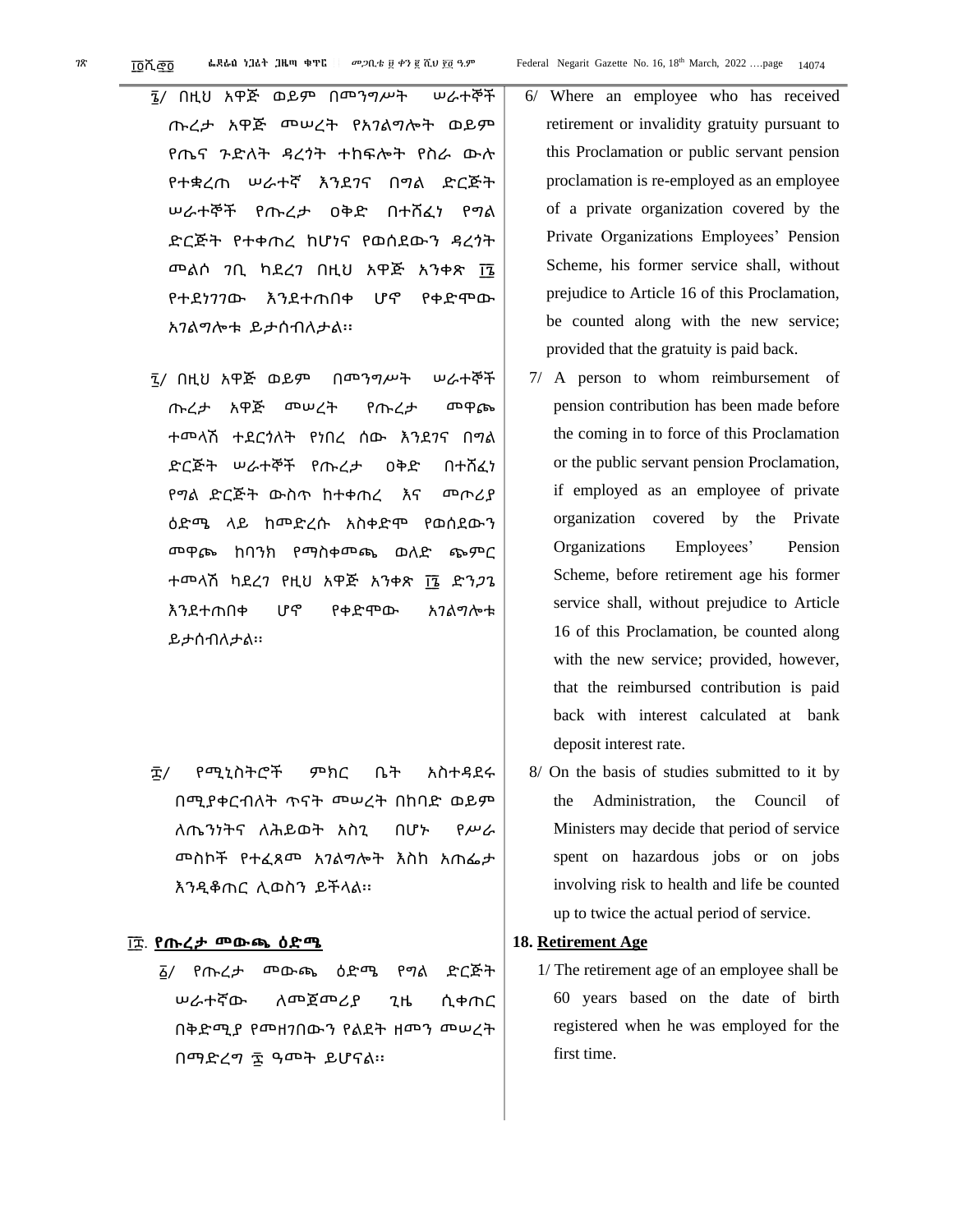- ፪/ በዚህ አንቀጽ ንዑስ አንቀጽ (፩) ከተገለጸው ውጪ በዚህ አዋጅ አንቀጽ ፬ ንዑስ አንቀጽ (፩) እና አንቀጽ ፮ ንዑስ አንቀጽ (፩) መሠረት በቅድሚያ የተመዘገበን ዕድሜ ወይም የልደት ዘመን ለመቀየር ወይም ለማሻሻል የሚቀርብ ማንኛውም ማስረጃ ተቀባይነነት አይኖረውም፡፡
- ፫/ የሚኒስትሮች ምክር ቤት አስተዳደሩ በሚያቀርብለት ጥናት መሠረት በልዩ ሁኔታ ለሚታዩ የሙያ መስኮች በዚህ አንቀጽ ንዑስ አንቀጽ (፩) ከተመለከተው በላይ የሆነ የጡረታ መውጫ ዕድሜ ሊወስን ይችላል፡፡
- ፬/ የሚኒስትሮች ምክር ቤት አስተዳደሩ በሚያቀርብለት ጥናት መሠረት በከባድ ወይም ለጤንነትና ለሕይወት አስጊ በሆኑ የሥራ መስኮች ላይ ለተሰማሩ የግል ድርጅት ሠራተኞች በዚህ አንቀጽ ንዑስ አንቀጽ (፩) ከተመለከተው ያነሰ የጡረታ መውጫ ዕድሜ ሊወስን ይችላል፡፡

### **ክፍል አምስት ስለአገልግሎት ጡረታ አበልና ዳረጎት**

#### ፲ ፱ **የአገልግሎት ጡረታ አበል**

- ፩/ ቢያንስ ፲ ዓመት ያገለገለ የግል ድርጅት ሠራተኛ አገልግሎት ካቋረጠ የጡረታ መውጫ ዕድሜው ሲደርስ የጡረታ አበል እስከ ዕድሜ ልኩ ይከፈለዋል፡፡
- ፪/ ቢያንስ ፳፭ ዓመት ያንለንለ የግል ድርጅት ሠራተኛ በራሱ ፈቃድ ወይም በዚህ አዋጅ ከተጠቀሱት ውጭ በሆነ ምክንያት አገልግሎት ካቋረጠ የጡረታ መውጫ ዕድሜው ሊደርስ አምስት ዓመት ከሚቀረው ጊዜ ጀምሮ እስከ ዕድሜ ልኩ የአገልግሎት ጡረታ አበል ይከፈለዋል፡፡
- 2/ Excluding as specified under Sub-Article (1) of this Article, any evidence submitted to change or modified the pre-registered age or date of birth in accordance with Sub-Article (1) of article 4, and Sub-Article (1) of Article 6 of this Proclamation shall not be accepted.
- 3/ On the basis of studies submitted to it by the Administration, the Council of Minister may determine higher retirement age than the age provided for under Sub-Article (1) of this Article with respect to professions that may deserve special consideration.
- 4/ On the basis of studies submitted to it by the Administration, the Council of Ministers may decide retirement age lesser than the age provided for under Sub-Article (1) of this Article for employees of private organizations working on hazardous jobs or on jobs involving risks to health and life.

### **PART FIVE RETIREMENT PENSION AND GRATUITY**

#### **19. Retirement Pension**

- 1/ An employee of a private organization who has served for at least 10 years, if terminate his contract of employment, he shall receive retirement benefit for life up on attaining retirement age.
- 2/ An employee who has completed at least 25 years of service and separates from the service by voluntary resignation or for any other causes other than those provided for in this Proclamation shall receive retirement pension for life beginning with five years prior to retirement age.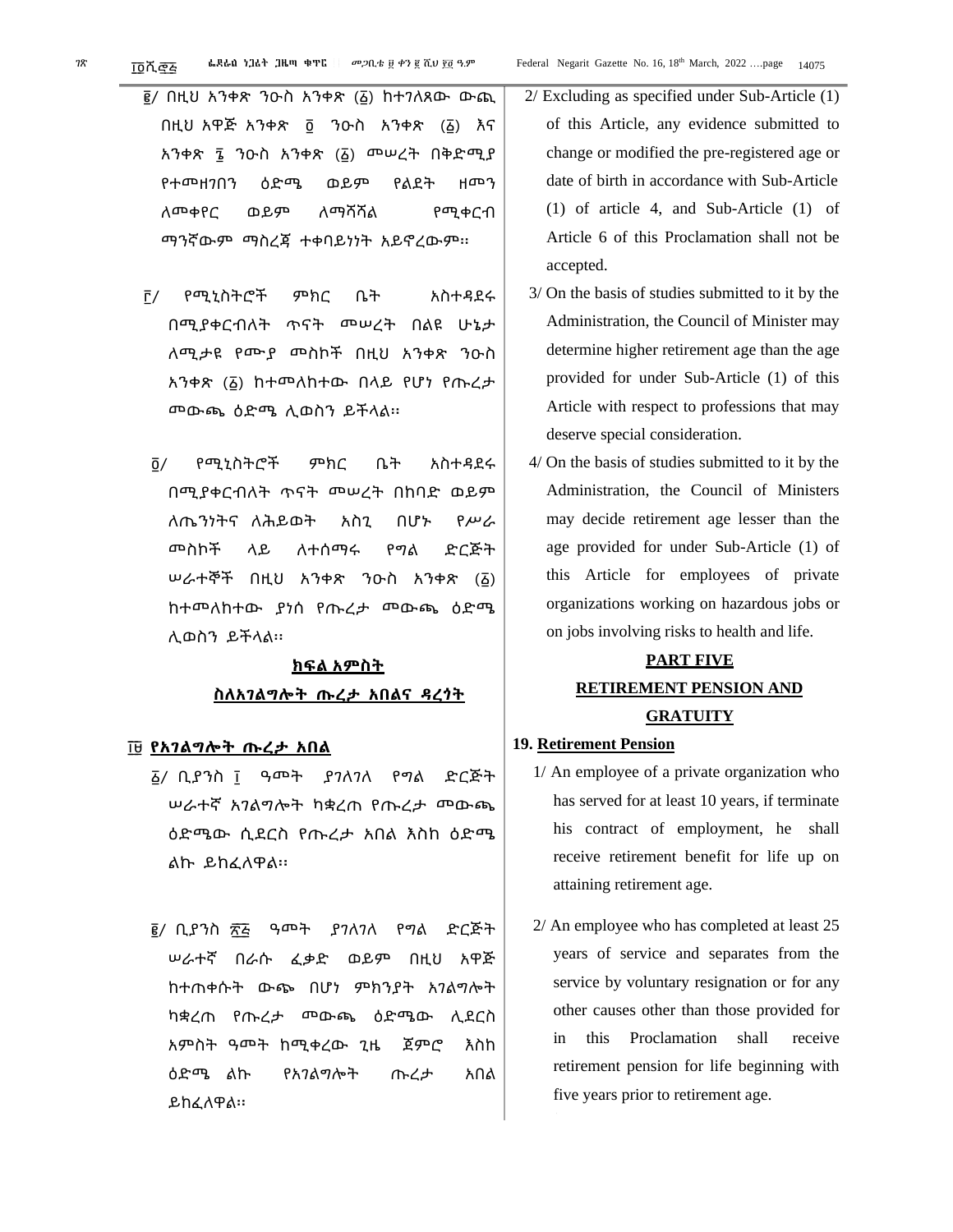፫/ እድሜው ለጡረታ ሲደርስ የጡረታ መብት መከበሩ እንደተጠበቀ ሆኖ የዚህ አንቀጽ ንዑስ አንቀጽ (፪) ድንጋጌ በዲስፕሊን ጉድለት ምክንያት አገልግሎቱ ለተቋረጠ የግል ድርጅት ሠራተኛ ተፈጻሚ አይሆንም፡፡

 $\overline{0}$ / በዚህ አንቀጽ ንዑስ አንቀጽ (፩)፣(፪) ወይም(፫) መሠረት አገልግሎቱ የተቋረጠ የግል ድርጅት ሠራተኛ የጡረታ መውጫ ዕድሜው ሳይደርስ በጤና ጉድለት ምክንያት ለሥራ ብቁ አለመሆኑ በሀክምና ቦርድ ከተረ*ጋገ*ጠ ይኸው ከተረ*ጋገ*ጠበት ጊዜ ቀጥሎ ካለው ወር ጀምሮ የአገልግሎት ጡረታ አበል እስከ ዕድሜ ልኩ ይከፈለዋል፤ የሞተ እንደሆነም ከሞተበት ጊዜ ቀጥሎ ካለው ወር ጀምሮ ለተተኪዎች አበል ይከፈላል፡፡

#### **፳. የአገልግሎት ጡረታ አበል መጠን**

- ፩/ ለማንኛውም ፲ ዓመት ላገለገለ የግል ድርጅት ሠራተኛ የሚከፈለው የአገልግሎት ጡረታ አበል መጨረሻ ባገለገለባቸው ሦስት ዓመታት ውስጥ ይከፈለው የነበረው አማካይ ደመወዝ ፴ በመቶ ሆኖ ከ፲ ዓመት በላይ ለፈጸመው ለእያንዳንዱ ዓመት አገልግሎት ፩ ነጥብ ፳፭ በመቶ ተጨምሮ ይታሰባል፡፡
- ፪/ በዚህ አንቀጽ ንዑስ አንቀጽ (፩) የተደነገገው እንደተጠበቀ ሆኖ የግል ድርጅት ሠራተኛው በጡረታ ከሚገለልበት ወር ሦሥት ዓመት አስቀድሞ ባለው ወር ሲከፈለው ከነበረው የጡረታ መዋጮ የተከፈለበት መደበኛ የወር ደመወዝ በ፳፭ በመቶ የሚበልጥ አመታዊ አማካኝ የደመወዝ ክፍያ ያገኘ እንደሆነ በየዓመቱ እስከ ፳፭ በመቶ ያለው የደመወዝ ክፍያ ብቻ በደመወዙ ላይ ተደምሮ የሦሥት አመት አማካይ የወር ደመወዙ ተይዞ ይታሰባል፡፡
- 3/ Without prejudice to the entitlement of pension right up on attainment of retirement age, the provisions of Sub-Article (2) of this Article shall not be applicable to an employee who separates from the service on grounds of disciplinary measures.
- 4/ Where it is ascertained that an employee who has separated from service in accordance with Sub-Article (1), (2) or (3) of this Article due to health problem which prevent him from engaging in any remunerated work prior to attaining the retirement age he shall receive retirement pension for life starting with the month following such ascertainment by the medical board; in case he dies, his survivors shall be paid benefits starting with the month following his death.

#### **20. Amount of Retirement Pension**

- 1/ The retirement pension due to any employee shall be 30% of his average salary of the last three years preceding retirement and shall be increased by 1.25% for each year of service beyond 10 years.
- 2/ Without prejudice to Sub-Article (1) of this Article, an employee who is employed in a private organization if paid more than 25% annual average salary payment on the salary that pension contribution was paid a month before 3 years of his pension entitlement, the 25% annual average salary payment shall only be considered for the calculation of three years average monthly salary;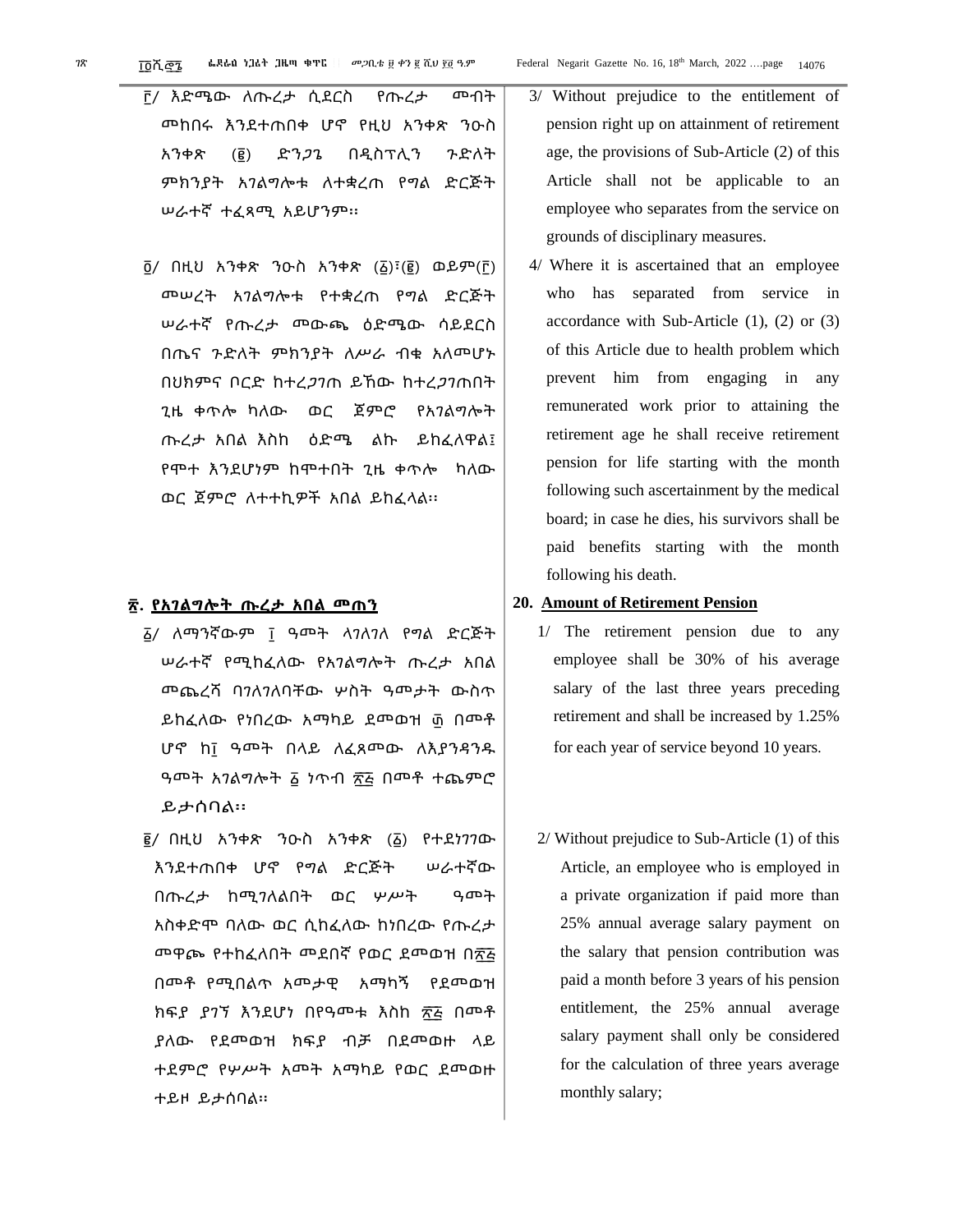- ፫/ በመከላከያ ሠራዊት ወይም በፖሊስ አባልነት አገልግሎት ለፈጸመ የግል ድርጅት ሠራተኛ ይኸው አገልግሎቱ በመንግሥት ሠራተኞች ጡረታ አዋጅ ለመከላከያ ሠራዊት እና ለፖሊስ አባል በተቀመጠው የስሌት ቀመር መሠረት ተሠልቶና ተዳምሮ ይታሰብለታል፡፡
- ፬/ በዚህ አንቀጽ ንዑስ አንቀጽ (፩) እስከ ንዑስ-አንቀጽ (፫) በተደነገገው መሠረት የሚወሰነው የአበል መጠን የግል ድርጅት ሠራተኛው ለጡረታ አበል አወሳሰን ከታሠበው የሶስት አመት አማካይ ደመወዝ ፸ በመቶ ሊበልጥ አይችልም፡፡

#### ፳ ፩. **የአገልግሎት ዳረጎት**

ከአሥር ዓመት ያነሰ አገልግሎት የፈጸመ የግል ድርጅት ሠራተኛ የጡረታ መውጫ ዕድሜው በመድረሱ ከሥራ ሲሰናበት የአገልግሎት ዳረጎት ይከፈለዋል፡፡

#### ፳ ፪.**የአገልግሎት ዳረጎት መጠን**

- ፩/ በዚህ አዋጅ አንቀጽ ፳ ፩ መሠረት የሚከፈለው ዳረጎት የግል ድርጅት ሠራተኛው ከሥራ ከተሰናበተበት ወር በፊት ይከፈለው የነበረው የ፩ ነጥብ ፳፭ ወር ደመወዝ በአ*ገ*ለገለበት ዓመት ቁጥር ተባዝቶ ይታሰባል፡፡
- ፪/ በዚህ አንቀጽ ንዑስ አንቀጽ (፩) የተደነገገው እንደተጠበቀ ሆኖ የግል ድርጅት ሠራተኛው በጡረታ ከሚገለልበት ወር ሦሥት ዓመት አስቀድሞ ባለው ወር ሲከፈለው ከነበረው የጡረታ መዋጮ የተከፈለበት መደበኛ የወር ደመወዝ በ፳፭ በመቶ የሚበልጥ ዓመታዊ አማካኝ የደመወዝ ክፍያ ያገኘ እንደሆነ በየአመቱ እስከ ፳፭ በመቶ ያለው የደመወዝ ክፍያ ብቻ በደመወዙ ላይ ተደምሮ የዳጎት አበሉ ይታሰባል፡፡
- 3/ For any private organization employee who has served as a member of the national defense force or as a member of police, the service shall be calculated and added in accordance with the formula set under Public Servant Pension Proclamation;
- 4/ The retirement pension to be paid pursuant to Sub-Article (1), up to (3) of this Article may not exceed 70% of the average salary calculated for pension benefit entitlement of the employee.

#### **21. Retirement Gratuity**

An employee who has not completed 10 year of service and retires on attaining retirement age shall receive gratuity.

#### **22. Amount of Retirement Gratuity**

- 1/ The gratuity payable in accordance with Article 21 of this Proclamation shall be his salary for 1.25 month preceding retirement multiplied by the number of years of service.
- 2/ Without prejudice to Sub-Article (1) of this Article, an employee who is employed in a private organization if paid more than 25% annual average salary payment on the salary that pension contribution was paid a month before 3 years of his pension entitlement, the 25% annual average salary payment shall only be considered for the calculation of gratuity.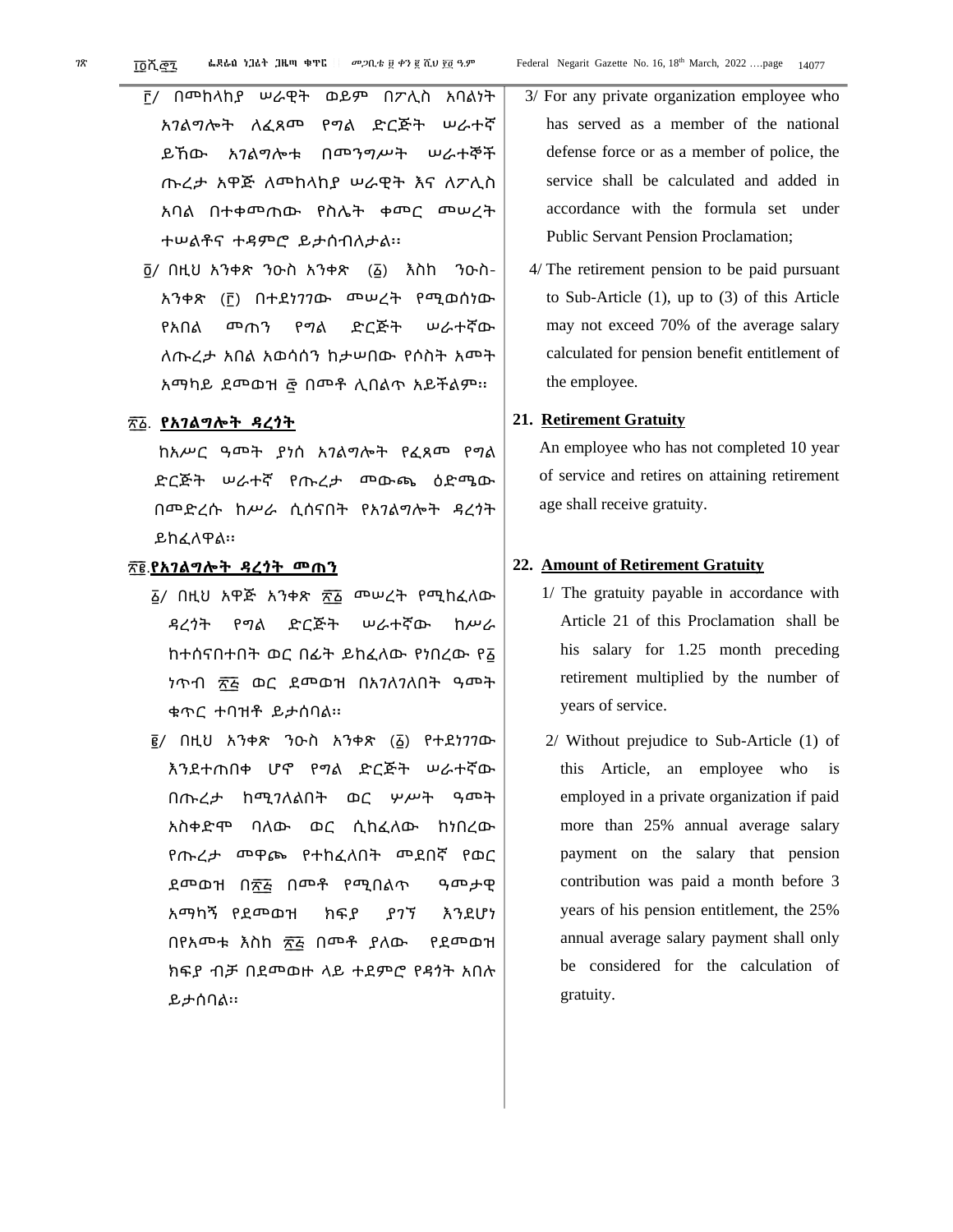### **ክፍል ስድስት**

#### **ስለጤና ጉድለት ጡረታ አበልና ዳረጎት**

#### ፳ ፫. **የጤና ጉድለት ጡረታ አበል**

ቢያንስ ፲ ዓመት ያገለገለ የግል ድርጅት ሠራተኛ በጤና ጉድለት ምክንያት ደመወዝ የሚያስገኝ ማናቸውንም ሥራ መሥራት የማይችል መሆኑ ተረጋግጦ ከሥራ ሲሰናበት የጤና ጉድለት ጡረታ አበል እስከ ዕድሜ ልኩ ይከፈለዋል፡፡

#### **፳ ፬. የጤና ጉድለት ጡረታ አበል መጠን**

በዚህ አዋጅ አንቀጽ ፳፫ መሠረት የሚከፈለው የጤና ጉድለት ጡረታ አበል በዚህ አዋጅ አንቀጽ ፳ መሠረት ይታሰባል፡፡

#### **፳ ፭. የጤና ጉድለት ዳረጎት**

ከአስር ዓመት ያነሰ አገልግሎት የፈጸመ የግል ድርጅት ሠራተኛ በጤና ጉድለት ምክንያት ለሥራ ብቁ ባለመሆኑ ከሥራ ሲሰናበት የጤና ጉድለት ዳረጎት ይከፈለዋል፡፡

#### **፳ ፮. የጤና ጉድለት ዳረጎት መጠን**

በዚህ አዋጅ አንቀጽ ፳ ፭ መሠረት የሚከፈለው ዳረጎት በዚህ አዋጅ አንቀጽ ፳፪ መሠረት ይታሰባል፡፡

#### **ክፍል ሰባት**

#### **ስለጉዳት ጡረታ አበልና ዳረጎት**

#### **፳ ፯. ትርጓሜ**

፩/ "በሥራ ላይ የሚደርስ ጉዳት" ማለት በሥራ ላይ የሚደርስ አደጋ ወይም በሥራ ምክንያት የሚመጣ በሽታ ነው፡፡

### **PART SIX INVALIDITY PENSION AND GRATUITY**

#### **23. Invalidity Pension**

Employee who has completed at least 10 years of service and separates from service due to health problems preventing him from engaging in any remunerated work shall receive invalidity pension for life.

#### **24. Amount of Invalidity Pension**

The invalidity pension payable in accordance with Article 23 of this Proclamation shall be calculated as provided under Article 20 hereof.

#### **25. Invalidity Gratuity**

An employee who has not completed ten years of service and separates from service on becoming unfit for service due to health problems shall receive invalidity gratuity.

#### **26. Amount of Invalidity Gratuity**

The gratuity payable in accordance with Article 25 of this Proclamation shall be calculated as provided under Article 22 hereof.

#### **PART SEVEN**

### **EMPLOYMENT INJURY PENSION AND GRATUITY**

#### **27. Definition**

1/ "Employment injury" means an occupational accident or occupational disease.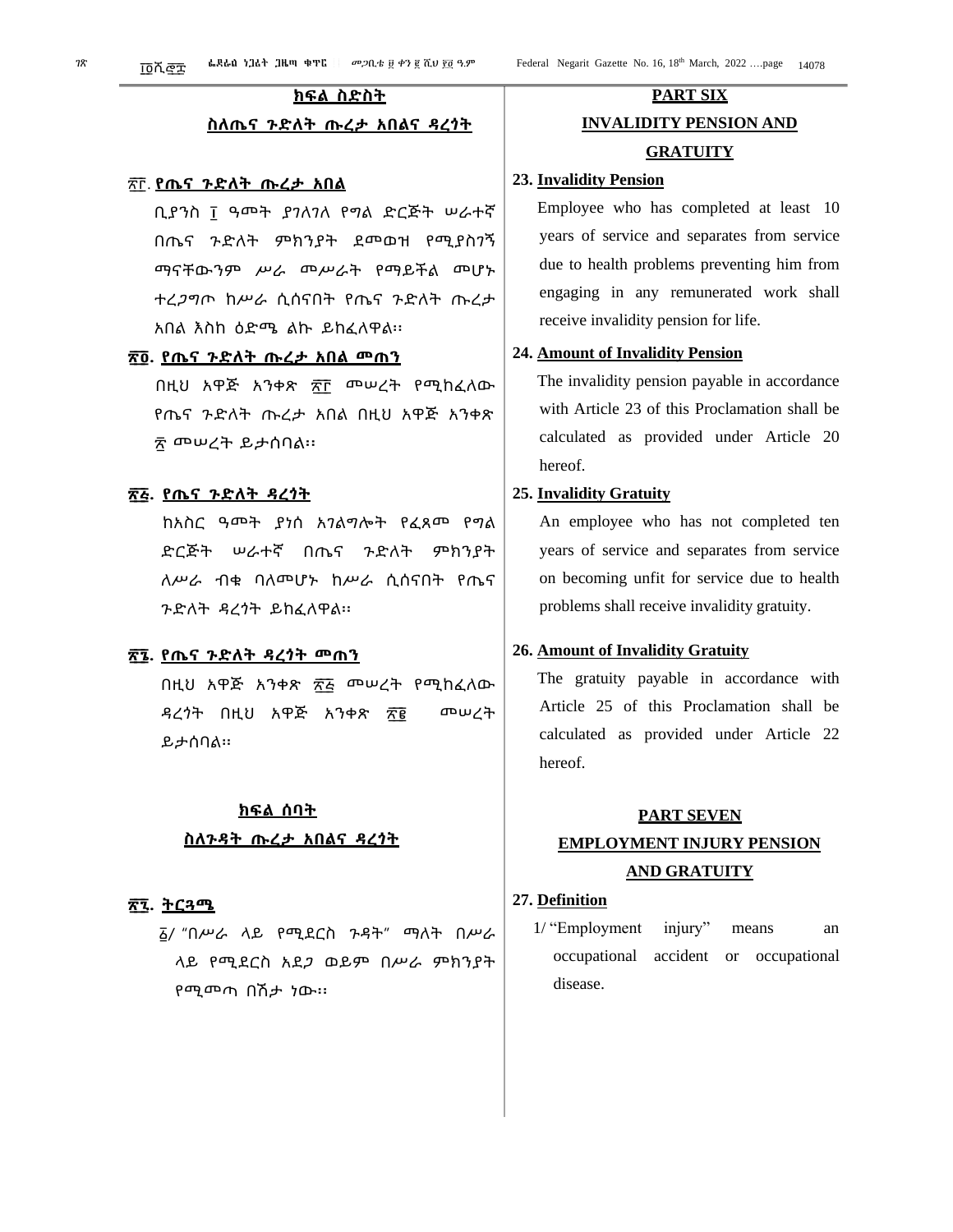፪/ "በሥራ ላይ የሚደርስ አደጋ" ማለት የግል ድርጅት ሠራተኛው መደበኛ ሥራውን በማከናወን ላይ እንዳለ ወይም ከሥራው ጋር በተያያዘ ምክንያት በአካሉ ወይም በአካሉ የተፈጥሮ ተግባር ላይ በድንገት የሚደርስ ጉዳት ሲሆን የሚከተሉትን ይጨምራል፡-

ሀ) የግል ድርጅት ሠራተኛው ከመደበኛ ሥራው ወይም መደበኛ የሥራ ቦታው ወይም ሰዓት ውጭ ሥልጣኑ በሚፈቅድለት የሥራ ኃላፊ የተሰጠውን ትዕዛዝ በመፈጸም ላይ እያለ የደረሰን ጉዳት፤

- ለ) ሥልጣኑ በሚፈቅድለት የሥራ ኃላፊ የተሰጠው ትዕዛዝ ባይኖርም የግል ድርጅት ሠራተኛው በግል ድርጅቱ ውስጥ የደረሰን ድንገተኛ አደጋ ወይም ጥፋት ለመከላከል በሥራ ሰዓት ወይም ከሥራ ሰዓት ውጭ በሚፈጽመው ተግባር ምክንያት የደረሰን ጉዳት፤
- ሐ) የግል ድርጅት ሠራተኛው ወደ ሥራ ቦታው ወይም ከሥራ ቦታው አሠሪው ለሠራተኞች አገልግሎት እንዲሰጥ በመደበው የመጓጓዣ አገልግሎት ወይም አሠሪው ለዚህ ተግባር በተከራየውና በግልጽ በመደበው የመጓጓዣ አገልግሎት በመጓዝ ላይ በነበረበት ጊዜ የደረሰን ጉዳት፤
- መ) የግል ድርጅት ሠራተኛው ከሥራው ጋር በተያያዘ ግዴታ የተነሣ ከሥራው በፊት ወይም በኋላ ወይም ሥራው ለጊዜው ተቋርጦ በነበረበት ጊዜ በሥራ ቦታው ወይም በግል ድርጅቱ ግቢ ውስጥ በመገኘት የደረሰበት ማንኛውንም ጉዳት፤
- ሠ) የግል ድርጅት ሠራተኛው ሥራውን በማከናወን ላይ ባለበት ጊዜ በአሠሪው ወይም በሦስተኛ ወገን ድርጊት ምክንያት የደረሰበት ጉዳት፡፡
- 2/ "Occupational accident" means any organic injury or functional disorder suddenly sustained by an employee during or in connection with the performance of his work, and shall include the following;
	- a)Any injury sustained by an employee of private organization while carrying out orders given by a competent authority outside of his regular work or working place or working hours;
	- b) Any injury sustained by an employee during or outside of working hours while attempting to protect the private organization from accident or destruction irrespective of an order given by a competent authority;
	- c) any injury sustained by an employee while he is proceeding to or from his place of work in a transport service vehicle provided by the private organization which is available for the common use of its employees or in a vehicle hired and expressly destined by the organization for the same purpose;
	- d) any injury sustained by an employee before or after his work or during any interruption of work, if he is present in the work place or the premises of the private organization by reason of his duties in connection with this work;
	- e)Any injury sustained by an employee as a result of an action of the private organization or a third person during the performance of his work;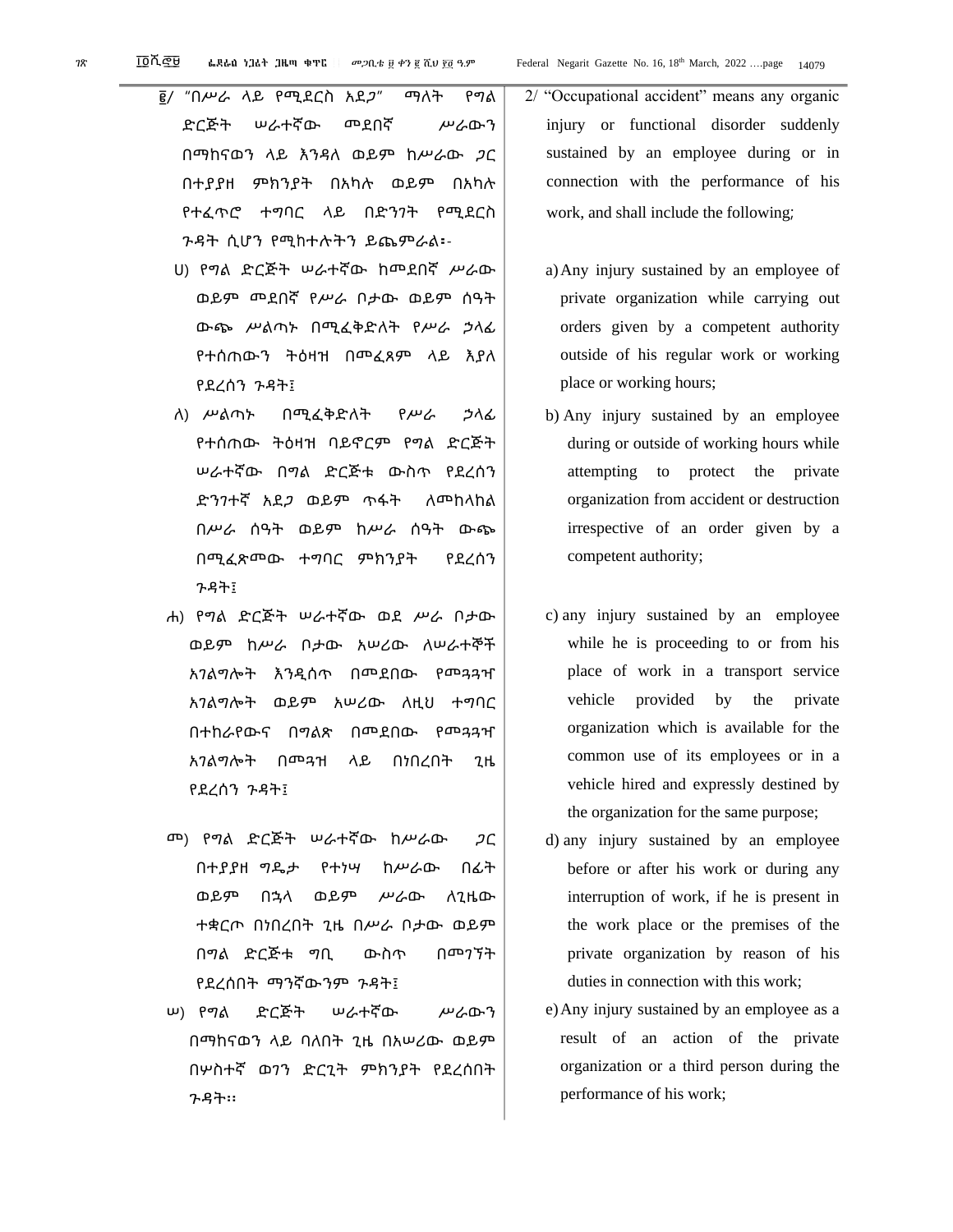- ፫/ "በሥራ ምክንያት የሚመጣ በሽታ" ማለት የግል ድርጅት ሠራተኛው ከሚሠራው የሥራ ዓይነት ወይም ሥራውን ከሚያከናውንበት አካባቢ የተነሣ በሽታውን ለሚያስከትሉ ሁኔታዎች ተጋልጦ በመቆየቱ ምክንያት የደረሰ የጤና መታወክ ሲሆን ሥራውን በሚያከናውንበት ቦታ የሚዛመቱና የሚይዙ ነዋሪ ወይም ተላላፊ በሽታዎችን አይጨምርም፡፡
- ፬/ "መደበኛ ሥራ" ማለት የግል ድርጅት ሠራተኛው በተሰጠው ኃላፊነት ወይም የሥራ ውል መሠረት የሚያከናውነው ተግባር ነው፡፡
- ፭/ "መደበኛ የሥራ ቦታ" ማለት የግል ድርጅት ሠራተኛው የግል ድርጅቱን ሥራ ለተወሰነ ወይም ላልተወሰነ ጊዜ የሚያከናውንበት ሥፍራ ነው፡፡
- **፳ ፰. በራስ ላይ ጉዳት ስለማድረስ**

በዚህ አዋጅ አንቀጽ ፳፯ የተመለከተው ተቀባይነት የሚኖረው የግል ድርጅት ሠራተኛው ጉዳቱ እንዲደርስበት ሆነ ብሎ ያላደረገው ሲሆን ነው፡፡ በተለይም ቀጥሎ በተዘረዘሩት ምክንያቶች የደረሰ ጉዳት የግል ድርጅት ሠራተኛው በራሱ ላይ ሆን ብሎ ያደረሰው ጉዳት ሆኖ ይቆጠራል፡-

- ፩/ በአሠሪው አስቀድሞ በግልጽ የተሰጡትን የደህንነት መጠበቂያ መመሪያዎች መጣስ ወይም የአደጋ መከላከያ ደንቦችን መተላለፍ፤ ወይም
- ፪/ አካሉን ወይም አእምሮውን በሚገባ ለመቆጣጠር በማይችልበት ሁኔታ በመጠጥ ወይም በአደንዛዥ ዕጽ ሰክሮ በሥራ ላይ በመገኘት፤ የደረሰ ጉዳት፡፡
- 3/ "occupational disease" means any pathological condition of an employee which arises as a consequence of being exposed to the agent that cause the disease for a certain period prior to the date in which the disease became evident due to the kind of work he performs or because of the surrounding in which he works; provided, however, that it does not include endemic or epidemic diseases which are prevalent and contracted in the area where the work is done;
- 4/ "regular work" means a work performed by an employee pursuant to his assignments or contract of employment.
- 5/ "regular place of work" means a place where an employee performs his duties for definite or indefinite period.

#### **28. Self-Inflicted Injury**

The provisions of Article 27 of this Proclamation shall apply only where the employee has not inflicted the injury upon himself intentionally. Any injury resulting from, in particular, the following acts shall be deemed to be intentionally caused by the employee:

- 1/ non-observance of safety instructions or preventive rules specifically issued by the private organization; or
- 2/ work in a state of intoxication that prevents him from properly regulating his conduct or understanding.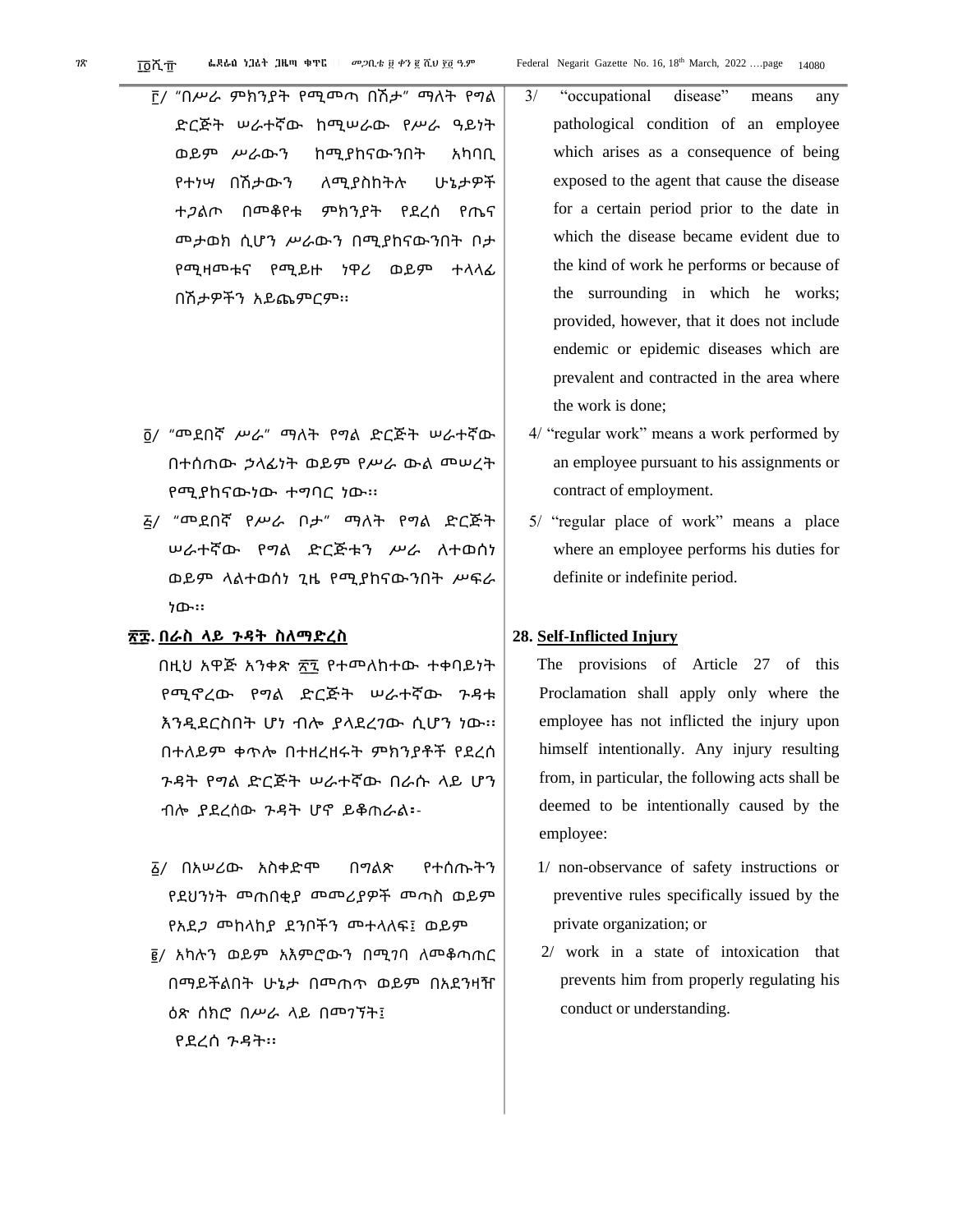ይቆጠራል፡፡

to have contracted the occupational disease

afresh.

| ፌደራስ ነጋፊት ጋዜጣ ቁጥር<br><i>መጋ</i> ቢቴ ፱ ቀን ፪ ሺህ ፻፬ ዓ.ም<br><u> ፲፬</u> ሺ፹፩ | Federal Negarit Gazette No. 16, 18th March, 2022 page<br>14081 |  |  |  |
|----------------------------------------------------------------------|----------------------------------------------------------------|--|--|--|
| ፳፱. በሥራ ምክንያት የሚመጣ በሽታና የአካል <u>ንዳት</u>                              | 29. Schedule of Occupational Diseases and                      |  |  |  |
|                                                                      | <b>Degrees of Incapacity</b>                                   |  |  |  |
| ፩/ አስተዳደሩ<br>አማባብ<br>ካለው<br>አካል<br>ጋር                                | $1/$ For the<br>implementation<br>of<br>this                   |  |  |  |
| በመመካከር ለዚህ አዋጅ አፈጻጸም፡-                                               | Proclamation, the Administration shall, in                     |  |  |  |
|                                                                      | consultation with the appropriate organ and                    |  |  |  |
|                                                                      | by Directives, issue a schedule that lists:                    |  |  |  |
| U) የአካል <i>ጉዳ</i> ት መጠን፤                                             | a) The degrees of incapacity;                                  |  |  |  |
| ለ) እያንዳንዱን በሥራ ምክንያት የሚመጣ                                            | b) With respect to each occupational                           |  |  |  |
| በሽታን በሚመለከት፡-                                                        | disease:                                                       |  |  |  |
| (፩) የበሽታውን ምልክቶች፤                                                    | $(1)$ The symptoms;                                            |  |  |  |
| ለበሽታው <sup></sup> ንሻ ይሆናል<br>ተብሎ<br>$(\overline{\mathbf{g}})$        | (2) The kind of work or surrounding                            |  |  |  |
| የሚታመነውን የሥራ ዓይነት ወይም                                                 | that gives rise to the disease;                                |  |  |  |
| አካባቢ፤                                                                |                                                                |  |  |  |
| (፫) በሽታውን ለሚያስይዘው የሥራ ሁኔታ                                            | (3) The minimum duration of exposure                           |  |  |  |
| ለመ <i>ጋ</i> ለጥ የሚያስፈልንውን<br>አነስተኛ                                    | to the agent causing the disease.                              |  |  |  |
| $7H$ :                                                               |                                                                |  |  |  |
| የያዘ ዝርዝር ሠንጠረዥ በመመሪያ                                                 |                                                                |  |  |  |
| ያወጣል።                                                                |                                                                |  |  |  |
| $\bar{g}$ / በዚህ አንቀጽ ንዑስ-አንቀጽ (፩) መሠረት                               | 2/ the schedule issued in accordance with                      |  |  |  |
| የወጣው ሠንጠረዥ እንደ<br>አስፈላጊነቱ                                            | Sub-Article (1) of this Article shall be                       |  |  |  |
| በየጊዜው ይሻሻላል፡፡                                                        | revised periodically as necessary.                             |  |  |  |
|                                                                      | 30. Presumption                                                |  |  |  |
| <b>፩/ ከሥራው ቦታ ወይም ከሥራው</b><br>ዓይነት<br>ጋር                             | 1/ Where a disease listed in the schedule is                   |  |  |  |
| የተያያዘ በሠንጠረዡ ውስጥ የተመለከተ በሽታ                                          | contracted by an employee of private                           |  |  |  |
| በተጠቀሰው የሥራ ቦታ ወይም የሥራ ዓይነት                                           | organization engaged in the corresponding                      |  |  |  |
| ላይ የተሰማራን የግል ድርጅት ሠራተኛ የያዘው                                         | work place or kind of work, it shall be                        |  |  |  |
| እንደሆነ በሽታው በሥራ ምክንያት እንደመጣ                                           | presumed an occupational disease.                              |  |  |  |
| <b>ይቆ</b> ጠራል።                                                       |                                                                |  |  |  |
| ፪/ በሥራ ምክንያት በሚመጣ በሽታ ተይዞ የዳነ                                        | 2/Where an employee who had recovered                          |  |  |  |
| የግል ድርጅት ሠራተኛ በሰንጠረዡ ውስጥ                                             | from an occupational disease is re-infected                    |  |  |  |
| በበሽታው አንጻር በተመለከተው የሥራ ዓይነት                                          | due to continued placement in<br>the                           |  |  |  |
| ላይ ተመድቦ መሥራት በመቀጠሉ<br>በዚያው                                           | occupation corresponding to the disease                        |  |  |  |
| በሽታ እንደንና ቢያዝ አዲስ በሽታ እንደያዘው                                         | listed in the schedule, he shall be presumed                   |  |  |  |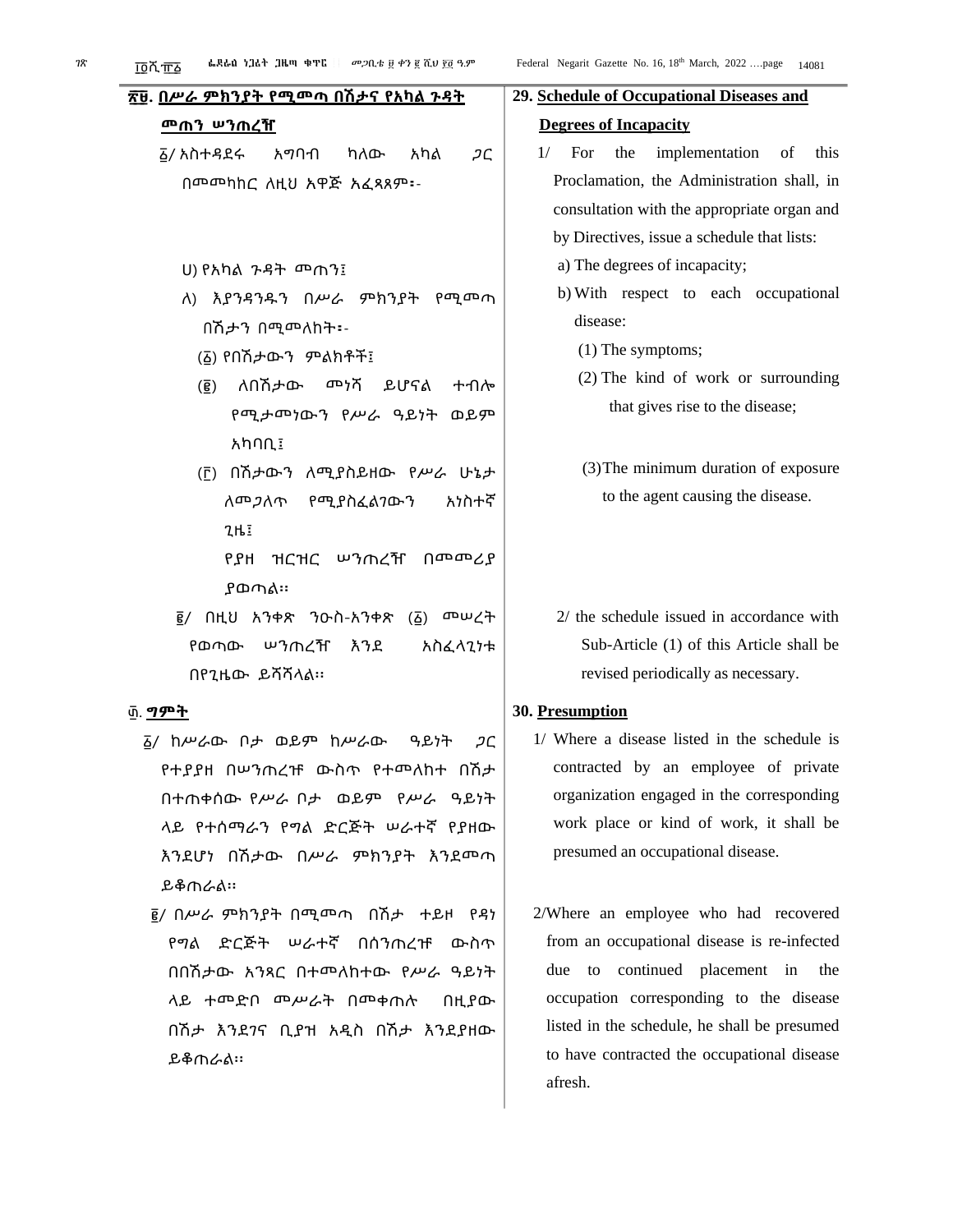- <u>ቮ</u>/ በዚህ አዋጅ አንቀጽ ፳፯ ንዑስ አንቀጽ (፫) የተመለከተው ቢኖርም በመደበኛ ሥራው ምክንያት ተላላፊ ወይም ነዋሪ በሽታዎችን በማጥፋት ላይ የተሰማራ የግል ድርጅት ሠራተኛ በዚሁ በሽታ ከተያዘ በሥራ ምክንያት የመጣ በሽታ እንደያዘው ይቆጠራል፡፡
- **፴ ፩. ማስረጃ ማቅረብ ስለመቻሉ**

በዚህ አዋጅ አንቀጽ ፳፱ መሠረት በሚወጣው ሠንጠረዥ ውስጥ ያልተመለከተ በሽታ በሥራ ምክንያት የመጣ መሆኑን እንዲሁም በሠንጠረዡ ውስጥ የተመለከተ በሽታ በአንጻሩ ከተመለከቱት ምልክቶች በተለየ ሁኔታ የተከሰተ መሆኑን ለማረጋገጥ ማስረጃ ማቅረብ ይቻላል፡፡

#### **፴ ፪. አደጋን ስለማስታወቅ**

አንድ የግል ድርጅት ሠራተኛ የሥራ ላይ ጉዳት የደረሰበት እንደሆነ የግል ድርጅቱ አደጋው ከደረሰበት ቀን አንስቶ ባሉት ፴ ቀናት ውስጥ በጽሑፍ ለአስተዳደሩ ማስታወቅ አለበት፡፡ ይህ ባለመደረጉ በግል ድርጅት ሠራተኛው ላይ ለሚደርሰው ጉዳት የግል ድርጅቱ ኃላፊ ይሆናል፡፡

#### **፴ ፫. ስለአካል ጉዳት መጠን አወሳሰን**

- ፩/ በሥራ ምክንያት የሚመጣ የጉዳት መጠን የሚወሰነው ሥልጣን በተሰጠው የህክምና ቦርድ ነው፡፡
- ፪/ ማንኛውም የህክምና ቦርድ በሥራ ላይ የሚደርስ ጉዳት መጠንን የሚተምነው በዚህ አዋጅ አንቀጽ ፳፱ በሚወጣው ሠንጠረዥ መሠረት ይሆናል፡፡
- ፫/ አስተዳደሩ አስፈላጊ ሆኖ ካገኘው በአንድ የህክምና ቦርድ የተሰጠ ውሳኔ በሌላ ህክምና ቦርድ እንደገና እንዲታይ ሊያደርግ ይችላል፡፡

3/ Notwithstanding Sub-Article (3) of Article 27 of this Proclamation where an employee engaged in the eradication of endemic or

epidemic disease contracts same, it shall be presumed an occupational disease.

#### **31. Admissibility of Evidence**

Production of evidence may be permitted to proof that a disease not listed in the schedule issued under Article 29 of this Proclamation is of occupational origin, and that a disease listed in the schedule has been manifested in different symptoms from those indicated therein.

#### **32. Notification of Accident**

Where an employee sustains occupational injury, the private organization shall notify, in writing, the occurrence of same to the Administration within 30 days of such occurrence. Failure to do so shall make the private organization liable for the injury sustained by the employee.

#### **33. Assessment of Employment Injury**

- 1/ The extent of employment injury sustained by an employee shall be assessed by authorized medical board.
- 2/ any medical board shall assess the extent of employment injury based on the schedule issued pursuant to Article 29 of this Proclamation.
- 3/ when it deems necessary, the Administration may refer the assessment of a medical board to another medical board for further evaluation.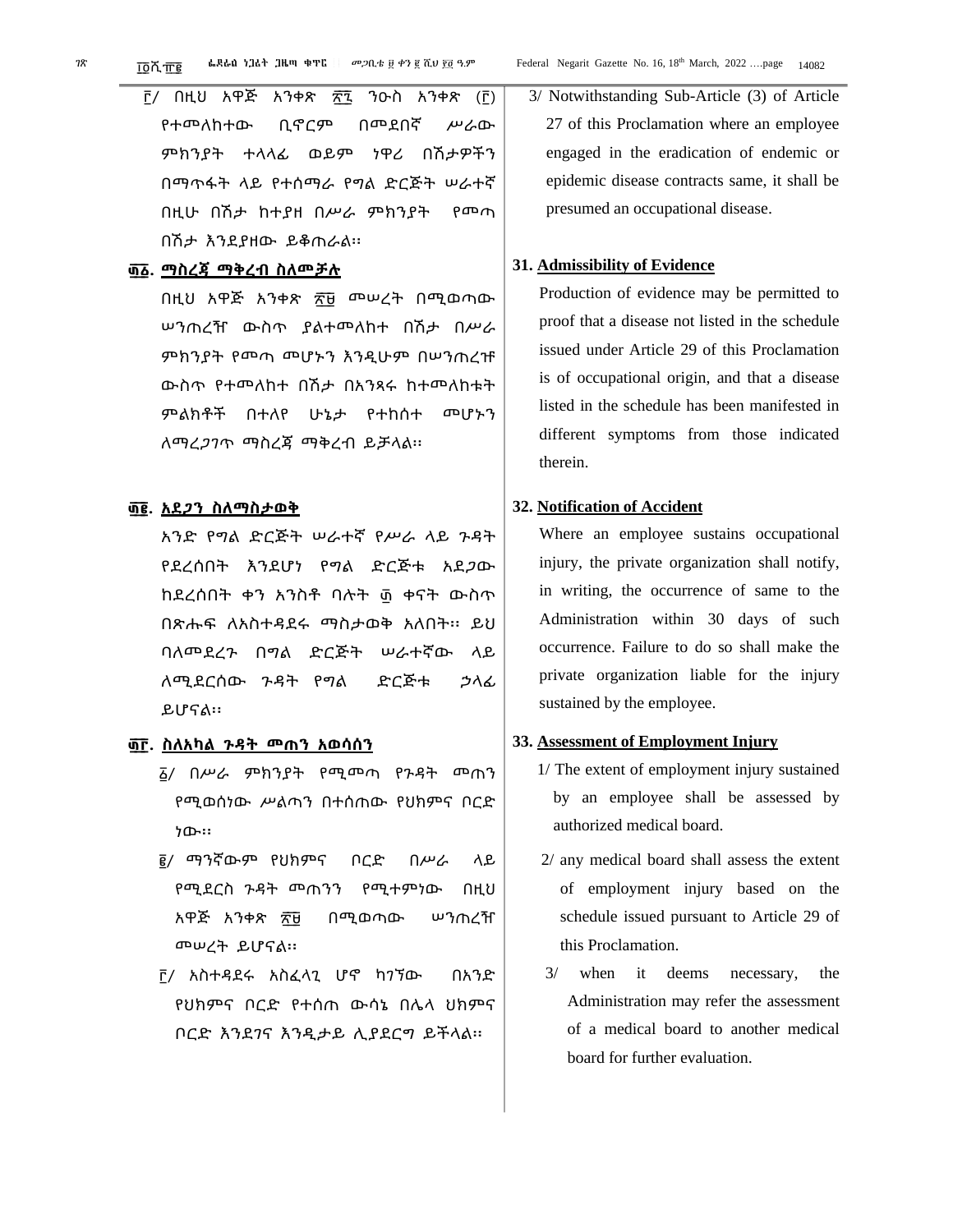፬/ በዚህ አንቀጽ ንዑስ-አንቀፅ (፫) መሠረት በአንድ የህክምና ቦርድ የተሰጠ ውሳኔ በሌላ ህክምና ቦርድ እንደገና ሲታይ ውጤቱ ከመጀመሪያው የህክምና ቦርድ ውጤት ልዩነት ቢኖር ተቀባይነት የሚኖረው ማስረጃ በአስተዳደሩ ይወሰናል፡፡

#### **፴ ፬. የጉዳት አበል**

በሥራ ላይ በሚደርስ ጉዳት ምክንያት ከ፲ በመቶ ያላነሰ ሊድን የማይችል ጉዳት ለደረሰበት የግል ድርጅት ሠራተኛ እንደሁኔታዉ የጉዳት ጡረታ አበል ወይም የጉዳት ዳረጎት ይከፈላል፡፡

#### **፴ ፭. የጉዳት ጡረታ አበል**

አንድ የግል ድርጅት ሠራተኛ በሥራ ላይ በሚደርስ ጉዳት ምክንያት ከ ፲ በመቶ ያላነሰ ሊድን የማይችል ጉዳት ደርሶበት ደመወዝ የሚያስገኝ ማናቸውንም ሥራ መሥራት የማይችል በመሆኑ ከሥራ ሲሰናበት የጉዳት ጡረታ አበል አስከ እድሜ ልኩ ይከፈለዋል፡፡

### **፴ ፮. የጉዳት ጡረታ አበል መጠን**

- ፩/ በዚህ አዋጅ አንቀጽ ፴፭ **መሠረት የሚከፈለው** የጉዳት የጡረታ አበል መጠን የግል ድርጅት ሠራተኛው ጉዳቱ ከደረሰበት ወር በፊት ያገኝ ከነበረው መደበኛ የወር ደመወዝ ማኚ በመቶ ይሆናል፡፡
- ፪/ በዚህ አንቀጽ ንዑስ-አንቀጽ (፩) መሠረት አበል ሊከፈለው የሚችል የግል ድርጅት ሠራተኛ በአገልግሎቱ ሊያገኝ የሚችለው አበል በጉዳት ሊያገኝ ከሚችለው የበለጠ ከሆነ የአገልግሎት ጡረታ አበል ይከፈለዋል፡፡

#### **፴ ፯. የጉዳት ዳረጎት**

፩/ አንድ የግል ድርጅት ሠራተኛ ከ ፲ በመቶ ያላነሰ ከሥራ የመጣ ጉዳት ደርሶበት ሥራ ለመሥራት የሚችል ከሆነ የጉዳት ዳረጎት ለአንድ ጊዜ ይከፈለዋል፡፡

#### **34. Incapacity Benefit**

Incapacity pension for life or incapacity gratuity shall be paid, as the case may be, to an employee of private organization who sustains employment injury of not less than 10%.

#### **35. Incapacity Pension**

An employee who sustains employment injury of not less than 10% and separates from work due to permanent incapacity that prevents him from engaging in any remunerated work shall receive incapacity pension for life.

#### **36. Amount of Incapacity Pension**

- 1/ The amount of incapacity pension to be paid in accordance with Article 35 of this Proclamation shall be 47% of his salary which he was receiving during the month prior to the occurrence of the injury.
- 2/ If the retirement pension to which the employee is entitled is higher than the incapacity pension to be paid pursuant to Sub-Article (1) of this Article, he shall receive the retirement pension.

#### **37. Incapacity Gratuity**

1/ An employee who sustains employment injury of not less than 10% without loss of capacity to work shall receive incapacity gratuity in the form of lump sum.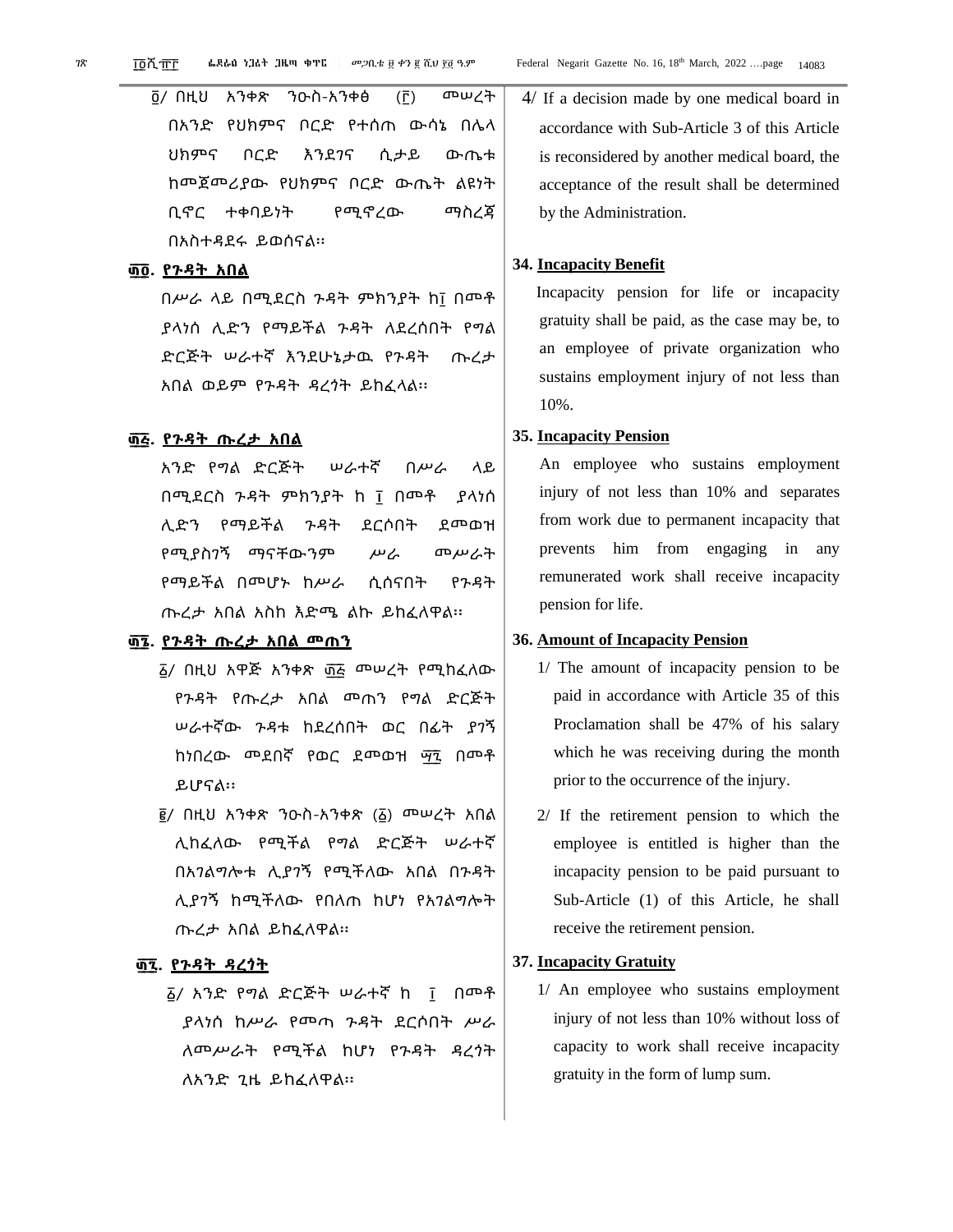፪/ የግል ድርጅት ሠራተኛው አግባብ ባለው ሕግ ወይም ኅብረት ስምምነት መሠረት በአሠሪው የጉዳት ካሣ ወይም የመድን ክፍያ የሚያገኝ ከሆነ በዚህ አንቀጽ ንዑስ-አንቀጽ (፩) የተጠቀሰው የጉዳት ዳረጎት አይከፈለውም፡፡

#### **፴ ፰. የጉዳት ዳረጎት መጠን**

በዚህ አዋጅ አንቀጽ ፴፯ ንዑስ-አንቀጽ (፩) መሠረት የሚከፈለው የጉዳት ዳረጎት መጠን የግል ድርጅት ሠራተኛው ጉዳት ከደረሰበት ወር በፊት ይከፈለው የነበረው መደበኛ የወር ደመወዙ ማኚ በመቶ በ፰ ተባዝቶ የሚገኘው ሂሣብ በሠራተኛው ላይ በደረሰው ጉዳት መቶኛ ተባዝቶ ነው፡፡

#### **ክፍል ስምንት**

#### **የተተኪዎች ጡረታ አበልና ዳረጎት**

#### **፴ ፱. ጠቅላላ**

<sup>፩</sup>/ ማንኛውም የግል ድርጅት ሠራተኛ፡-

- ሀ) የአገልግሎት ወይም የጤና ጉድለት ወይም የጉዳት ጡረታ አበል በመከፈል ላይ እያለ፤ ወይም
- ለ) ቢያንስ ፲ ዓመት አገልግሎ በሥራ ላይ እያለ፤ ወይም
- ሐ) በሥራ ላይ በደረሰበት ጉዳት ምክንያት፤ ከሞተ ለተተኪዎቹ የጡረታ አበል ይከፈላል፡፡
- ፪/ ከአሥር ዓመት ያነሰ አገልግሎት ያለው ሠራተኛ በሥራ ላይ እያለ ከሞተ በዚህ አንቀጽ ንዑስ-አንቀጽ (፫) (ሀ) እና (ለ) ለተመለከቱት ተተኪዎች ዳረጎት ይከፈላቸዋል፤

2/ If the employee is entitled to compensation for damage in accordance with the appropriate law or collective agreement from the employer or insurance benefit, he shall not receive the incapacity gratuity to be paid pursuant to Sub-Article (1) of this Article.

#### **38. Amount of Incapacity Gratuity**

The amount of incapacity gratuity payable in accordance with Sub-Article (1) of Article 37 of this Proclamation shall be equal to 47% of the monthly salary of the employee which he was receiving during the month preceding the occurrence of the injury multiplied by 60 and the percentage of injury sustained.

### **PART EIGHT SURVIVORS PENSION AND GRATUITY**

#### **39. General**

- 1/ Pension shall be paid to the survivors of an employee who dies:
	- a) While receiving retirement or invalidity or incapacity pension; or
	- b) While in service upon completing at least 10 years of service; or
	- c) due to employment injury.
	- 2/ If an employee who has not completed 10 years of service dies before he separates from the service, his survivors falling under Sub-Article (3)(a) and (b) of this Article shall receive gratuity.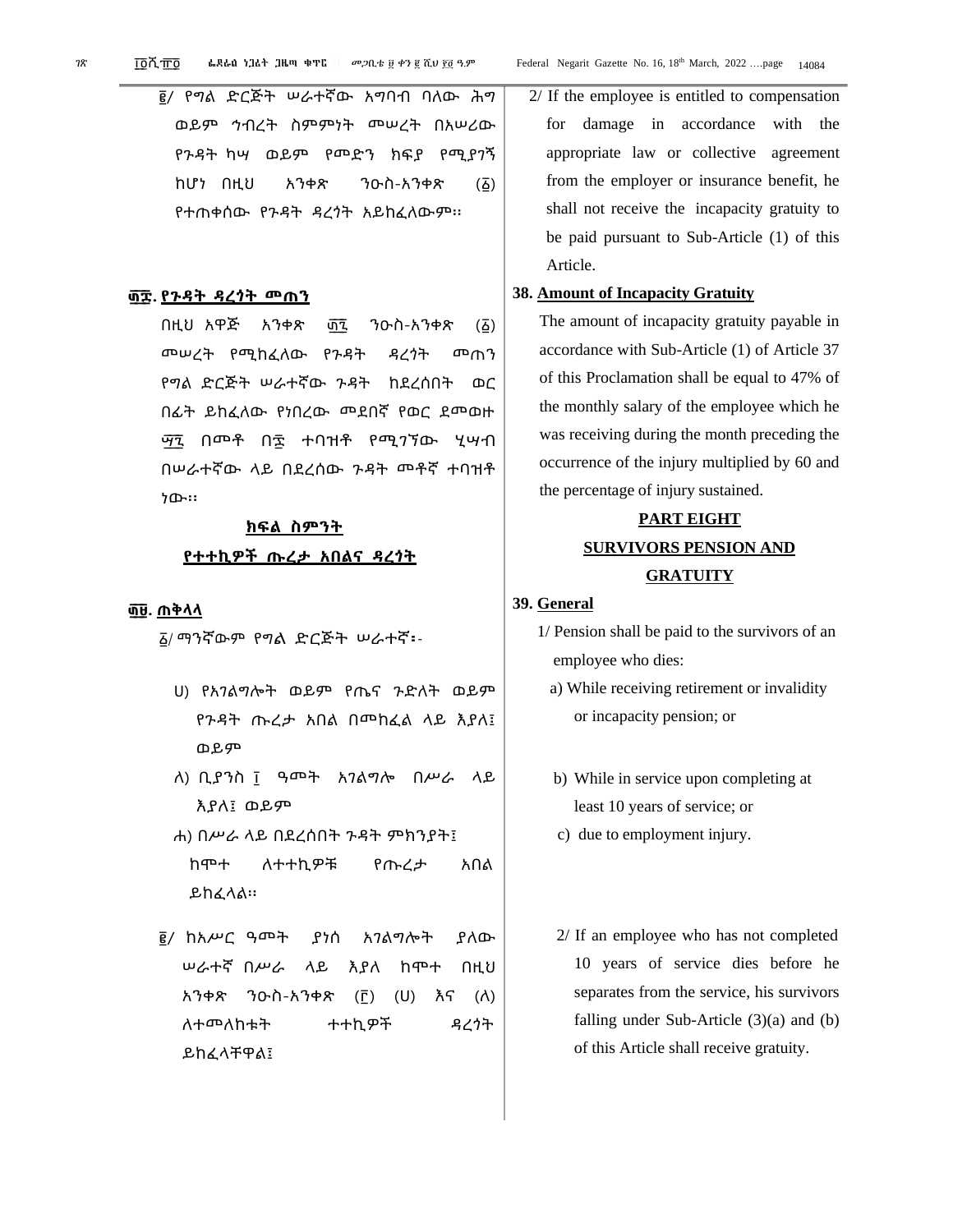፫/ የሟች ተተኪዎች የሚባሉት የሚከተሉት ይሆናሉ፡- ሀ) ሚስት ወይም ባል፤

- ለ) ከ፲፰ ዓመት ዕድሜ በታች የሆኑ ልጆች ወይም አካል ጉዳተኛ ወይም አዕምሮ ህመምተኛ ልጅ ሲሆን ዕድሜው ከ፳፩ ዓመት በታች የሆነ፤
- ሐ) ልጃቸው ከመሞቱ በፊት ሙሉ በሙሉ ወይም በአብዛኛው በሟች ድጋፍ ይተዳደሩ የነበሩ ወላጆች፡፡

#### **፵. የሟች ሚስት ወይም ባል ጡረታ አበል**

- ፩/ ለሟች ሚስት ወይም ባል የሚከፈለው የጡረታ አበል ሟች ያገኝ ወይም ሊያገኝ ይችል የነበረው የጡረታ አበል ፶ በመቶ ይሆናል፤
- ፪/ የሟች ሚስት ወይም ባል የጡረታ አበል ተወስኖ በመቀበል ላይ እያለች ወይም እያለ ጋብቻ ከፈጸመች ወይም ከፈጸመ፡-
	- ሀ) ሚስት ዕድሜዋ ከማ፭ ዓመት በታች ከሆነ፤ ወይም
	- ለ) ባል እድሜው ከ፶ ዓመት በታች ከሆነ፤ ጋብቻ ከተፈጸመበት ቀን ቀጥሎ ካለው ወር ጀምሮ በመከፈል ላይ ያለው የጡረታ አበል ይቋረጣል፡፡
- ፫/ በዚህ አንቀጽ ንዑስ-አንቀጽ (፪) መሠረት መቋረጥ የሚገባውን የጡረታ አበል የተቀበለች ወይም የተቀበለ የሟች ሚስት ወይም ባል መልሶ የመክፈል ግዴታ አለባት ወይም አለበት፡፡
- ፬/ የዚህ አንቀጽ ንዑስ-አንቀጽ (፪) እና (፫) ድንጋጌዎች በአካል ጉዳተኛ ሚስት ወይም ባል ላይ ተፈጻሚ አይሆኑም፡፡
- 3/ The following shall be considered as survivors:
	- a) A widow or widower;
	- b) Children of the deceased who are under the age of 18 years or in case of disabled child or child with mental health problem, under the age of 21 years;
	- c) Parents who were wholly or mainly supported by the deceased preceding his death.

#### **40. Widow's or Widower's Pension**

- 1/ The amount of pension payable to a widow or widower shall be 50 % of the pension to which the deceased was or would have been entitled;
- 2/ Widow's or widower's pension shall be discontinued from the beginning of the month following remarriage where:
- a) the age of widow is less than 45 years; or
- b) The age of widower is less than 50 years.
- 3/ A widow or widower shall return the pension received in violation of Sub-Article (2) of this Article.
- 4/ The provisions of Sub-Articles (2) and (3) of this Article shall not be applicable to disabled widow or widower.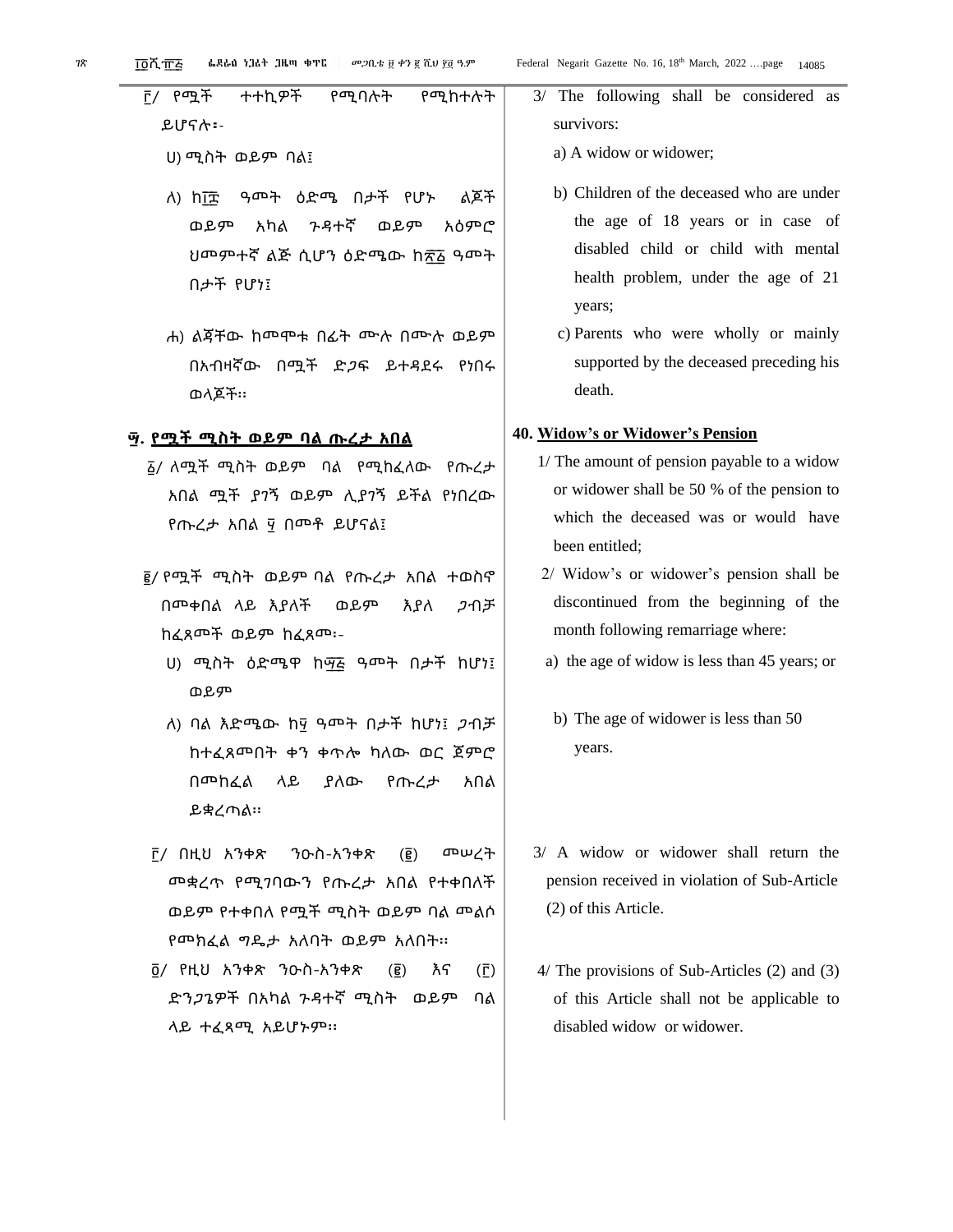| <i>ā/</i> ለሟች ሚስት ወይም ባል በዚህ አንቀጽ |  |  |  |
|-----------------------------------|--|--|--|
| <u> መሠረት ከአንድ በላይ የጡረታ አበል</u>    |  |  |  |
| የሚከፈልበት ሁኔታ ሲያ <i>ጋ</i> ጥም አንዱና   |  |  |  |
| የሚበልጠው ብቻ ይከፈላል።                  |  |  |  |

#### ፵ ፩. **የሟች ልጅ ጡረታ አበል**

- ፩/ ለሟች ልጅ የሚከፈለው የጡረታ አበል ሟች ያገኝ ወይም ሊያገኝ ይችል የነበረው የጡረታ አበል ፳ በመቶ ይሆናል፡፡
- ፪/ ሁለቱም ወላጆቹ ለሞቱበት ልጅ በዚህ አንቀጽ ንዑስ-አንቀጽ (፩) መሠረት የሚከፈለው የጡረታ አበል ፴ በመቶ ይሆናል፡፡
- ፫/ የጡረታ አበል የሚከፈላቸው ወይም ሊከፈላቸው ይችሉ የነበሩ ሁለቱም ወላጆቹ የሞ ቱበት ልጅ ከእያንዳንዳቸው አበል ፳ በመቶ ይከፈለዋል፤ ሆኖም የጡረታ አበሉ ድምር በዚህ አንቀጽ ንዑስ-አንቀጽ (፪) መሠረት ሊከፈል ከሚችለው ያነሰ አይሆንም፡፡

#### **፵ ፪. የወላጅ ጡረታ አበል**

ለሟች ወላጆች ለእያንዳንዳቸው የሚከፈለው የጡረታ አበል ሟች ያገኝ ወይም ሊያገኝ ይችል የነበረው የጡረታ አበል ፲፭ በመቶ ይሆናል፡፡ ሆኖም ከወላጆች ሌላ ተተኪ ከሌለ ፳ በመቶ ይሆናል፡፡

#### **፵ ፫. የተተኪዎች ዳረጎት**

በዚህ አዋጅ አንቀፅ ፴፱ ንዑስ-አንቀጽ (፪) ለተመለከቱት ተተኪዎች የሚከፈለው የዳረጎት መጠን ለሟች በዚህ አዋጅ መሠረት ሊከፈለው ይገባ ከነበረው ዳረጎት እንደአግባቡ በዚህ አዋጅ አንቀጽ ፵(፩) ወይም አንቀፅ ፵ ፩ በተወሰነው መቶኛ ተባዝቶ ይታሰባል፡፡

5/ Where a widow or widower is entitled to more than one pensions in accordance with the provisions of this Article, the one that is higher shall be paid.

#### **41. Surviving Child's Pension**

- 1/ The amount of pension payable to surviving child shall be 20% of the pension to which the deceased was or would have been entitled.
- 2/ If both parents are dead, the amount of pension payable to surviving child in accordance with Sub-Article (1) of this Article shall be 30%.
- 3/ If both parents of a child are dead, he shall receive 20% of the pension to which each of the deceased parent was or would have been entitled; provided, however, that the sum of such pensions shall not be less than the amount payable in accordance with Sub-Article (2) of this Article.

#### **42. Parent's Pension**

The amount of pension payable to each parent shall be 15% of the pension to which the deceased was or would have been entitled. If there are no survivors other than the parents, the pension shall be 20%.

#### **43. Survivors' Gratuity**

The amount of gratuity payable to the survivors referred to under Article 39 Sub Article (2) of this Proclamation shall be the amount of gratuity to which the deceased would have been entitled and shall be calculated in accordance with the percentage specified in Article 40(1) or Article 41 of this Proclamation, as the case may be.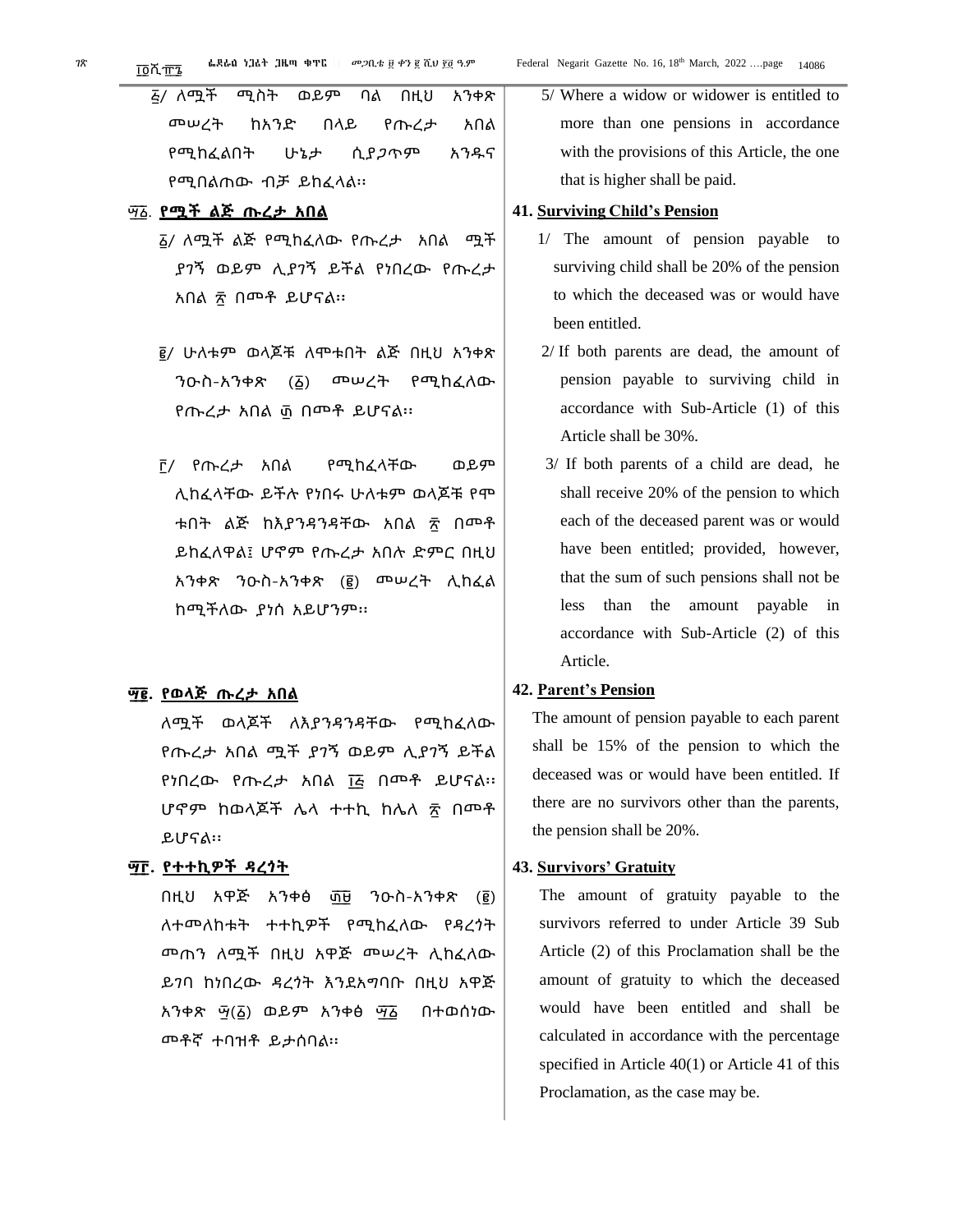### **፵ ፬. የተተኪዎች አበል ገደብ**

- ፩/ በዚህ አዋጅ ከአንቀጽ <sub>ማ</sub> እስከ አንቀፅ <sub>ማ</sub> በተመለከቱት ድንጋጌዎች መሠረት ለተተኪዎች የሚከፈለው አበል ድምር ሟች ያገኝ ወይም ሊያገኝ ይችል ከነበረው አበል ፻ በመቶ /መቶ በመቶ/ ሊበልጥ አይችልም፤ ከተጠቀሰው መጠን በልጦ ከተገኘ ከእያንዳንዱ ተተኪ አበል ላይ ተመጣጣኝ ቅናሽ ይደረጋል፡፡
- ፪/ በዚህ አንቀጽ ንዑስ-አንቀጽ (፩) መሠረት የተተኪዎች ጡረታ አበል ከተስተካከለ በኋላ የተተኪዎች ብዛት ከቀነሰ የአበሉ መጠን እንደገና ይስተካከላል፡፡

### **ክፍል ዘጠኝ አበልን የሚመለከቱ የወል ድንጋጌዎች**

#### **፵ ፭. ስለጡረታ አበልና መጠን መሻሻል**

የአስተዳደሩ የስራ አመራር ቦርድ ወቅታዊ የኑሮ ሁኔታንና የጡረታ ፈንዱን የመክፈል አቅም በማገናዘብ እስከ ፫ (ሦሥት)ሰ ዓመት ባለ ጊዜ ውስጥ ዝቅተኛ ወርሃዊ የጡረታ አበል መጠንና የጡረታ አበል ማስተካከያ ያደርጋል፡፡

#### **፵ ፮. የጡረታ አበል አከፋፈልና የመክፈያ ጊዜ**

፩/ የጡረታ አበል የሚከፈለው በየወሩ ይሆናል፡፡

፪/ የአገልግሎት ጡረታ አበል መታሰብ የሚጀምረው የግል ድርጅት ሠራተኛው በዕድሜ ለጡረታ ብቁ ከሆነበት ቀጥሎ ካለው ወር መጀመሪያ ቀን አንስቶ ነው፡፡

#### **44. Limit of Survivors' Benefits**

- 1/ The total amount of benefits payable to survivors in accordance with the provisions from Article 40 up to Article 43 of this Proclamation shall not exceed 100% (hundred percent) of the benefit to which the deceased was or would have been entitled. In the case of excess sum, each survivor's share shall be proportionately reduced to adjust until the total comes down to100%.
- 2/ If the number of survivors is reduced subsequent to adjustment under Sub-Article (1) of this Article, further adjustment of the amount of benefits shall be made accordingly.

#### **PART NINE**

### **GENERAL PROVISIONS RELATING TO BENEFITS**

#### **45. Adjustment of Pension and Amount**

The Administration's management board, considering the exisisting living conditions and the ability to pay of the pension fund, shall adjust the minimum monthly pension and pension adjustment within 3(Three) years.

#### **46. Mode and Period of Payment of Pension**

- 1/ Payment of pension shall be commenced monthly.
- 2/ Retirement pension shall commence to accrue as of the first day of the month following that in which the employee retires.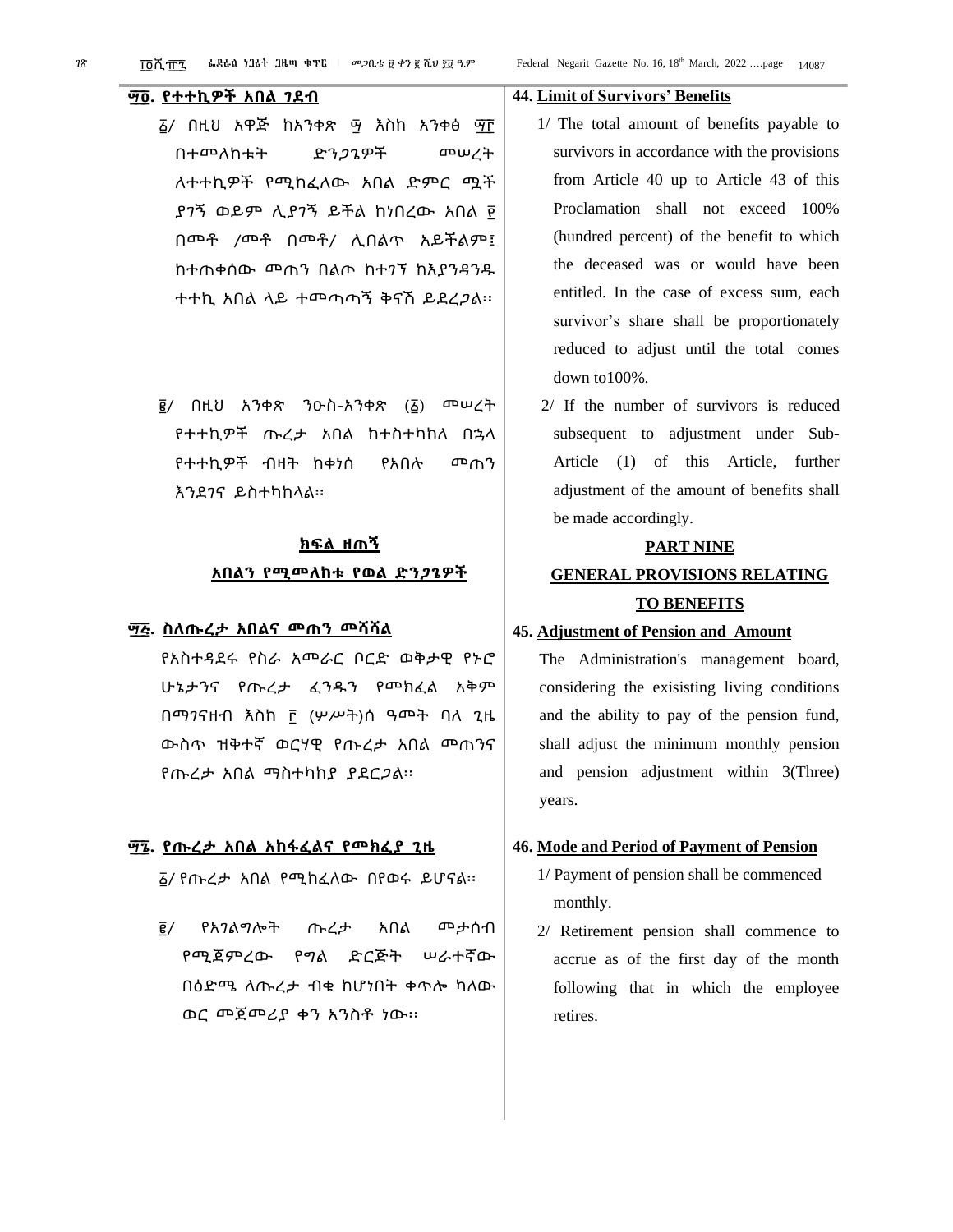- ፫/ የጤና ጉድለት ጡረታ አበል መታሰብ የሚጀምረው የግል ድርጅት ሠራተኛው በጤና ጉድለት ምክንያት መሥራት የማይችል መሆኑ በሕክምና ቦርድ ከተረጋገጠበት ቀጥሎ ካለው ወር የመጀመሪያ ቀን አንስቶ ነው፡፡
- ፬/ የጉዳት ጡረታ አበል መታሰብ የሚጀምረው የግል ድርጅት ሠራተኛው በጉዳት ምክንያት መሥራት የማይችል መሆኑ በሕክምና ቦርድ ከተረጋገጠበት ቀጥሎ ካለው ወር የመጀመሪያ ቀን አንስቶ ነው፡፡
- ፭/ የተተኪዎች ጡረታ አበል መታሰብ የሚጀምረው ባለመብቱ ከሞተበት ቀጥሎ ካለው ወር የመጀመሪያ ቀን አንስቶ ነው፡፡

#### ፵ ፯. **የዳረጎት አከፋፈልና የመክፈያ ጊዜ**

- ፩/ ማንኛውም ዳረጎት የሚከፈለው በአንድ ጊዜ ነው፡፡
- ፪/ የአገልግሎት ወይም የጤና ጉድለት ዳረጎት ተከፋይ የሚሆነው የግል ድርጅት ሠራተኛው ከሥራ ከተሰናበተበት ቀጥሎ ባለው ወር የመጀመሪያ ቀን ጀምሮ ነው፡፡
- ፫/ የጉዳት ዳረጎት ተከፋይ የሚሆነው የግል ድርጅት ሠራተኛው ላይ ጉዳት ስለመድረሱና መጠኑን የሚገልጽ ማስረጃ ከቀረበበት ቀን ጀምሮ ነው፡፡

#### **፵ ፰. የይርጋ ጊዜ**

- ፩/ ማንኛውም የውዝፍ ጡረታ አበል ወይም የዳረጎት ክፍያ ጥያቄ ከአምስት ዓመት በኋላ በይርጋ ይታገዳል፡፡
- ፪/ የይርጋ ጊዜ መቆጠር የሚጀምረው በመብቱ መጠቀም ከሚቻልበት ቀጥሎ ካለው ቀን አንስቶ ነው፤
- ፫/ በሚከተሉት ምክንያቶች የባከነ ጊዜ ለይርጋ አቆጣጠር አይታሰብም፡-
- 3/ Invalidity pension shall commence to accrue as of the first day of the month following that in which the invalidity of the employee is ascertained by medical board.
- 4/ Incapacity pension shall commence to accrue as of the first day of the month following that in which the permanent total incapacity sustained by the employee is ascertained by medical board.
- 5/ Survivor's pension shall commence to accrue as of the first day of the month following that in which the beneficiary dies.

#### **47. Mode and Period of Payment of Gratuity**

- 1/ Payment of any gratuity shall be commenced in lump sum at once.
- 2/ Retirement or invalidity gratuity shall be payable beginning with the first day of the month following that in which the employee separates from the service.
- 3/ Incapacity gratuity shall be payable beginning with the day where evidence ascertaining the injury and its degree is submitted.

#### **48. Period of Limitation**

- 1/ any claim for payment of arrears of pension benefit or payment of gratuity shall be barred by limitation after five years.
- 2/ the period of limitation shall begin to run from the day following that in which the right may be exercised;
- 3/ The period of limitation shall not include the following: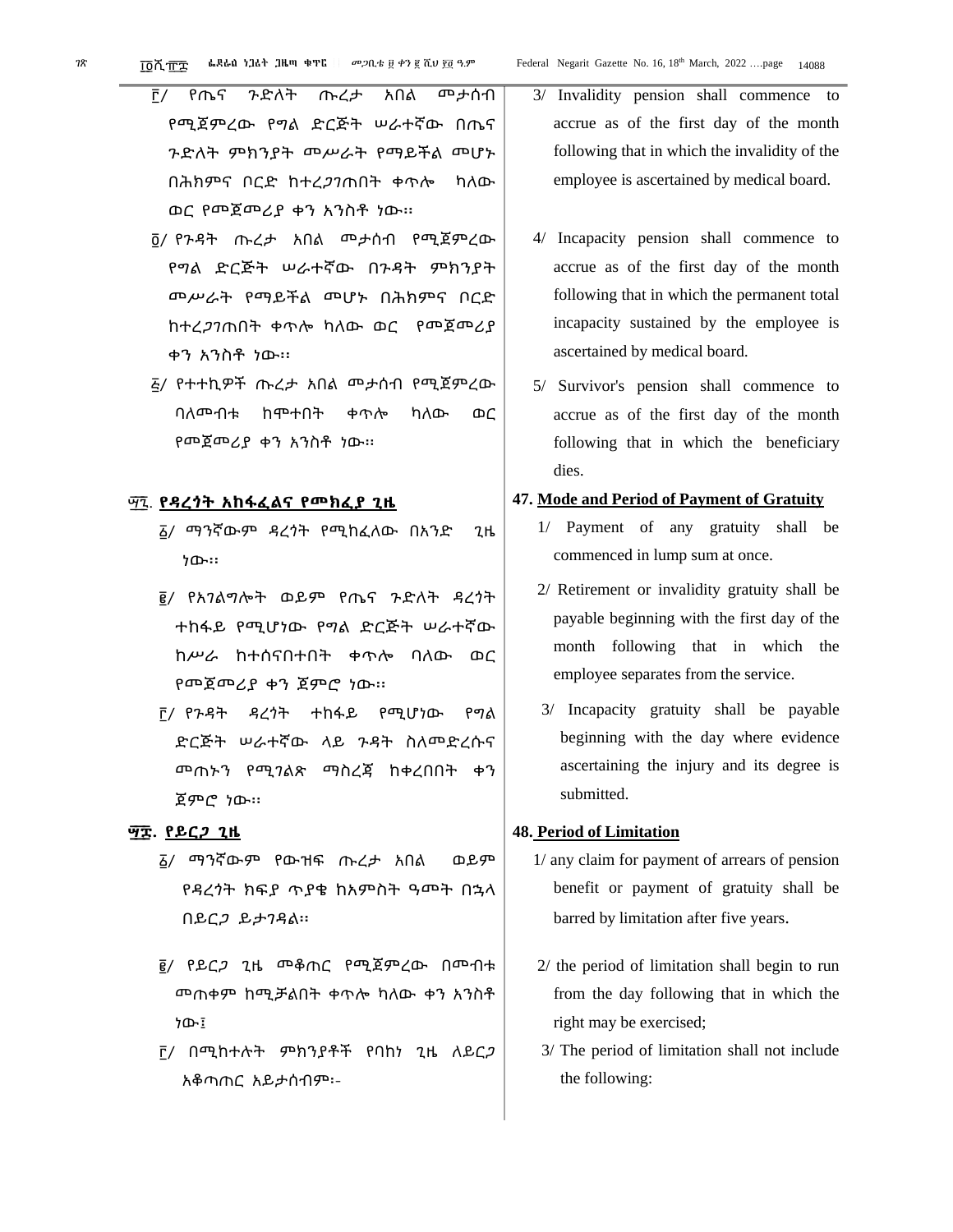ሀ) ባለመብትነትን ለማረጋገጥ የተጀመረ የፍርድ ቤት ሥርዓት እስከሚጠናቀቅ የወሰደው ጊዜ፤

- ለ) ማንኛውም የግል ድርጅት ለሠራተኛው የጡረታ አበል ውሳኔ አስፈላጊ የሆኑ ማስረጃዎችን እንዲያሟላ በአስተዳደሩ በጽሁፍ ተጠይቆ የሠራተኛውን ማስረጃ አሟልቶ ባለመላኩ ያለፈው ጊዜ፤
- ሐ) አስተዳደሩ የቀረበለትን የክፍያ ጥያቄ መርምሮ ለመወሰን የወሰደው ጊዜ፡፡

#### **፵ ፱. የጡረታ መዋጮ ተመላሽ ስላለመደረጉ**

የግል ድርጅት ሠራተኛው አገልግሎት በማንኛውም ምክንያት ቢቋረጥ ለግል ድርጅቱም ሆነ ለግል ድርጅት ሠራተኛው የጡረታ መዋጮ ተመላሽ አይደረግም፡፡

#### **፶. አበል የማግኘት መብትን ማስተላለፍ ስላለመቻሉ**

አበል የማግኘት መብት የዕዳ መያዣ ሊደረግ ወይም በውርስም ሆነ በሌላ በማናቸውም መንገድ ሊተላለፍ አይችልም፡፡

#### **፶ ፩. ስለአበል በሕግ መከበር**

በዚህ አዋጅ መሠረት የሚሰጥ አበል፡-

፩/ ለመንግሥት ገቢ የሚሆን መቀጮ፣ ግብር ወይም ቀረጥ ለመክፈል፤ ወይም

፪/ አግባብ ባለዉ ሕግ መሠረት ቀለብ የመስጠት ግዴታን ለመወጣት፤በፍርድ ቤት ካልታዘዘ በስተቀር፤

በሌላ ዕዳ ምክንያት አይከበርም፡፡

- a) period lapsed due to a court process started to establish right;
- b) After written request of the administration, period lapsed due to failure of a private organization to submit relevant evidentiary documents of pension benefit entitlement for its employee;
- c) Periods necessary for the decision of benefit entitlement by the administration.
- **49. Non-Reimbursement of Pension Contribution**

If the employment contract of an employee is terminated due to any reason, the pension contribution may not be reimbursed for the private organization as well as for the employee.

### **50. None-Transferability of Benefit Entitlement**

The right to receive benefits shall not be pledged or transferred by inheritance or any other means.

### **51. Attachment of Benefits**

Benefits payable in accordance with this Proclamation shall not be attached in relation to any debts unless ordered by a court in respect of:

1/ public fines, taxes or charges; or

2/ fulfillment of obligation to supply maintenance in ordered by the court accordance with the relevant law.

ገጽ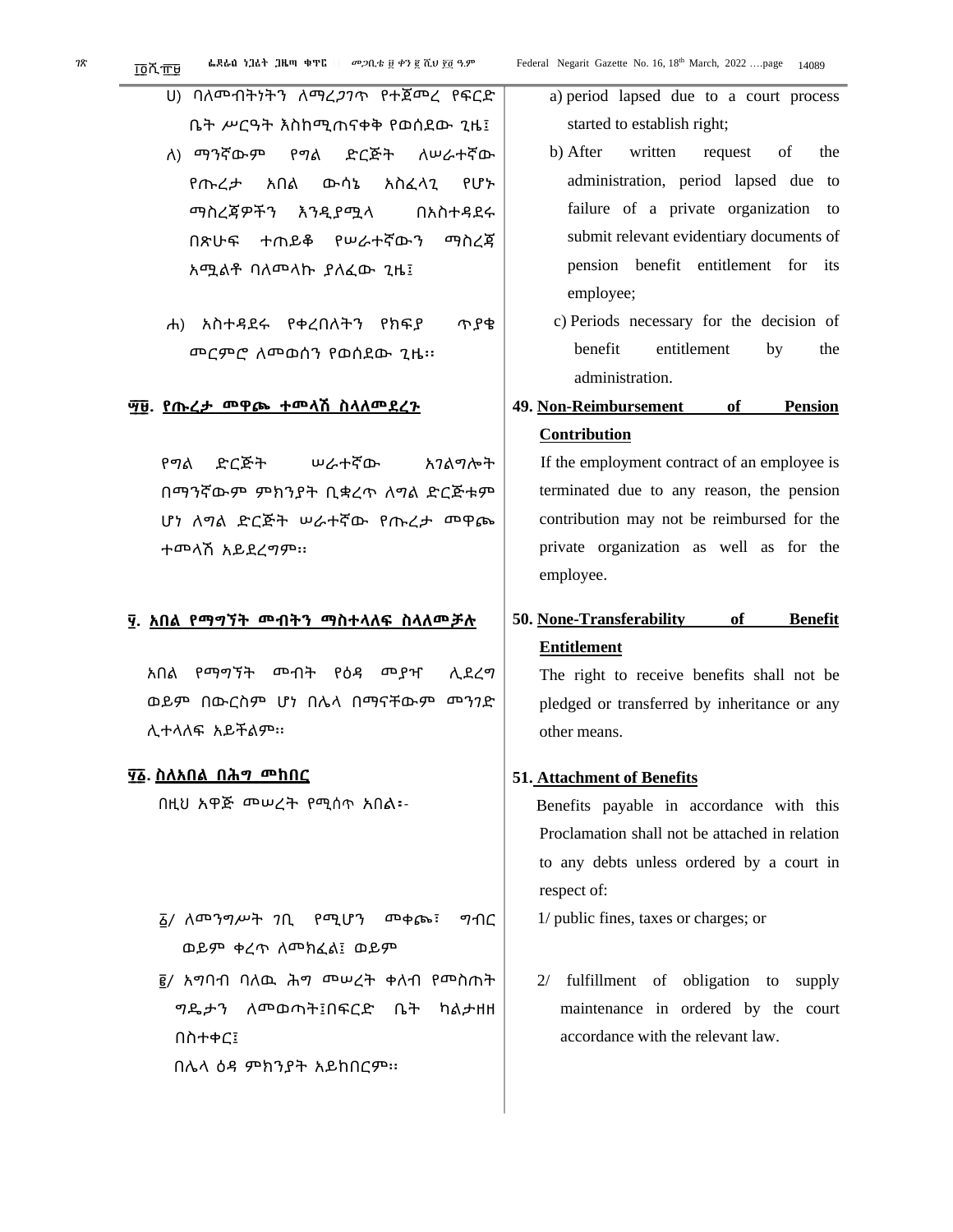፫/ የማሕበራዊ ጤና መድህን አዋጅ ቁጥር ፮ ፻ ፺/፪ሺ፪ አንቀጽ ፱ እና የዚህ አንቀጽ ንዑስ-አንቀጽ (፩) እና (፪) ድንጋጌ ቢኖርም ለማሕበራዊ ጤና መድህን የሚሠበሠብ የጤና መድህን መዋጮ በየወሩ ከጡረታ አበል ላይ ተቀንሶ ለጤና መድህን ፈንድ ገቢ ይደረጋል፤ ሆኖም፡-

- ሀ) ወርሃዊ የጡረታ አበል በመቀበል ላይ ያለ ባለመብት በሠራተኛነት በመቀጠር ደመወዝ የሚያገኝ ከሆነ የጤና መድህን መዋጮ የሚቀነሠው በየወሩ ከሚከፈለው ደመወዝ ላይ ብቻ ይሆናል፤
- ለ) ዋና ባለመብት በመሆን ጡረታ አበል በመቀበል ላይ ያለ ባለመብት የተተኪም የጡረታ አበል የሚያገኝ ከሆነ የጤና መድህን መዋጮ የሚቀነሠው ዋና ባለመብት በመሆን ከሚያገኘው የጡረታ አበል ላይ ብቻ ይሆናል፡፡

### **ክፍል አሥር ልዩ ልዩ ድንጋጌዎች**

#### ፶ ፪/ **የመብቶች ግንኙነት**

፩/ በግል ድርጅት ሠራተኞች ጡረታ ዐቅድ የጡረታ አበል በመቀበል ላይ ያለ ባለመብት በዚህ አዋጅ በሚሸፈን የግል ድርጅት ከተቀጠረና ለጡረታ መውጫ ዕድሜ ያልደረሰ ከሆነ አዲሱ አገልግሎት ከቀድሞ አገልግሎቱ ጋር ተደምሮ ይታሰብለታል፡፡ ሆኖም እንደገና የታሰበው አበል ከቀድሞው አበል ያነሰ ከሆነ የቀድሞውን አበል የማግኘት መብቱ እንደተጠበቀ ሆኖ ወደ ስራ በመመለስ ለፈጸመው አገልግሎት የሚከፈለው አበል ወይም የጡረታ መዋጮ አይኖርም፡፡

- 3/ Notwithstanding the provision of Article 9 of Social Health Insurance Proclamation No. 690/2010 and Sub-Article (1) and (2) of this Article, a contribution for social health insurance shall be deducted monthly from pension benefit and transferred to social health insurance fund. However:
- a) If the beneficiary who receives monthly pension benefit also receives salary from employment, a contribution for social health insurance shall be deducted only from his monthly salary;
- b) If the principal beneficiary who receives pension benefit also receives survivors' pension benefit, the contribution for social health insurance shall be deducted only from the pension benefit of principal beneficiary.

### **PART TEN MISCELLANEOUS PROVISIONS**

#### **52. Relationship between Entitlements**

1/ An employee who receives pension benefit from private organization pension schema if employed in a private organization covered by this Proclamation and has not reached the retirement age, his new service shall be added to his previous service; provided, however, that if the retirement benefit based on the accumulated service is less than the previous one, without prejudice to his right to receive the previous pension, he may not receive any payment or contribution reimbursement for the new service he provided.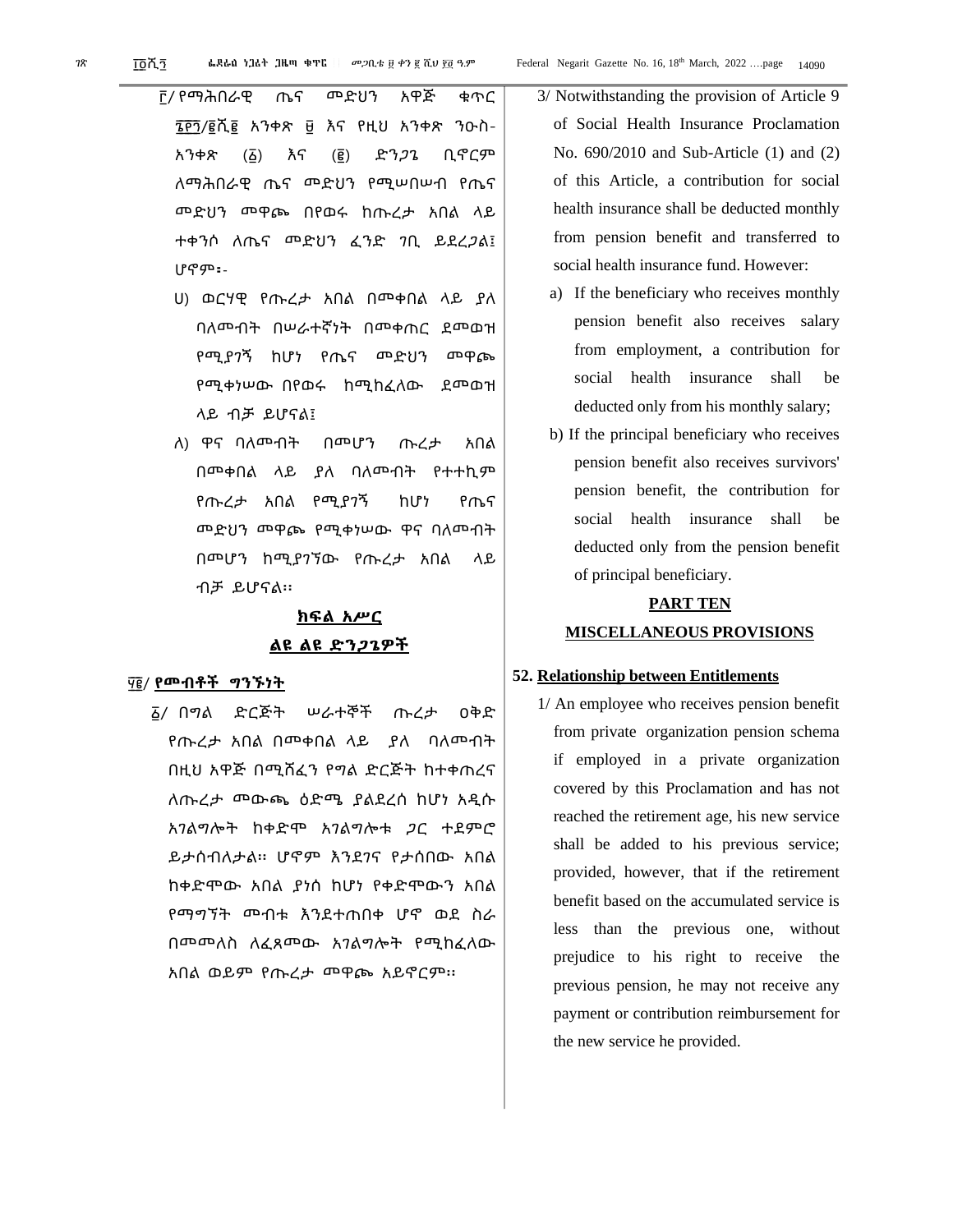- ፪/ በሁለት ወይም ከዚያ በላይ የግል ድርጅት ውስጥ በመቀጠር በሁለት ወይም ከዚያ በላይ የግል ድርጅት ደመወዝ ከሚከፈለው ሠራተኛ የጡረታ መዋጮ የሚሠበሠበው ሠራተኛው ከመረጠውና በአንድ የግል ድርጅት ከሚከፈለው ደመወዝ ላይ ብቻ ይሆናል፡፡ሆኖም የግል ድርጅት ሠራተኛው የመንግሥት ሠራተኛም ጭምር ከሆነ በግል ድርጅቱ ከሚከፈለው ደመወዝ ላይ የጡረታ መዋጮ አይሠበሠብም፣ አገልግቱም ለጡረታ አበል አወሳሰን አይታሰብም፡፡
- ፫/ በዚህ አዋጅ ወይም በመንግሥት ሠራተኞች ጡረታ አዋጅ መሠረት መጦሪያ ዕድሜ ፷ ላይ ከመድረሱ አስቀድሞ የጡረታ አበል የተወሠነለት ባለመብት በዚህ አንቀጽ ንዑስ-አንቀጽ (፩) መሠረት እንደገና በመቀጠር የፈጸመው አገልግሎት ከቀድሞ አገልግሎቱ ጋር ተዳምሮ አበሉ ተሻሽሎ የሚከፈለው መጦሪያ ዕድሜ ፷ ላይ ሲደርስ ብቻ ይሆናል፡፡ሆኖም በስራ ላይ ጉዳት ወይም በጤና ጉድለት ምክንያት ሠራተኛው ደመወዝ የሚያስገኝ ማናቸውንም ስራ መስራት የማይችል መሆኑ በህክምና ቦርድ ተረጋግጦ ከስራ ሲሠናበት ከስራ ከተሠናበተበት ወር ቀጥሎ ካለው ወር ጀምሮ አበሉ ተሻሽሎ ይከፈላል፡፡

#### **፶ ፫. መረጃ የመስጠትና የመተባበር ግዴታ**

፩/ ማንኛውም የግል ድርጅት ከአስተዳደሩ በሚተላለፈው መመሪያ መሠረት ለዚህ አዋጅ አፈጻጸም የሚያስፈልጉ እያንዳንዱን የግል ድርጅት ሠራተኛ የሚመለከቱ መረጃዎችና ማስረጃዎች ማሰባሰብ፣ ማጠናቀር፣ ማደራጀትና በአስተዳዳሩ በሚወሰነው ጊዜና ቅጽ መሠረት

- 2/ if a private organization employee is employed and salaried from two or more private organizations, the pension contribution may be collected according to his choice from salary paid by one private organization; provided, however, that if a private organization employee is a public servant as well, the pension contribution may not be collected from a salary paid by any private organization, and the service may not be calculated for pension benefit.
- 3/ If a re-employed beneficiary was entitled to a retirement pension benefit pursuant to this Proclamation or Public Servant Pension Proclamation before the retirement age of 60, the new service that has been rendered by him shall be added to his pension benefit with the pervious service in accordance with Sub-Article (1) of this Article only when he attains the retirement age of 60; provided, however, that if it is ascertained by a medical board that the employee of a private organization is incapable of fulfilling service due to employment injury or health problems and separated from service, his pension shall be re-considered starting from the next month following his separation from service.

### **53. Obligation to Provide Evidentiary Data and Duty to Cooperate**

1/ In accordance with the direction of the Administration any private organization shall collect, compile and submit to the administration, in accordance with the form and within the time limit specified by the Administration, particulars and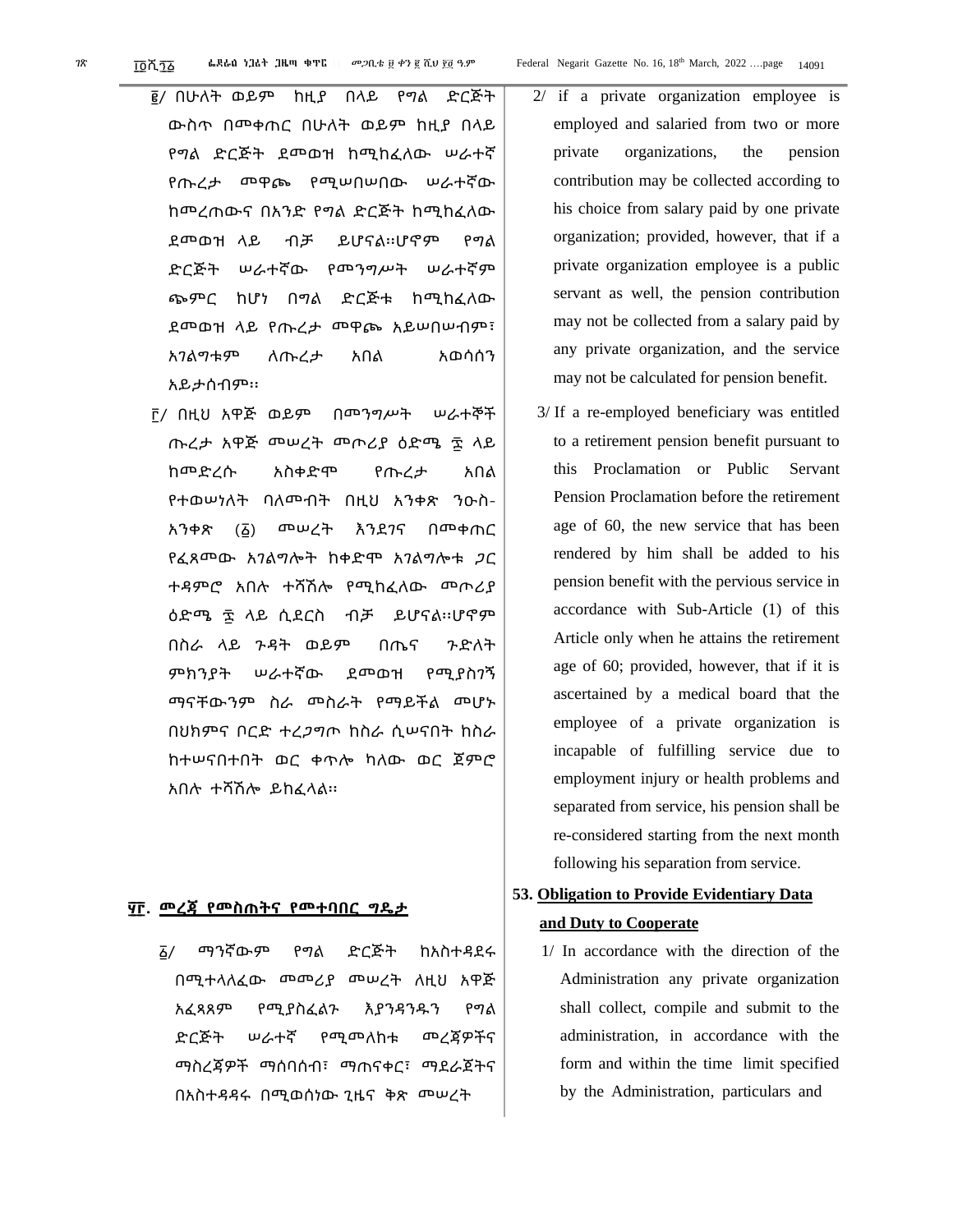- ፪/ ይህን አዋጅ በሥራ ላይ ለማዋል እንዲቻል ማንኛውም ሰው የጽሑፍ ማስረጃ እንዲልክ ወይም ቀርቦ አስተያየትና መረጃ እንዲሰጥ በአስተዳደሩ ሲጠየቅ የመስጠት ግዴታ አለበት፡፡
- ፫/ የሚመለከታቸው አካላት በዚህ አዋጅ አንቀጽ ፲ ፪ ንዑስ አንቀጽ (፮) በሚሰጥ ውክልና መሠረት የጡረታ መዋጮ በመሰብሰብ ረገድ ከአስተዳደሩ ጋር የመተባበር ግዴታ ይኖርባቸዋል፡፡

#### **፶ ፬. የአስተዳደሩ ውሣኔዎች**

- ፩/ በዚህ አዋጅ መሠረት ለሚሰጥ ለማናቸውም ዓይነት አበል ብቁ የሚያደርጉ ሁኔታዎች መሟላታቸው የሚረጋገጠውና የአበሉ ዓይነትና መጠን የሚወሰነው በአስተዳደሩ ይሆናል፡፡
- ፪/ አስተዳደሩ በዚህ አንቀጽ ንዑስ አንቀጽ (፩) መሠረት ውሣኔ የሚሰጠው የራሱን የመረጃ ማህደር፣በዚህ አዋጅ አንቀጽ ፲፮ እና ፶፫ መሠረት የሚተላለፉትን መረጃዎች እና እንደ አግባቡ ባለመብቱ የሚያቀርባቸውን ተጨማሪ ማስረጃዎች መሠረት በማድረግ ይሆናል፤
- ፫/ በአስተዳደሩ የመረጃ ማህደርና በሌላ አካል በቀረበለት ማስረጃ መካከል ልዩነት ቢፈጠር ተቀባይነት የሚኖረው ማስረጃ በአስተዳደሩ ይወሰናል፡፡

evidences relating to each of its employees which are necessary for the implementation of this Proclamation.

- 2/ Any person shall furnish written evidence or appear and testify or give his opinion when so requested by the Administration for the purpose of implementing this Proclamation.
- 3/ Appropriate bodies shall have the duty to cooperate with the Administration in collecting pension contributions pursuant to delegations of powers under Sub-Srticle (6) of Article 12 of this Proclamation.

#### **54. Decision of the Administration**

- 1/ The fulfillment of conditions for entitlement to any kind of benefit payable in accordance with this Proclamation and the amount of the benefit shall be decided by the Administration.
- 2/ The decision of the Administration to be rendered in accordance with Sub-Article (1) of this Article shall be based on its own record, evidentiary data submitted to it in accordance with Article 16 and 53 of this Proclamation, and as may be appropriate, on additional evidences produced by the beneficiary.
- 3/ In the case of a difference between the records of the Administration and evidentiary data submitted to it, the prevailing evidence shall be decided by the Administration.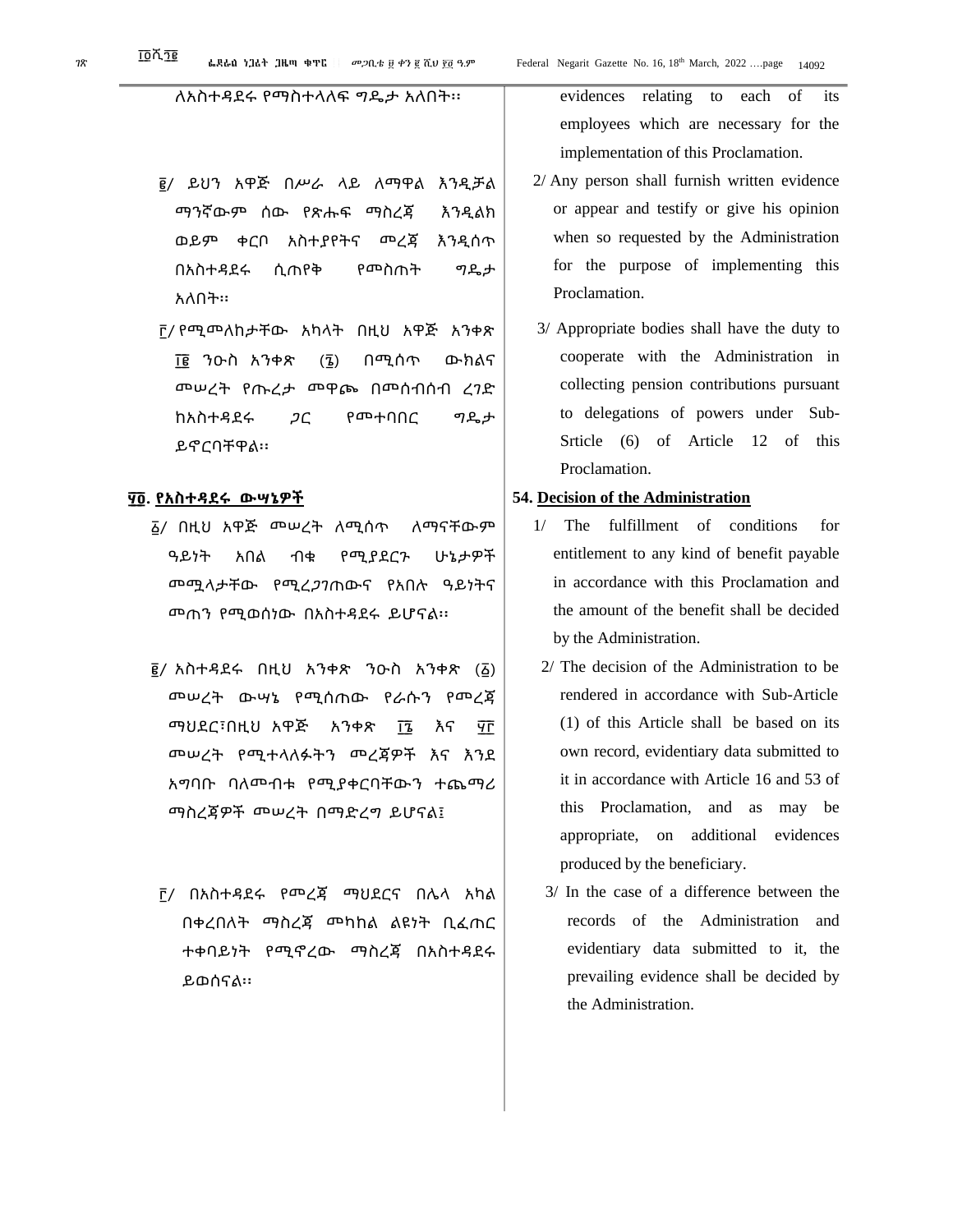#### ፶ ፭. **ውሣኔን እንደገና ስለመመርመር**

- ፩/ ቅሬታ ያለው ባለመብት በሚያቀርበው ጥያቄ ወይም በራሱ አነሳሽነት አስተዳደሩ ቀደም ብሎ የሰጠውን ውሳኔ እንደገና ለመመርመር ይችላል፡፡
- <sub>፪</sub>/ በዚህ አዋጅ አንቀጽ ፶፩ የተደነ*ገገ*ው ቢኖርም አስተዳደሩ ውሣኔውን እንደገና ሲመረምር የአበል መሠረዝ፣ መቀነስ ወይም መቋረጥ ሊያስከትል የሚችል በቂ ምክንያት ያገኘ እንደሆነ ውሳኔ እስከሚሰጥ ድረስ ሊሰረዝ፣ ሊቀነስ ወይም ሊቋረጥ በሚገባው አበል መጠን ክፍያው ታግዶ እንዲቆይ ማድረግ ይችላል፡፡
- ቮ/ በዚህ አዋጅ አንቀጽ ፶፩ የተደነገገው ቢኖርም እንደገና በተደረገው ምርመራ የጡረታ አበል እንዲቀነስ አስተዳደሩ ከወሰነ ወይም ከዚህ አዋጅ ድንጋጌ ውጪ ያለአግባብ የጡረታ አበል ከተከፈለ አስተዳደሩ ከባለመብቱ አበል ላይ እየቀነሰ ለጡረታ ፈንዱ ገቢ የማድረግ ሥልጣን ይኖረዋል፡፡

#### **፶ ፮. ስለይግባኝ**

- ፩/ አስተዳደሩ በዚህ አዋጅ አንቀጽ ፶ ፬ ወይም አንቀፅ ፶፭ መሠረት በሰጠው ውሳኔ ቅር የተሰኘ ማንኛውም ባለመብት በመንግሥት ሠራተኞች ጡረታ አዋጅ ቁጥር ፩ሺ፪፻፷፯/፪ሺ፲፬ ለተቋቋመው የማህበራዊ ዋስትና ይግባኝ ሰሚ ጉባኤ ይግባኝ የማቅረብ መብት ይኖረዋል፡፡
- ፪/ የመንግሥት ሠራተኞች ጡረታ አዋጅ ቁጥር ፩ሺ፪፻፷ ፯/፪ሺ፲፬ አንቀጽ ፶፮ ድንጋጌዎች በዚህ አንቀጽ ንዑስ-አንቀጽ (፩) መሠረት በግል ድርጅት ሠራተኞች የሚቀርቡ ይግባኞችን በሚመለከትም ተፈጻሚ ይሆናሉ፡፡

#### **55. Review of Decisions**

- 1/ The Administration may review its previous decision upon request by an aggrieved beneficiary or on its own initiative.
- 2/ Without prejudice to the provision of Article 51 of this Proclamation, where upon review, the Administration finds that there is reasonable ground for cancellation, deduction or termination of benefits, it may suspend payment to the extent the benefit is to be cancelled, deducted or terminated.
- 3/ Notwithstanding the provisions of Article 51 of this Proclamation, if the Administration, upon review, has decided to deduct the benefit or the benefit paid is contrary to this Proclamation, it shall have the power to deduct the amount paid thereof from the benefit of the beneficiary and transfer same to the Pension Fund.

#### **56. Appeal**

- 1/ A beneficiary who is aggrieved by the decision of the Administration made pursuant to Article 54 or Article 55 of this Proclamation shall have the right to lodge an appeal to the Social Security Appeal Tribunal established by Public Servant Pension Proclamation No 1267/2022.
- 2/ Article 56 of the Public Servants Pension Proclamation No1267/2022 shall be applicable to employees of private organizations lodging appeals pursuant to Sub-Article (1) of this Article.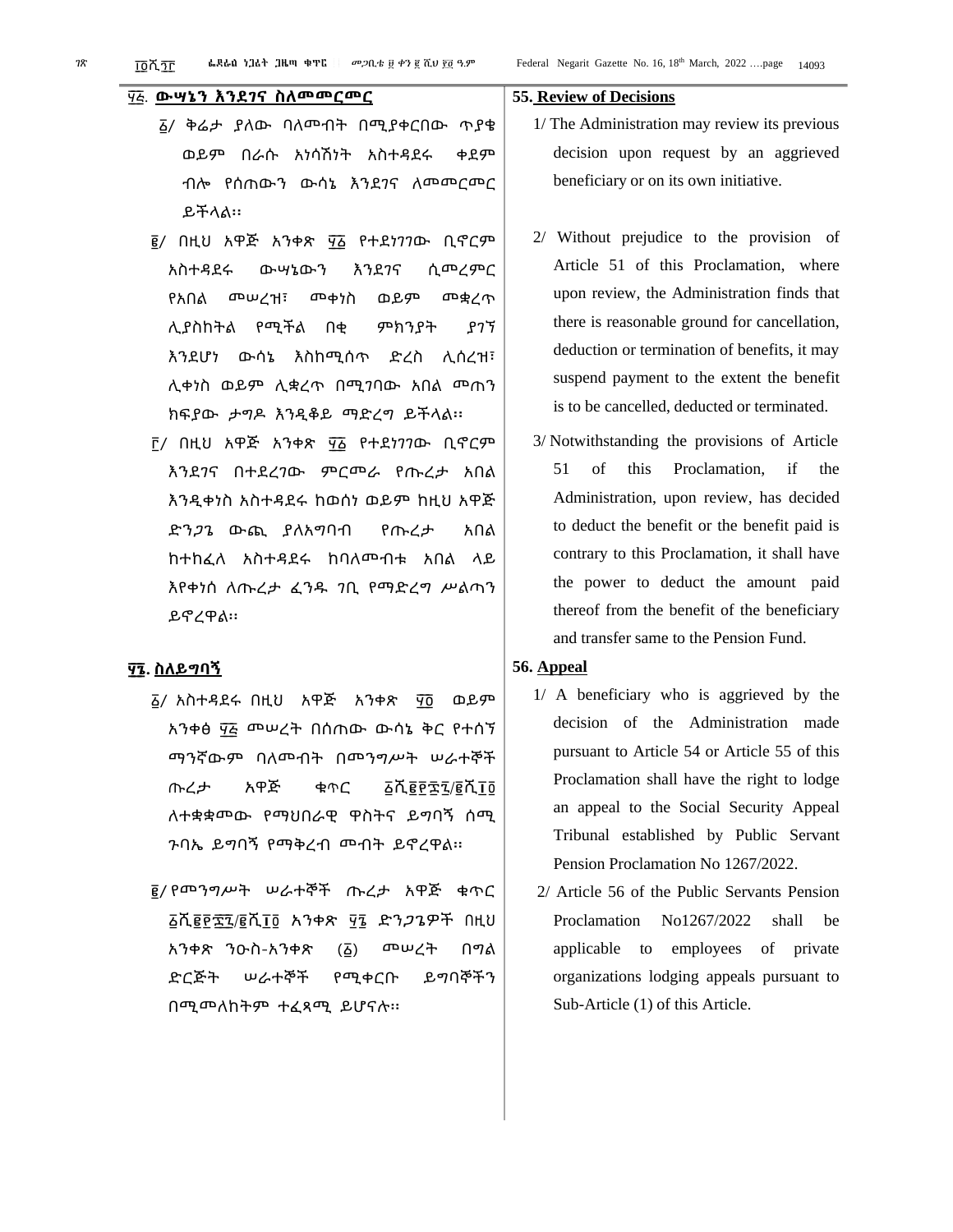#### **፶ ፯. ከግብር ነፃ ስለመሆን**

በዚህ አዋጅ መሠረት ከሚከፈል የጡረታ አበል፣ ከሚሰበሰብ የጡረታ መዋጮ እና ከጡረታ ፈንድ ኢንቨስትመንት ከሚገኝ ትርፍ ላይ ግብር አይከፈልም፡፡

#### **፶ ፰. የመረጃ አያያዝ ሃላፊነት**

አስተዳደሩ በዚህ አዋጅ መሰረት የሚመዘግባቸውን መረጃዎች የመሰብሰብና በዘመናዊ ቴክኖሎጂ አደራጅቶ የመያዝ ሃላፊነት አለበት፡፡

#### **፶ ፱. የመሸጋገሪያ ድንጋጌ**

- ፩/ ይህ አዋጅ ከመጽናቱ በፊት ለተፈጠሩ ሕጋዊ ሁኔታዎች ቀደም ሲል ሲሰራባቸው የነበሩ ሕጎችና መመሪያዎች ተፈጻሚ ይሆናሉ፤
- <sub>፪</sub>/ አስተዳደሩ በዚህ አዋጅ አንቀጽ ፳፱ የተጠቀሰውን የአካል ጉዳት መወሰኛ ሠንጠረዥ እስከሚያወጣ ድረስ የህክምና ቦርዶች የሚከተሉት አሠራር ተፈጻሚነቱ ይቀጥላል፡፡

#### **፷. ደንብና መመሪያ የማውጣት ሥልጣን**

- ፩/ የሚኒስትሮች ምክር ቤት ይህን አዋጅ ለማስፈጸም የሚያስፈልጉ ደንቦችን ሊያወጣ ይችላል፤
- ፪/ አስተዳደሩ ይህን አዋጅና በዚህ አንቀጽ ንዑስ-አንቀጽ (፩) መሠረት የሚወጡ ደንቦችን ለማስፈጸም የሚያስፈልጉ መመሪያዎችን ሊያወጣ ይችላል፡፡

#### **፷ ፩. ቅጣት**

የያዘውን ማስረጃ በዚህ አዋጅ መሠረት ለመስጠት ፈቃደኛ ያልሆነ ወይም የዚህን አዋጅ ድንጋጌ አፈጻጸም የሚያሰናክል ተግባር የፈጸመ ማንኛውም ሰው አግባብ ባለው የወንጀል ሕግ ድንጋጌ መሠረት ይቀጣል፡፡

#### **57. Tax Exemption**

No tax shall be payable on benefits received, pension contribution collected and profits earned from investment of the Pension Fund, in accordance with this Proclamation.

#### **58. Responsibility of data keeping**

The Administration shall be responsible for the collection and digitization of data registration in accordance with this Proclamation.

#### **59.Transitory Provisions**

- 1/ Previous laws and Directives shall remain applicable to legal situations created before the coming into force of this Proclamation.
- 2/ Until the Administration issues the schedule referred to in Article 29 of this Proclamation to determine the degrees of incapacity, the practices followed by medical boards shall remain applicable.

#### **60. Power to Issue Regulation and Directive**

- 1/ The Council of Ministers may issue Regulations necessary for the implementation of this Proclamation.
- 2/ The Administration may issue Directives necessary for the implementation of this Proclamation and Regulations issued pursuant to Sub-Article (1) of this Article.

#### **61. Penalty**

Whosoever is unwilling to submit evidentiary document under his possession or obstructs the implementation of this Proclamation is punishable by the relevant provision of Criminal Law.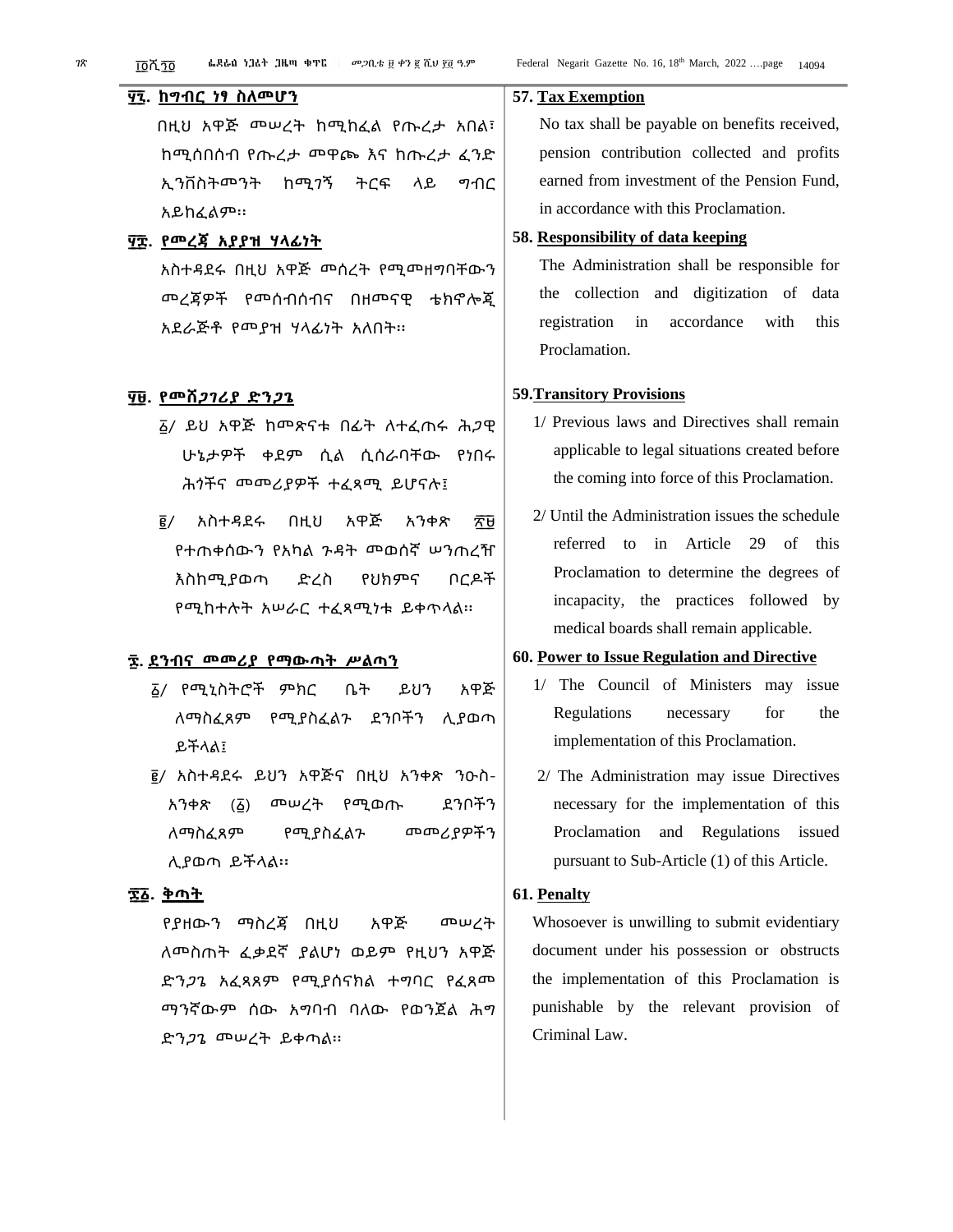የግል ድርጅት ሠራተኞች ጡረታ አዋጅ ቁጥር ፯፻፲፭/፪ሺ፫ እና ማሻሻያ አዋጅ ቁጥር ፱፻፰/፪ሺ፯ ተሽሮ በዚህ አዋጅ ተተክቷል፡፡

#### **፷ ፫. አዋጁ የሚፀናበት ጊዜ**

**፷ ፪. የተሻሩ ሕጎች**

ይህ አዋጅ በፌዴራል ነጋሪት ጋዜጣ ታትሞ ከወጣበት ቀን ጀምሮ የፀና ይሆናል፡፡

**አዲስ አበባ መጋቢት ፱ ቀን ፪ሺ፲ ፬ ዓ.ም**

### **ሣህለ ወርቅ ዘውዴ የኢትዮጵያ ፌዴራላዊ ዲሞክራሲያዊ ሪፐብሊክ ፕሬዚዳንት**

#### **62. Repealed laws**

Private Organization Employees' Pension Proclamation No 715/2011 and Amendment Proclamation No. 908/2015 here by repealed and replaced by this Proclamation.

#### **63. Effective Date**

This Proclamation shall enter into force up on the date of publication in the Federal Negarit Gazeta.

**Done at Addis Ababa, on this 18th Day of March, 2022 SAHLE-WORK ZEWDE PRESIDENT OF THE FEDERAL DEMOCRATIC REPUBLIC OF ETHIOPIA**